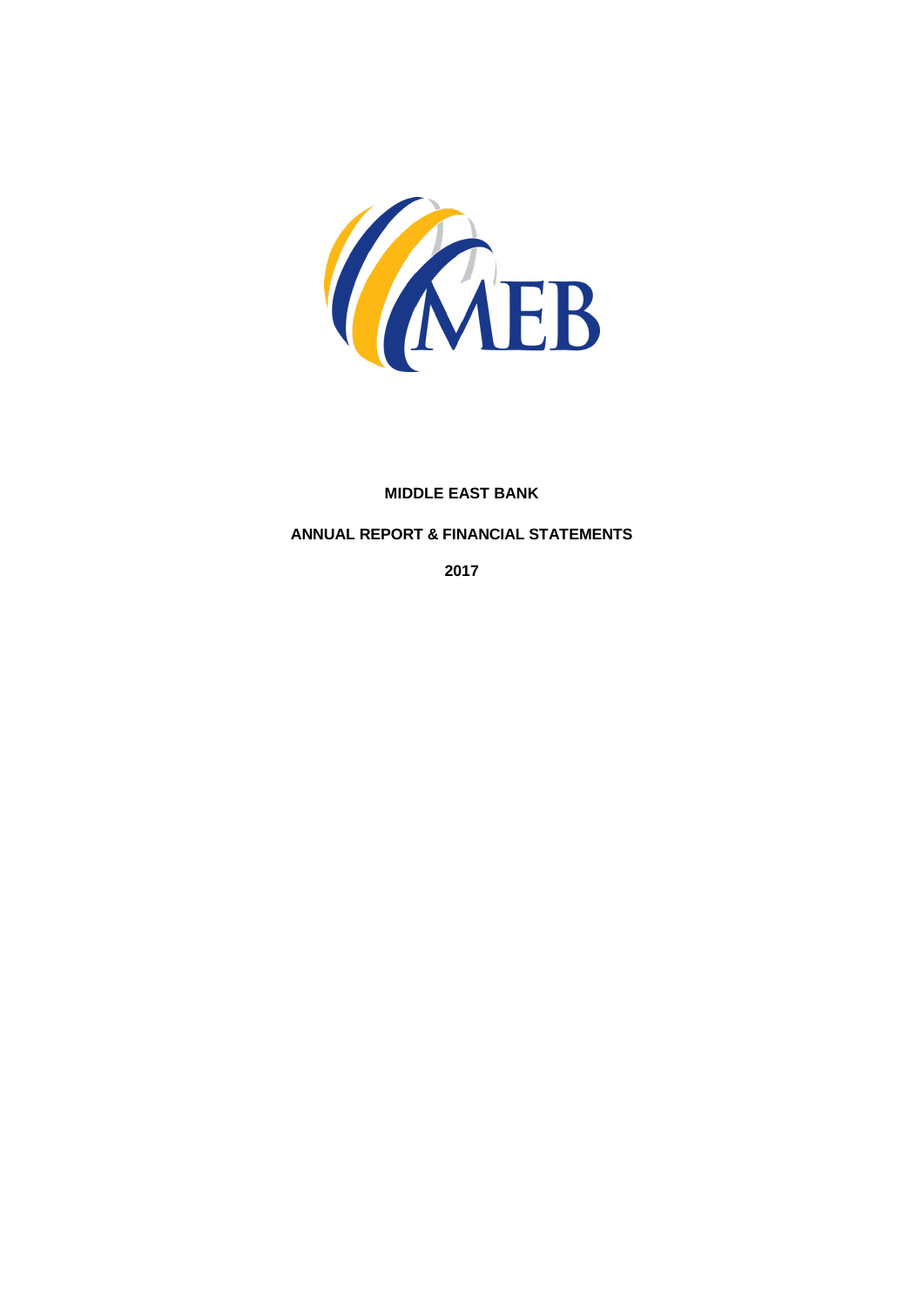| <b>Table of Contents</b>                 | Page No         |
|------------------------------------------|-----------------|
| <b>Bank information</b>                  | $1 - 3$         |
| Chairman's statement                     | $4 - 5$         |
| Directors' report                        | $6 - 7$         |
| Statement of directors' responsibilities | 8               |
| Report of the independent auditor        | $9 - 11$        |
| Financial statements:                    |                 |
| Statement of comprehensive income        | 12 <sup>2</sup> |
| Statement of financial position          | 13              |
| Statement of changes in equity           | 14              |
| Statement of cash flows                  | 15              |
| Notes to the financial statements        | $16 - 55$       |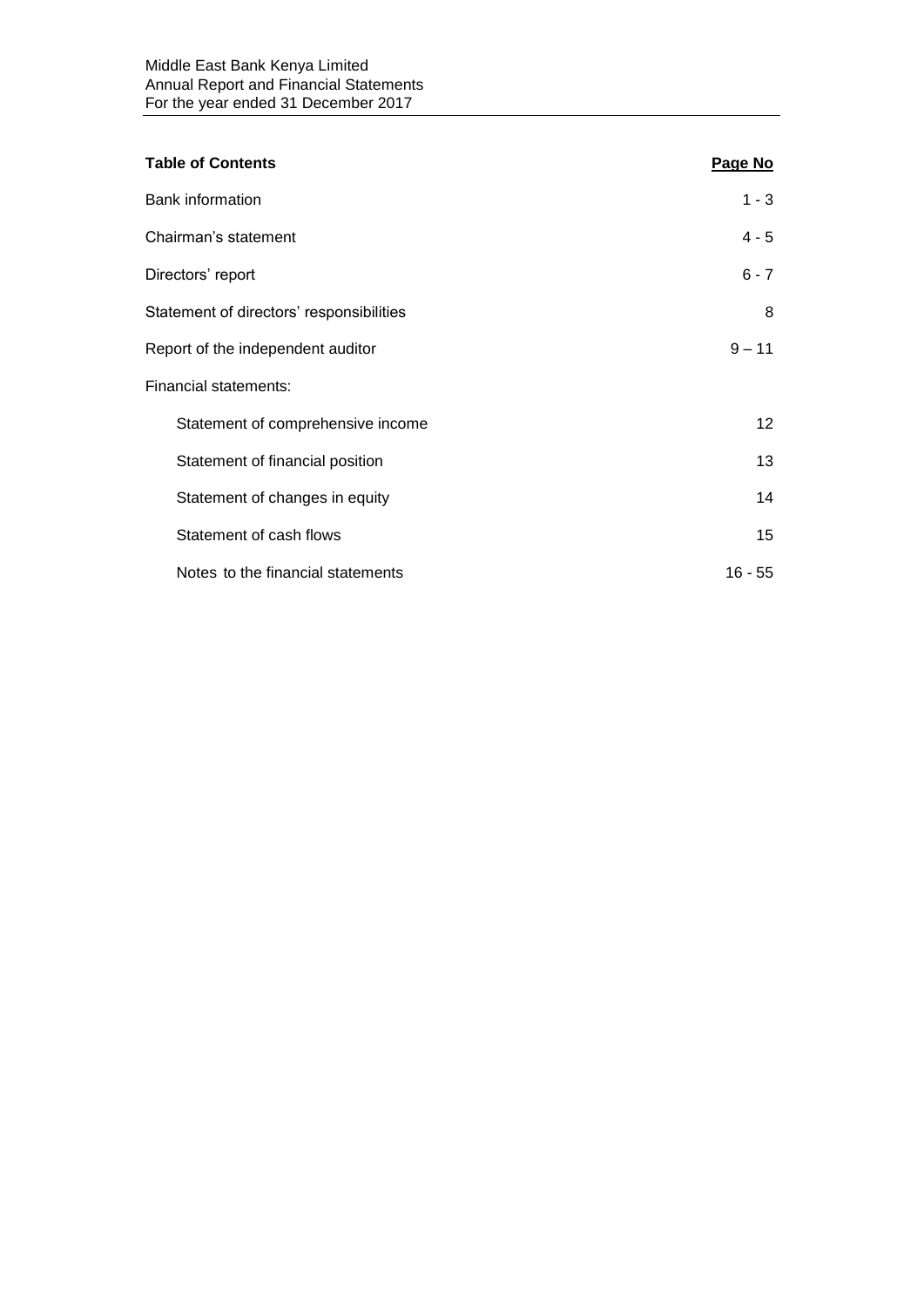| Board of directors:                                   | Akber A K Esmail - Chairman<br>Anil D Raja<br>Nancy Kaminchia<br><b>Thomas Mulwa</b><br>Faith C Kibowen                                                                                                                                                                                                      |                 |  | Dhirendra Rana - Managing Director |
|-------------------------------------------------------|--------------------------------------------------------------------------------------------------------------------------------------------------------------------------------------------------------------------------------------------------------------------------------------------------------------|-----------------|--|------------------------------------|
| Company secretary:                                    | Zainash Registrars<br>1st Floor, Reliance Centre<br>Woodvale Groove, Westlands<br>$P.O$ Box 349 $-$ 00606<br>Nairobi, Kenya                                                                                                                                                                                  |                 |  |                                    |
| Registered office and principal<br>place of business: | <b>Mebank Tower</b><br>Milimani Road<br>P.O Box 47387 - 00100<br>Nairobi, Kenya                                                                                                                                                                                                                              |                 |  |                                    |
|                                                       | Tel: The Contract of the Contract of the Contract of the Contract of the Contract of the Contract of the Contract of the Contract of the Contract of the Contract of the Contract of the Contract of the Contract of the Contr<br>Fax: +254 20 343776<br>Email: ho@mebkenya.com<br>Website: www.mebkenya.com | +254 20 2723120 |  |                                    |
| Auditor:                                              | PricewaterhouseCoopers<br><b>PwC Tower</b><br>Waiyaki Way/Chiromo Road, Westlands<br>$P.O$ Box 43963 - 00100<br>Nairobi, Kenya                                                                                                                                                                               |                 |  |                                    |
| Branches:                                             | <b>Milimani Road Branch</b><br><b>Mebank Tower</b><br>Milimani Road<br>P.O Box 47387 - 00100<br>Nairobi, Kenya                                                                                                                                                                                               |                 |  |                                    |
|                                                       | Industrial Area Branch<br><b>Butere Road</b><br>Off Dar es Salaam Road<br>P.O Box 18973 - 00400<br>Nairobi, Kenya                                                                                                                                                                                            |                 |  |                                    |
|                                                       | Mombasa Branch<br>Nyerere Avenue<br>P.O Box 90343 - 80100<br>Mombasa, Kenya                                                                                                                                                                                                                                  |                 |  |                                    |
|                                                       | <b>Eldoret Branch</b><br>Ronald Ngala Street<br>P.O Box 7847 - 30100<br>Eldoret, Kenya                                                                                                                                                                                                                       |                 |  |                                    |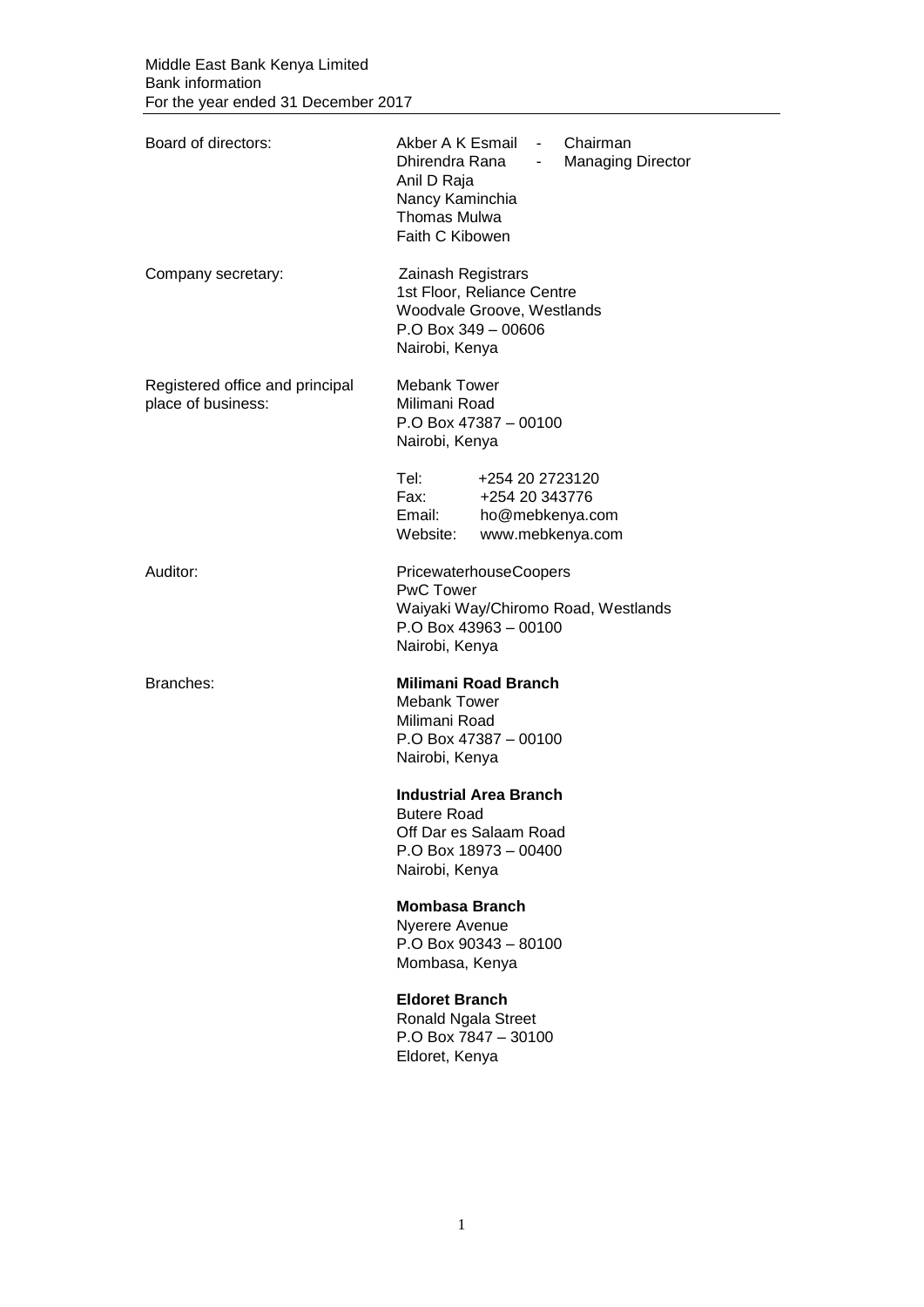# **Board and senior management committees**

# *Board Audit Committee*

- A D Raja **-** Chairman N Kaminchia T Mulwa
- F Kibowen

# *Board Credit Committee*

- T Mulwa Chairman
- A A K Esmail
- D Rana

# *Board Risk & Compliance Committee*

N Kaminchia - Chairperson A D Raja A A K Esmail

| <b>Senior Management Committee</b>        |             |                                                                                 |  |  |  |
|-------------------------------------------|-------------|---------------------------------------------------------------------------------|--|--|--|
| D Rana<br>M Gitahi<br>S Musyoka<br>N Zein | ۰<br>٠<br>۰ | <b>Managing Director</b><br>Head, Finance<br>Head, Treasury<br>Head, Operations |  |  |  |
| J Kinuthia                                | ۰           | Head, Administration                                                            |  |  |  |
| S Tanui                                   | ۰           | Head, Credit                                                                    |  |  |  |
| E Omolo                                   | ٠           | Head, Compliance                                                                |  |  |  |
| S Odiero                                  | ۰           | Head, Internal Audit                                                            |  |  |  |
| K Shah                                    | ۰           | Head, Retail                                                                    |  |  |  |
| D Namwendwa -                             |             | Head, Human Resource                                                            |  |  |  |
| G Settim                                  | ۰.          | Head, ICT                                                                       |  |  |  |

# *Assets & Liabilities Committee*

- Managing Director Chairman Head, Treasury Head, Finance Head, Credit Head, Operations
- 

## *Management Credit Committee*

Managing Director - Chairman Head, Credit

#### *Risk Management Committee*

Managing Director - Chairman Head, Finance Head, Compliance Head, Internal Audit Head, Operations Head, Credit Head, Admin Head, Human Resources Head, ICT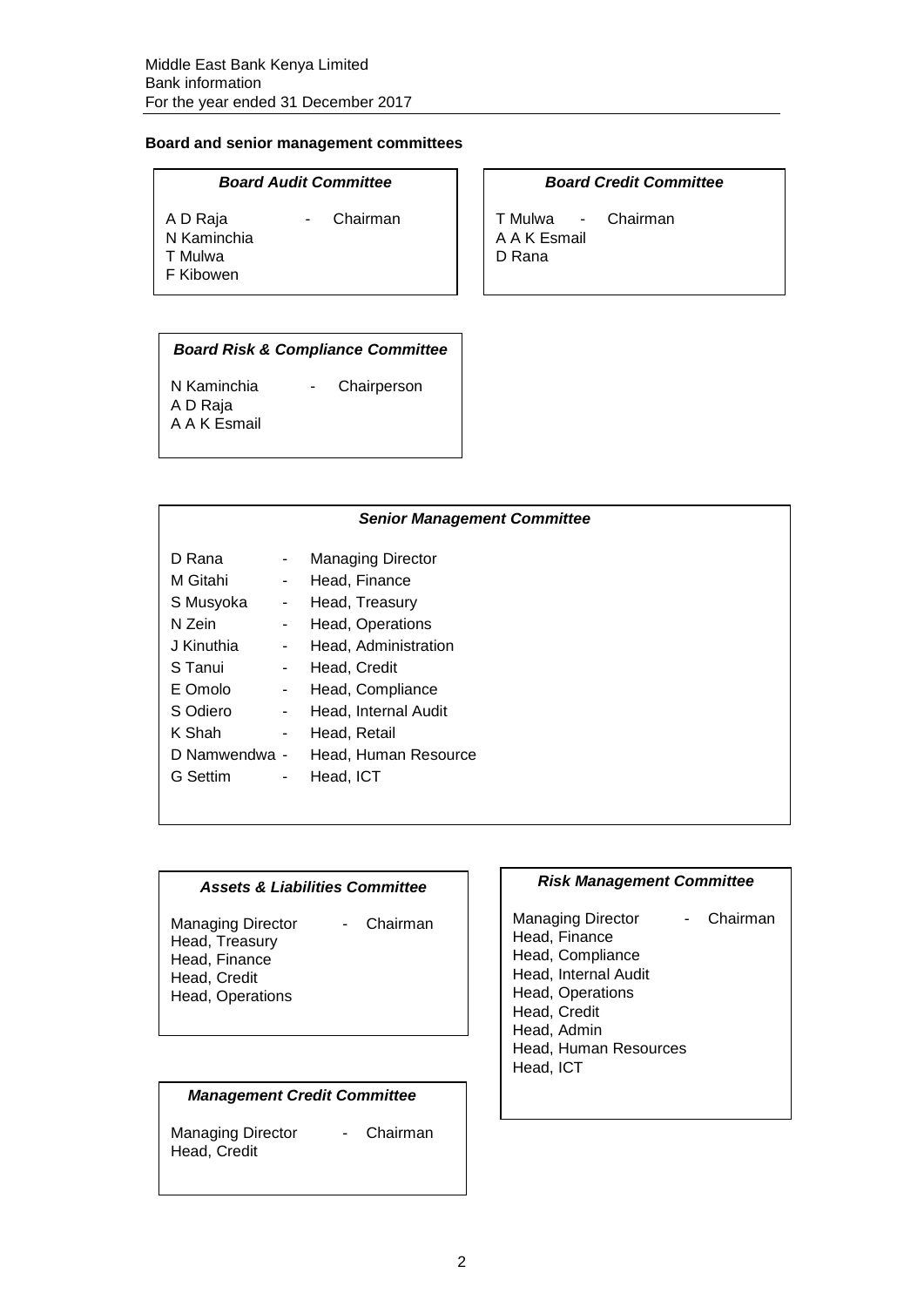# **Board and Board Committee Meetings**

### **Board Attendance**

The main Board scheduled four ordinary meetings.

| <b>Director</b> | April 2017 | <b>July 2017</b> | November 2017   December 2017 |  |
|-----------------|------------|------------------|-------------------------------|--|
| A A K Esmail    |            |                  |                               |  |
| D Rana          |            |                  |                               |  |
| N Kaminchia     |            |                  |                               |  |
| A D Raja        |            |                  |                               |  |
| T Mulwa         |            |                  |                               |  |
| F Kibowen       |            |                  |                               |  |

#### **Board Audit Committee Attendance**

The Board Audit Committee scheduled four meetings.

| <b>Director</b> | March 2017 | May 2017 | October 2017 | December 2017 |
|-----------------|------------|----------|--------------|---------------|
| A D Raia        |            |          |              |               |
| N Kaminchia     |            |          |              |               |
| T Mulwa         |            |          |              |               |
| F Kibowen       |            |          |              |               |

# **Board Risk and Compliance Committee Attendance**

The Board Risk and Compliance Committee scheduled four meetings.

| <b>Director</b> | March 2017 | May 2017 | September 2017 | December 2017 |
|-----------------|------------|----------|----------------|---------------|
| l N Kaminchia.  |            |          |                |               |
| A D Raia        |            |          |                |               |
| A A K Esmail    |            |          |                |               |

# **Board Credit Committee Attendance**

The Board Credit Committee scheduled 2 meetings.

| <b>Director</b> | March 2017 | September 2017 |
|-----------------|------------|----------------|
| A A K Esmail    |            |                |
| D Rana          |            |                |
| Mulwa           |            |                |

√ Attended

x Absent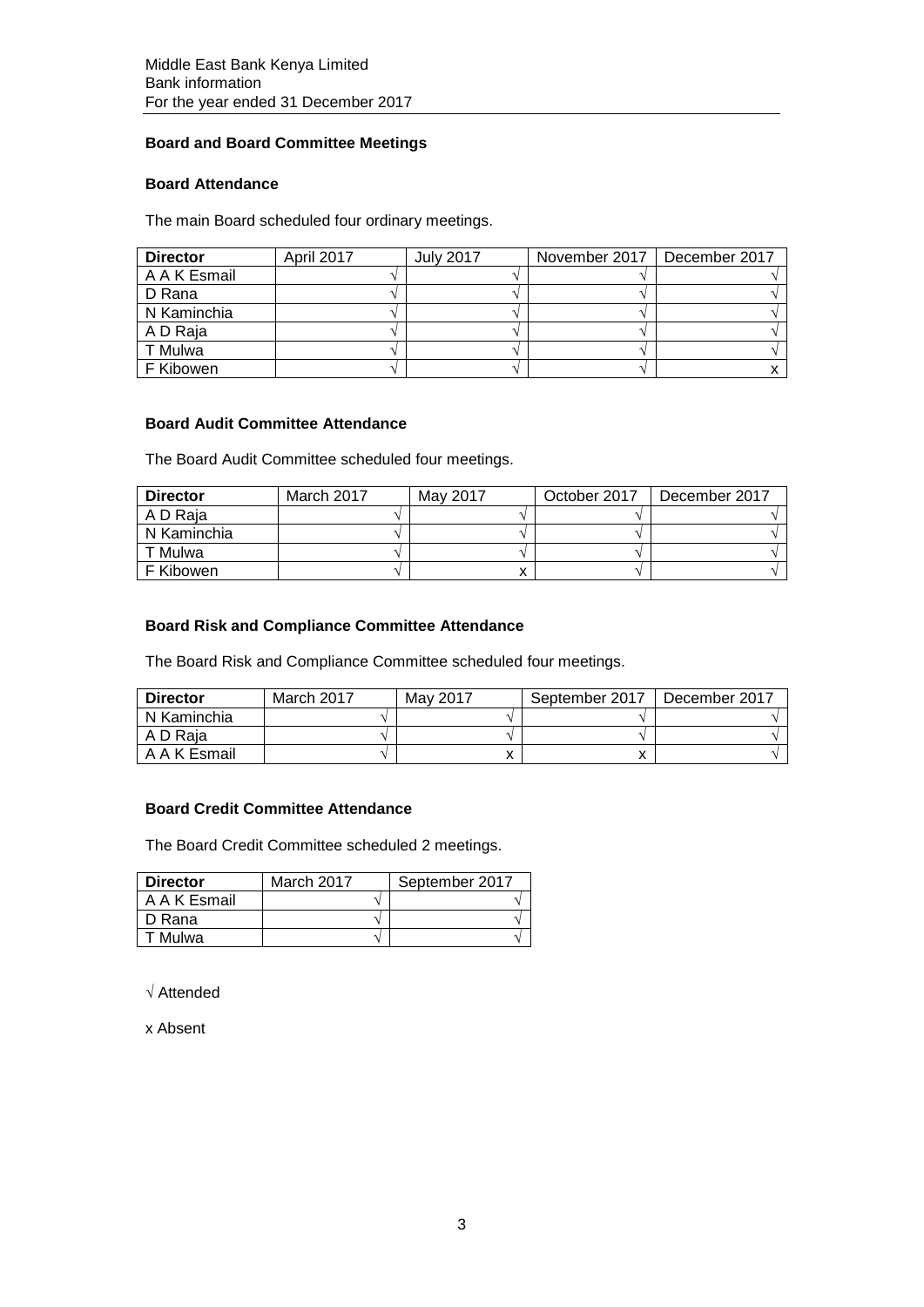I present the 37<sup>th</sup> annual report and accounts for the year ended 31<sup>st</sup> December 2017 to the shareholders of our Bank.

The Kenyan economy experienced economic stability with sluggish growth despite challenges from a prolonged electioneering period, devolved system of Government and public sector wage bill pressure. The tourism sector which previously was heavily affected by terrorism has recovered tremendously with 16% projected growth in 2018. Further, this will be positively impacted by launch of direct US flights and visa on arrival initiative by the Kenyan Government.

In the domestic foreign exchange market, the US dollar experienced minimal volatility during the year and this impacted our foreign exchange income. The shilling fluctuated within a narrow range from Kshs 102.50 to US \$ 1 at the beginning of the year and closed the year at Kshs 103.05. On the other hand, the GB Pound significantly fluctuated from Kshs 126.42 at the beginning of the year and closed at Kshs 139.30.

With the 2016 Interest Capping regulation passed by Parliament, Banks are lending at 4% above the Central Bank Rate (CBR) and deposit rates pegged at 70% of CBR. The CBR currently stands at 10% p.a. Interest capping has negatively impacted on profits in the entire Banking industry.

During the year, KBA launched the Kenya Interbank Transaction Switch (KITS) which facilitates real time transfer of customer funds between banks at reduced transaction costs. We were among the first Banks to roll out to customers and gradually all banks are expected to be on this industry platform.

The Cyber Security and Protection Act came into effect during the year. The principal object of this, is to provide increased security in cyber space and provide for the prohibition of certain acts in computer use. Cyber threats maybe used to disrupt essential services hence Central Bank of Kenya has also issued regulatory guidelines to Banks and expects compliance with these.

The Bank's financial position declined marginally in 2017 compared to previous year. Total assets stood at Kshs 5.126bn from Kshs 5.233bn in previous year. Balance sheet decline was largely attributed to decrease in customer deposits, provisioning for non performing accounts and losses incurred during the year. Total shareholder funds decreased from Kshs 1.192bn in 2016 to Kshs 1.164bn in 2017 largely due to losses incurred during the year. Decreased customer advances resulted in higher liquidity ratio of 47.9%. The interest suspended on non-performing advances continued to impact on net interest income during the year. The Bank continued with strong capital adequacy ratios and was well above the minimum statutory ratios.

Your Bank continued with its strategic focus on growth of the Bank's asset and deposit base with improved infrastructure. The Bank embarked on implementation of a new state of the art Core Banking System which was rolled out in May 2017 and has led to improved service delivery and enhanced operational controls.

Our outlook for 2018 is reduced credit growth with interest rates regulation which is expected to lead to lower investments in the private sector. However, the macroeconomic environment is expected to pick up largely on account of continued fiscal discipline, increased revenues through improved collection of various taxes and tourism boost. Regional integration of East African countries will further strengthen Kenya's economic development.

On corporate governance, the Bank continues to uphold this with close Board and management oversight. The various Board and Management Committees remained active with specific responsibilities that ensure they effectively carry out their monitoring roles to ensure regulatory compliance as well as the Bank's profitability.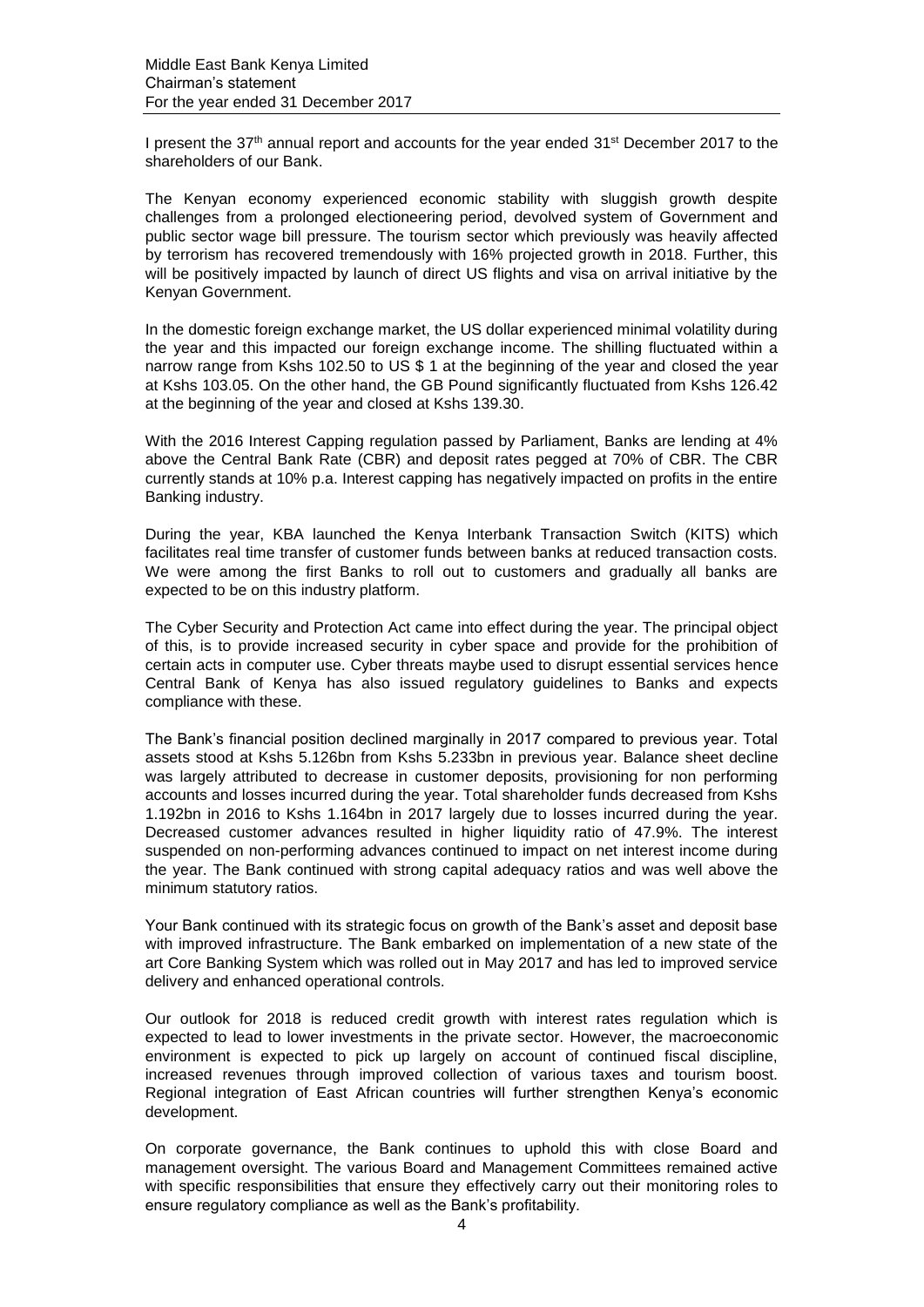Finally, I remain grateful for the support of my fellow Board Members and their efforts in working for the continued success of the Bank. At the same time, I must also express my sincere appreciation for the hard work and dedication of the members of staff in ensuring that the Bank meets its key objectives.

**AAK Esmail Chairman**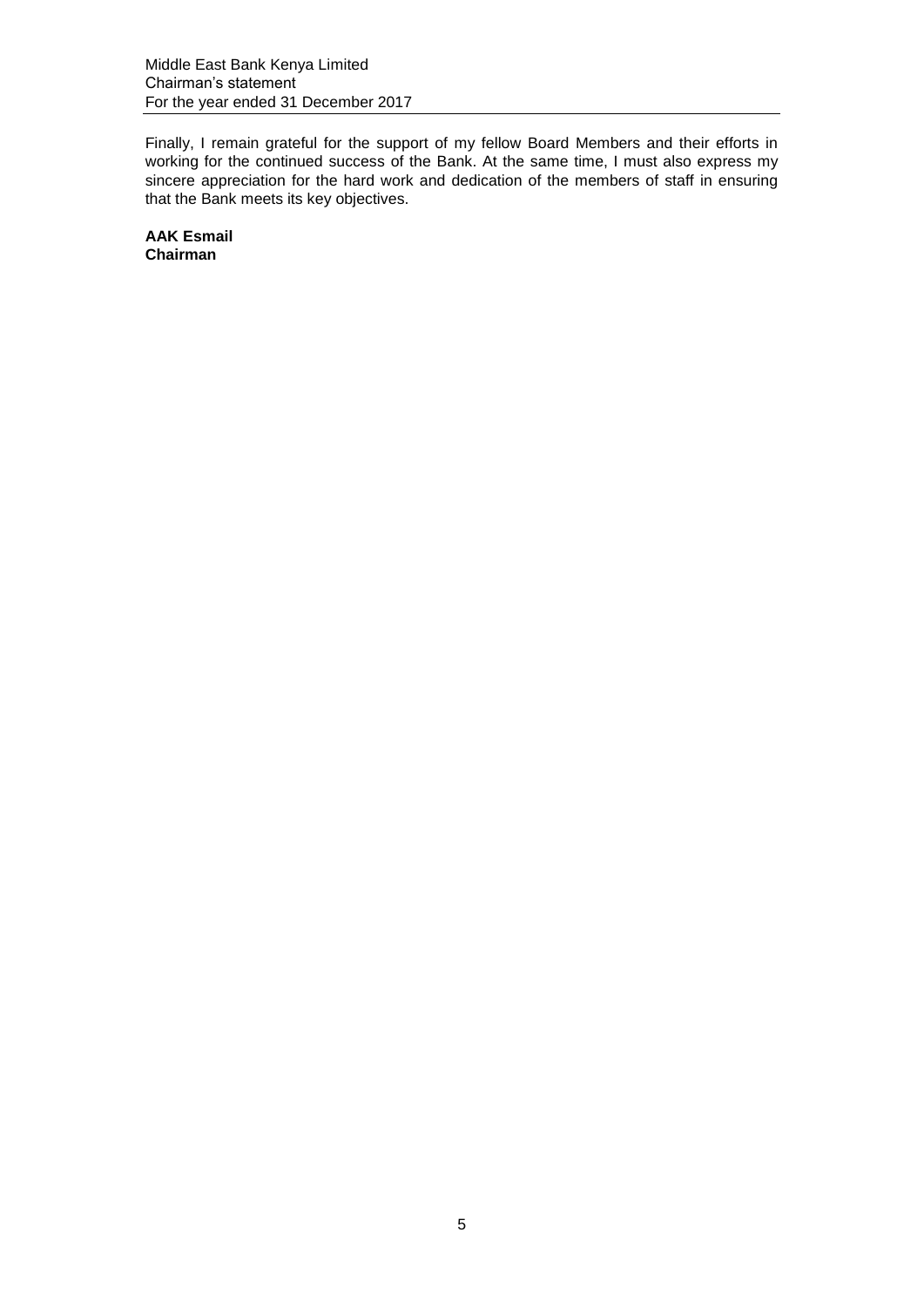The directors submit their report together with the audited financial statements of Middle East Bank Kenya Limited (the "Bank") for the year ended 31 December 2017.

### **BUSINESS REVIEW**

The Bank is engaged in the business of banking and the provision of related services and is licensed under the Banking Act.

The Bank's activities are principally related to the use of financial instruments. The Bank accepts deposits from customers that are both interest bearing and non-interest bearing, and for various periods, and seeks to earn above-average interest margins by investing these funds in high-quality assets while maintaining sufficient liquidity to meet all claims that might fall due.

The Bank's financial position declined marginally in 2017 compared to previous year. Total assets stood at Kshs 5.121bn from Kshs 5.233bn in previous year. Balance sheet decline was largely attributed to decrease in customer deposits, provisioning for non-performing accounts and losses incurred during the year. Loans and advances decreased by 23% due to the impact of interest rate capping and exit of the top customer in the year. Customer deposits slightly decreased by 2% due to tight liquidity in the market. The loss before tax was Kshs 41m largely due to provisions and interest capping. Interest income dropped to Kshs 455m while interest expense declined to Kshs 276m due to capping of interest rates. The interest suspended on non-performing advances also continued to impact on net interest income during the year. The Bank continued with strong capital adequacy ratios and was well above the minimum statutory ratios.

In the banking business, Banks are faced with exposure to various risks ranging from credit risk, liquidity risk to market risk.

Credit risk is the risk that a counter party will be unable to pay amounts in full when due. Impairment provisions are provided for losses that have been incurred at the reporting date. Significant changes in the economy, or in the health of a particular industry segment that represents a concentration of the Bank's portfolio, could result in impairment losses. Management therefore carefully manages credit risk exposure and regularly undertakes a portfolio review to vet the potential risk of each economic sector that the Bank is exposed to.

Liquidity risk is the risk that the Bank is exposed to daily calls on its available cash resources from overnight deposits, current accounts, maturing deposits and calls on cash settled contingencies. The Central Bank of Kenya requires that the Bank maintain a cash reserve ratio of 5.25% and minimum liquidity ratio of 20% which the Bank has complied with. The treasury department monitors liquidity ratios on a daily basis and this is closely reviewed by the Assets and Liability Committee (ALCO).

Market risk is the risk that changes in market prices, which include currency exchange rates and interest rates, will affect the fair value or future cash flows of a financial instrument. Currently, regulatory interest rates on customer advances and deposits are pegged at 14% and 7% respectively. ALCO has the responsibility of market risk management which is to manage and control market risk exposures within acceptable limits, while optimising the return on risk.

The Bank has a well-trained staff complement of 59 across the 4 branches. Staff understand the Bank's core values with strong emphasis on customer focus. The Bank has also heavily invested in Information Technology and rolled out a new core banking software to enhance availability and improved operational controls.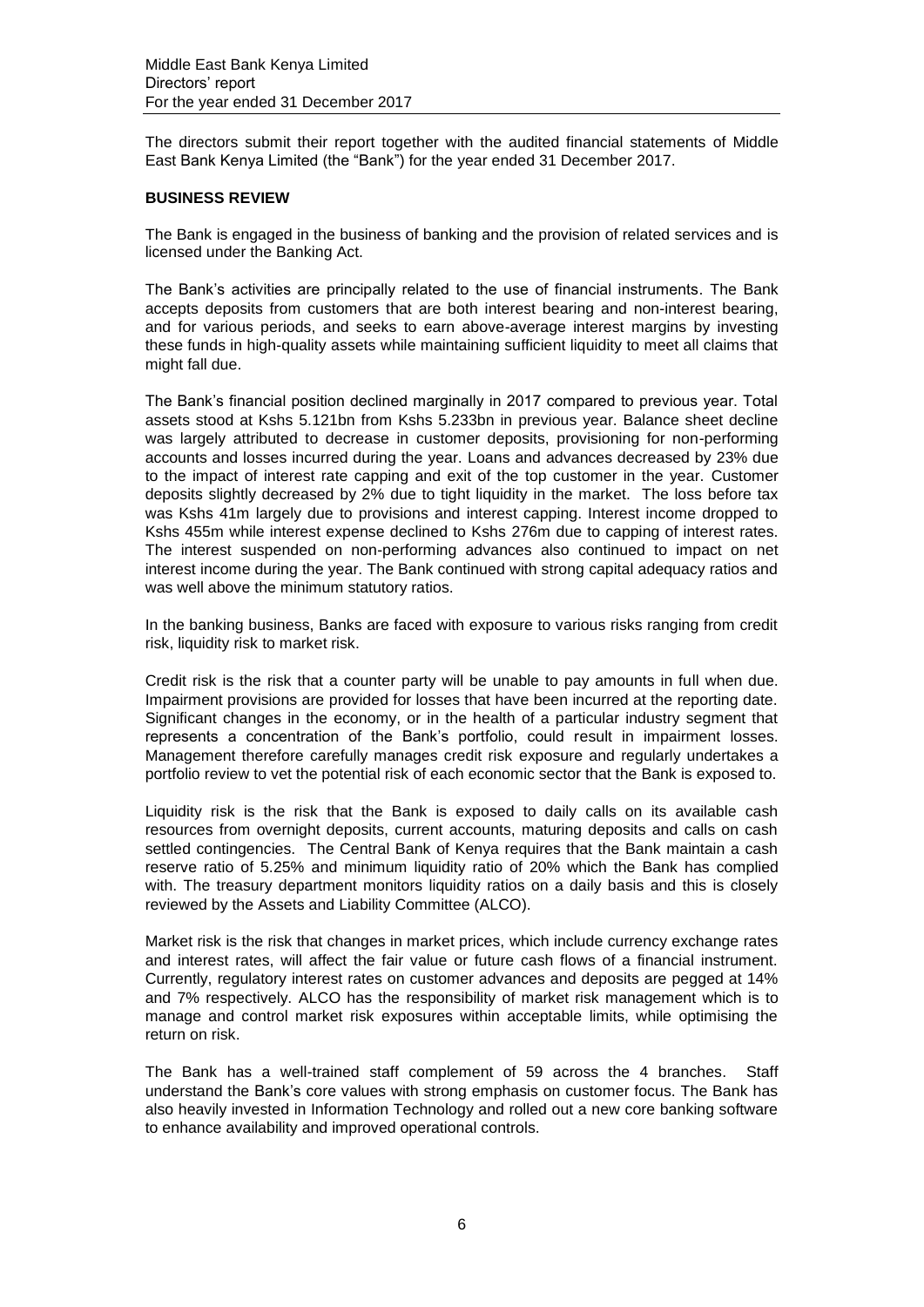### **DIVIDEND**

The loss for the year of Shs 25,188,000 (2016 loss: Shs 66,285,000) has been deducted from retained earnings*.* The directors recommend the approval of a final dividend of Shs 0.20 per share (2016: Shs 0.20 per share) amounting to Shs 5,068,000 (2016: Shs 5,068,000).

## **DIRECTORS**

The directors who held office during the year and to the date of this report are presented on page one.

In line with Central Bank of Kenya Prudential Guidelines, all directors attended over 75% of the board meetings. The board and directors' evaluation has been conducted by means of peer and self evaluation.

#### **AUDITOR**

## **DISCLOSURES TO AUDITORS**

The directors confirm that with respect to each director at the time of approval of this report:

(a) there was, as far as each director is aware, no relevant audit information of which the company's auditor is unaware; and

(b) each director had taken all steps that ought to have been taken as a director so as to be aware of any relevant audit information and to establish that the company's auditor is aware of that information

# **TERMS OF APPOINTMENT OF AUDITORS**

PricewaterhouseCoopers continue in office in accordance with the Company's Articles of Association and Section 719 of the Kenyan Companies Act, 2015.

The directors monitor the effectiveness, objectivity and independence of the auditor. This responsibility includes the approval of the audit engagement contract and the associated fees on behalf of the shareholders.

By order of the Board

#### **Zainash Registrars**

**Secretary** 

8 March 2018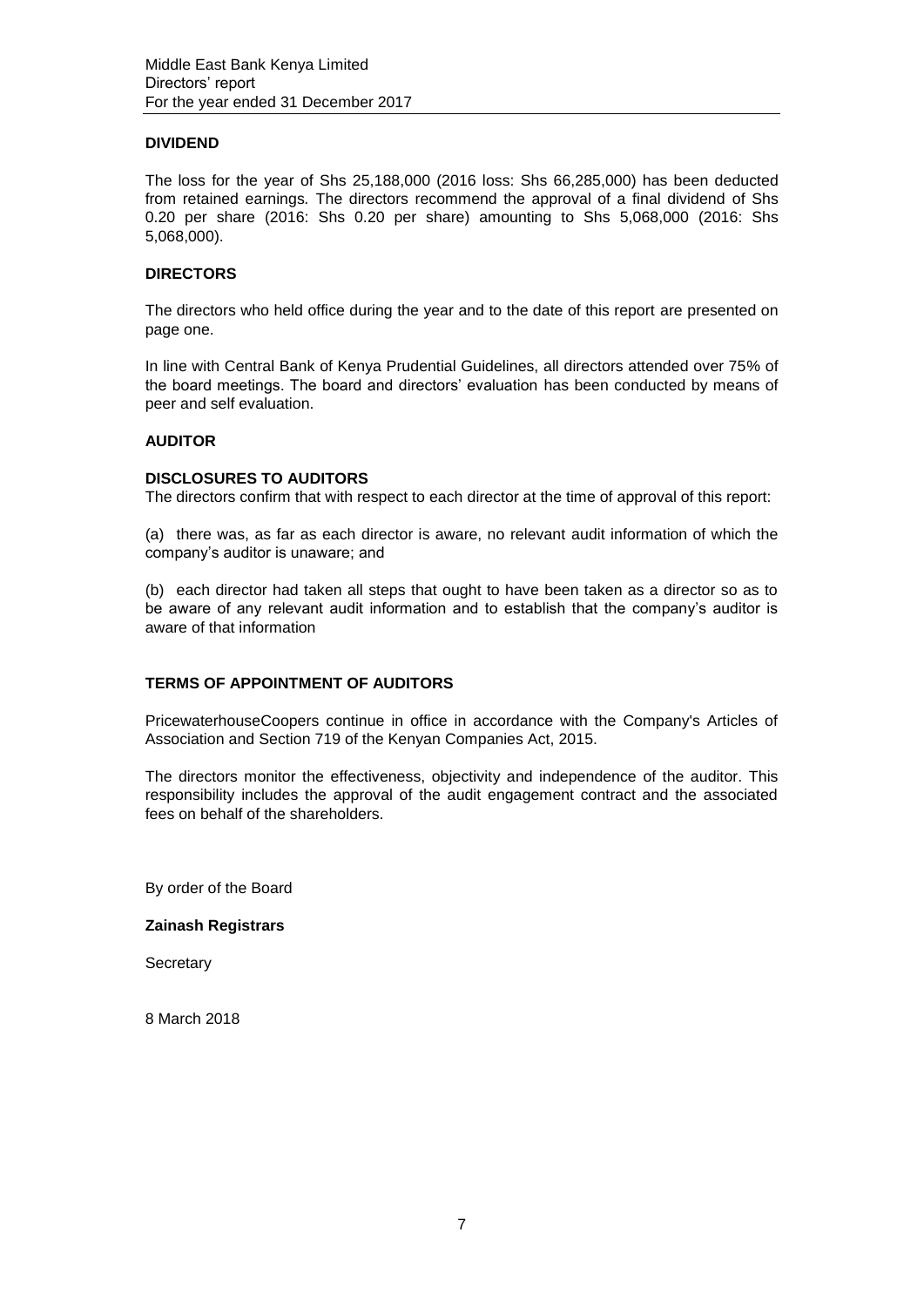The Kenyan Companies Act 2015 requires the directors to prepare financial statements for each financial year which give a true and fair view of the financial position of the Bank at the end of the financial year and of its profit or loss for that year. The directors are responsible for ensuring that the Bank keeps proper accounting records that are sufficient to show and explain the transactions of the Bank; disclose with reasonable accuracy at any time the financial position of the Bank; and that enables them to prepare financial statements of the Bank that comply with prescribed financial reporting standards and the requirements of the Kenyan Companies Act 2015. They are also responsible for safeguarding the assets of the Bank and for taking reasonable steps for the prevention and detection of fraud and other irregularities.

The directors accept responsibility for the preparation and presentation of these financial statements in accordance with International Financial Reporting Standards and in the manner required by the Kenyan Companies Act 2015. They also accept responsibility for:

- i. Designing, implementing and maintaining internal control as they determine necessary to enable the preparation of financial statements that are free from material misstatements, whether due to fraud or error;
- ii. Selecting suitable accounting policies and then apply them consistently; and
- iii. Making judgements and accounting estimates that are reasonable in the circumstances

In preparing the financial statements, the directors have assessed the Bank's ability to continue as a going concern and disclosed, as applicable, matters relating to the use of going concern basis of preparation of the financial statements.

For reasons described in Note 2(a) (ii) to the financial statements, the directors are of the opinion that the Bank will remain a going concern for at least twelve months from the date of this statement.

The directors acknowledge that the independent audit of the financial statements does not relieve them of their responsibility.

Approved by the Board of Directors on 8 March 2018 and signed on its behalf by:

\_\_\_\_\_\_\_\_\_\_\_\_\_\_\_\_\_\_\_\_\_\_\_ \_\_\_\_\_\_\_\_\_\_\_\_\_\_\_\_\_\_\_\_\_\_\_

**Dhirendra Rana Nancy Kaminchia**

**Director Director**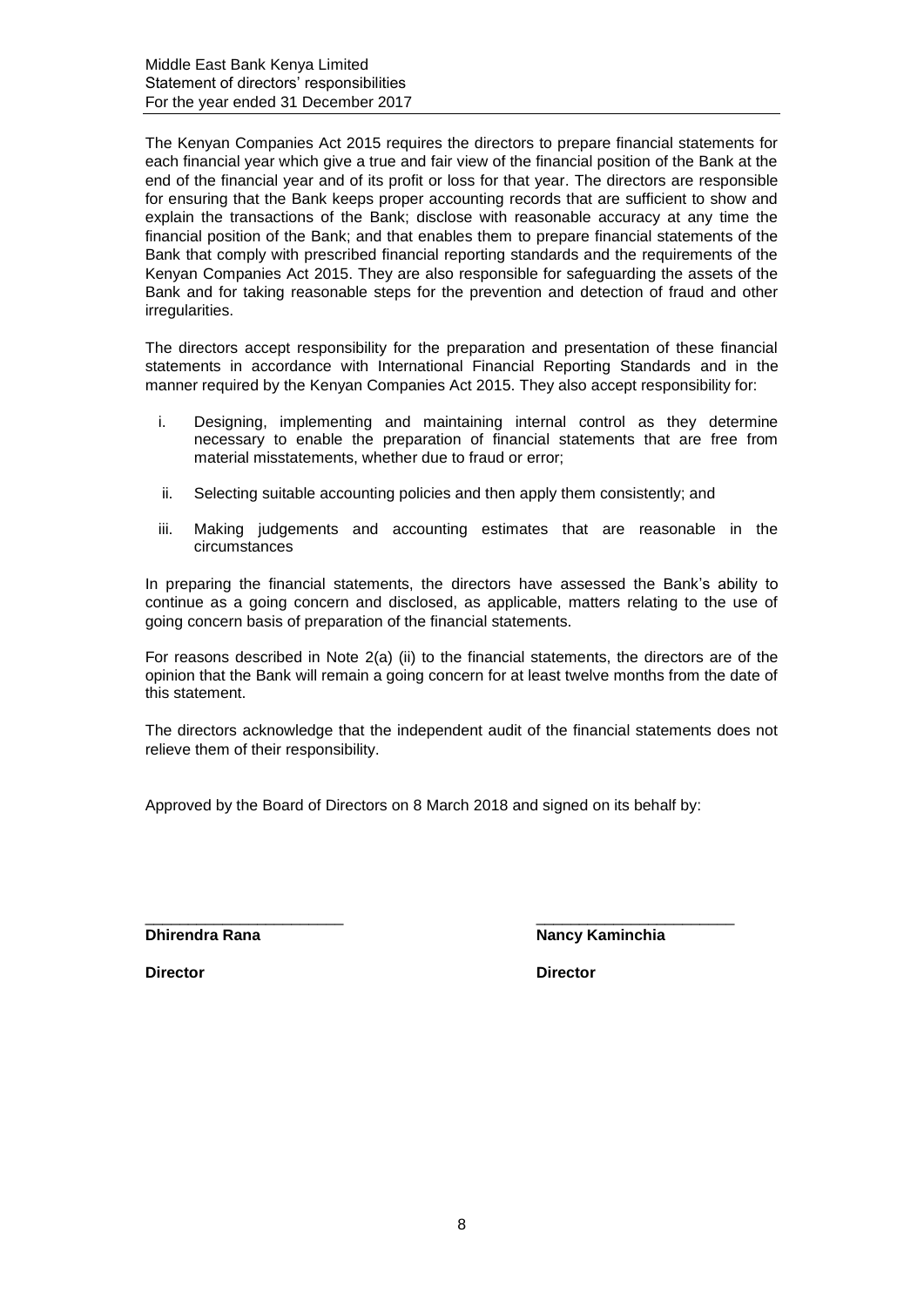

## **REPORT OF THE INDEPENDENT AUDITOR TO THE SHAREHOLDERS OF MIDDLE EAST BANK KENYA LIMITED**

#### **Report on the audit of the financial statements**

#### *Opinion*

We have audited the accompanying financial statements of Middle East Bank Kenya Limited (the "Bank") set out on pages 12 to 55 which comprise the statement of financial position at 31 December 2017, and the statements of comprehensive income, changes in equity and cash flows for the year then ended, and the notes to the financial statements, which include a summary of significant accounting policies.

In our opinion, the financial statements give a true and fair view of the financial position of the Bank at 31 December 2017 and of its financial performance and cash flows for the year then ended in accordance with International Financial Reporting Standards and the requirements of the Kenyan Companies Act 2015.

#### *Basis for opinion*

We conducted our audit in accordance with International Standards on Auditing (ISAs). Our responsibilities under those standards are further described in the *Auditor's Responsibilities for the Audit of the Financial Statements* section of our report.

We are independent of the Bank in accordance with the International Ethics Standards Board for Accountants' Code of Ethics for Professional Accountants (IESBA Code) together with the ethical requirements that are relevant to our audit of the financial statements in Kenya, and we have fulfilled our ethical responsibilities in accordance with these requirements and the IESBA Code.

We believe that the audit evidence we have obtained is sufficient and appropriate to provide a basis for our opinion.

#### *Other information*

The directors are responsible for the other information. The other information comprises the information included in the annual report but does not include the financial statements and our auditor's report thereon.

Our opinion on the financial statements does not cover the other information and we do not express any form of assurance conclusion thereon.

In connection with our audit of the financial statements, our responsibility is to read the other information identified above and, in doing so, consider whether the other information is materially inconsistent with the financial statements or our knowledge obtained in the audit, or otherwise appears to be materially misstated. If, based on the work we have performed on the other information, we conclude that there is a material misstatement of this other information, we are required to report that fact. We have nothing to report in this regard.

 *PricewaterhouseCoopers CPA. PwC Tower, Waiyaki Way/Chiromo Road, Westlands P O Box 43963 – 00100 Nairobi, Kenya T: +254 (20)285 5000 F: +254 (20)285 5001 www.pwc.com/ke*

Partners: A Eriksson E Kerich B Kimacia K Muchiru M Mugasa A Murage F Muriu P Ngahu R Njoroge S N Ochieng' B Okundi K Saiti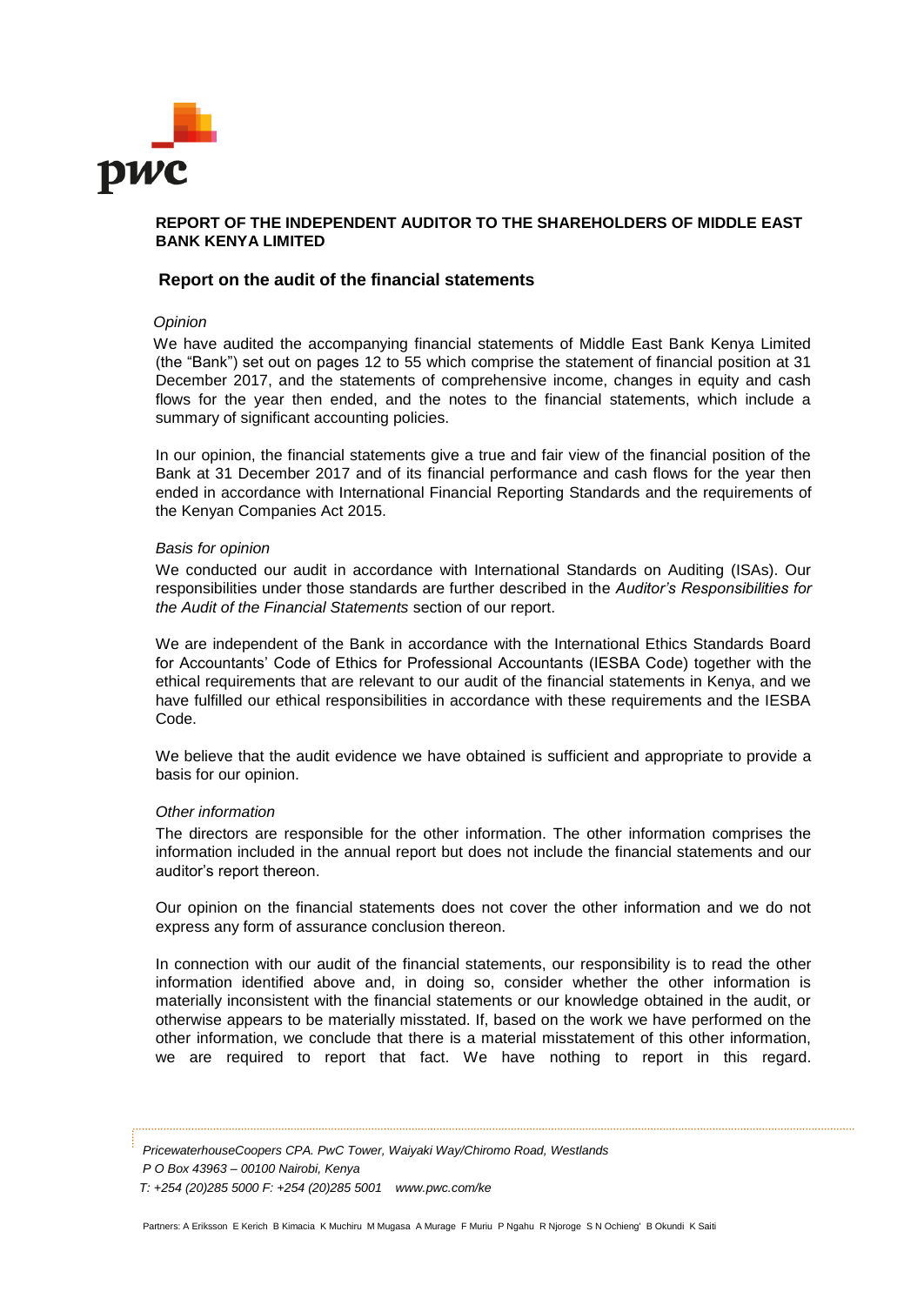

## **REPORT OF THE INDEPENDENT AUDITOR TO THE SHAREHOLDERS OF MIDDLE EAST BANK KENYA LIMITED (CONTINUED)**

#### *Responsibilities of the directors for the financial statements*

The directors are responsible for the preparation and fair presentation of the financial statements in accordance with International Financial Reporting Standards and the requirements of the Kenyan Companies Act 2015, and for such internal control as the directors determine is necessary to enable the preparation of financial statements that are free from material misstatement, whether due to fraud or error.

In preparing the financial statements, the directors are responsible for assessing the Bank's ability to continue as a going concern, disclosing, as applicable, matters related to going concern and using the going concern basis of accounting unless the directors either intend to liquidate the Bank or to cease operations, or have no realistic alternative but to do so.

The directors are responsible for overseeing the Bank's financial reporting process.

#### *Auditor's responsibilities for the audit of the financial statements*

Our objectives are to obtain reasonable assurance about whether the financial statements as a whole are free from material misstatement, whether due to fraud or error, and to issue an auditor's report that includes our opinion. Reasonable assurance is a high level of assurance, but is not a guarantee that an audit conducted in accordance with ISAs will always detect a material misstatement when it exists. Misstatements can arise from fraud or error and are considered material if, individually or in the aggregate, they could reasonably be expected to influence the economic decisions of users taken on the basis of these financial statements.

As part of an audit in accordance with ISAs, we exercise professional judgment and maintain professional scepticism throughout the audit. We also:

- Identify and assess the risks of material misstatement of the financial statements, whether due to fraud or error, design and perform audit procedures responsive to those risks, and obtain audit evidence that is sufficient and appropriate to provide a basis for our opinion. The risk of not detecting a material misstatement resulting from fraud is higher than for one resulting from error, as fraud may involve collusion, forgery, intentional omissions, misrepresentations, or the override of internal control.
- Obtain an understanding of internal control relevant to the audit in order to design audit procedures that are appropriate in the circumstances, but not for the purpose of expressing an opinion on the effectiveness of the Bank's internal control.
- Evaluate the appropriateness of accounting policies used and the reasonableness of accounting estimates and related disclosures made by the directors.
- Conclude on the appropriateness of the directors' use of the going concern basis of accounting and, based on the audit evidence obtained, whether a material uncertainty exists related to events or conditions that may cast significant doubt on the Bank's ability to continue as a going concern. If we conclude that a material uncertainty exists, we are required to draw attention in our auditor's report to the related disclosures in the financial statements or, if such disclosures are inadequate, to modify our opinion.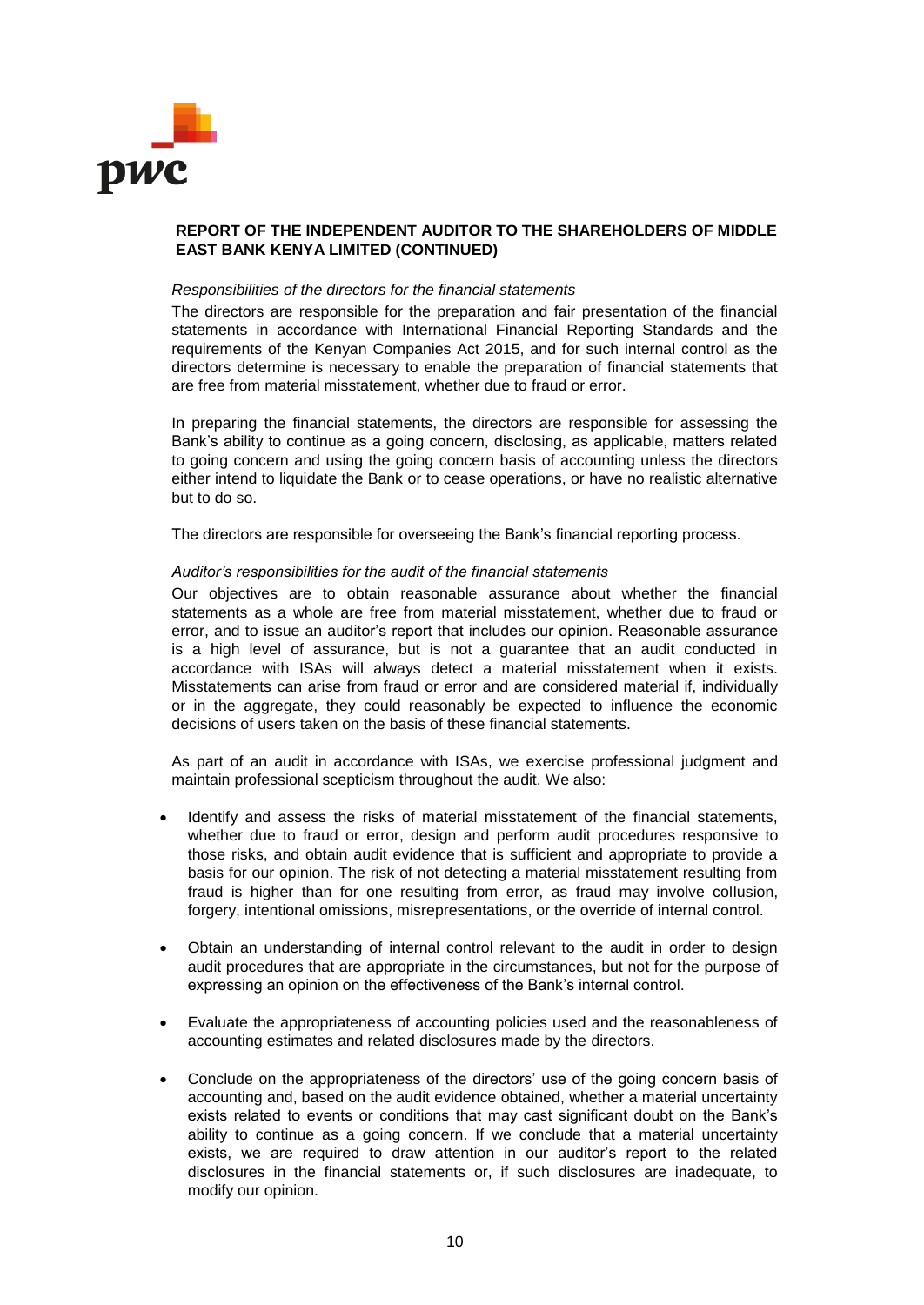

# **REPORT OF THE INDEPENDENT AUDITOR TO THE SHAREHOLDERS OF MIDDLE EAST BANK KENYA LIMITED (CONTINUED)**

*Auditor's responsibilities for the audit of the financial statements (continued)*

Our conclusions are based on the audit evidence obtained up to the date of our auditor's report. However, future events or conditions may cause the Bank to cease to continue as a going concern.

• Evaluate the overall presentation, structure and content of the financial statements, including the disclosures, and whether the financial statements represent the underlying transactions and events in a manner that achieves fair presentation.

We communicate with the directors regarding, among other matters, the planned scope and timing of the audit and significant audit findings, including any significant deficiencies in internal control that we identify during our audit.

## **Report on other matters prescribed by the Kenyan Companies Act, 2015**

In our opinion the information given in the report of the directors on pages 6 and 7 is consistent with the financial statements.

The engagement partner responsible for the audit resulting in this independent auditor's report is CPA Kang'e Saiti – Practicing Certificate No. 1652.

# **Pricewaterhousecoopers**

Certified Public Accountants 27 March 2018 Nairobi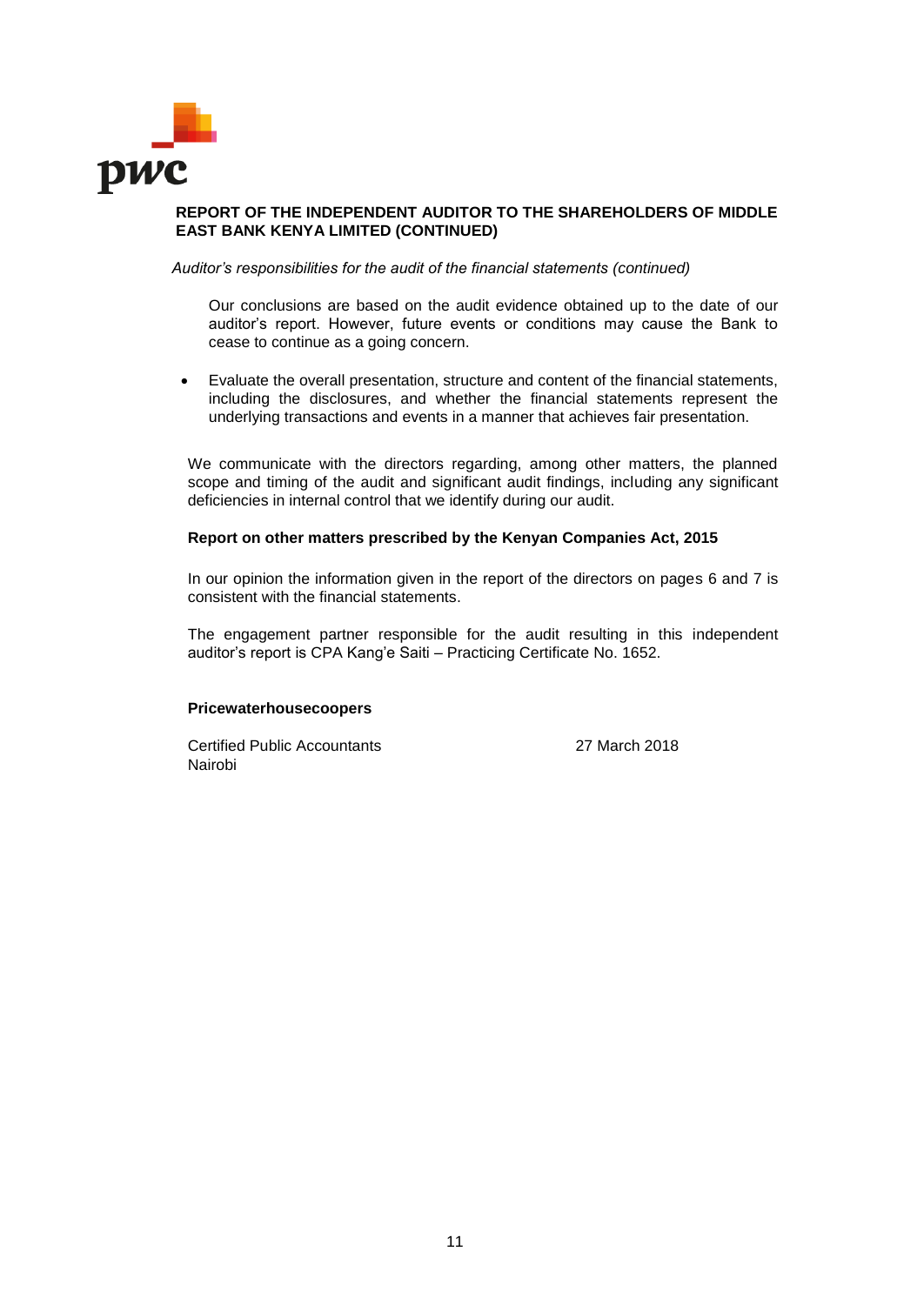# **Statement of comprehensive income**

|                                                                                | <b>Notes</b>   | 2017<br><b>Shs'000</b>     | 2016<br><b>Shs'000</b>     |
|--------------------------------------------------------------------------------|----------------|----------------------------|----------------------------|
| Interest income<br>Interest expense                                            | 5(a)<br>5(b)   | 455,503<br>(276, 284)      | 586,619<br>(369, 806)      |
| Net interest income                                                            |                | 179,219                    | 216,813                    |
| Credit impairment charges                                                      | 16             | (27, 270)                  | (64, 911)                  |
| Net interest income after credit impairment<br>charges                         |                | 151,949                    | 151,902                    |
| Fee and commission income<br>Foreign exchange income<br>Other operating income | 6              | 43,011<br>28,944<br>36,013 | 38,715<br>33,497<br>44,572 |
| Net operating income                                                           |                | 259,917                    | 268,686                    |
| Operating expenses                                                             | $\overline{7}$ | (301, 345)                 | (369, 675)                 |
| Loss before income tax                                                         |                | (41, 428)                  | (100, 989)                 |
| Income tax credit                                                              | 9              | 16,240                     | 34,704                     |
| Loss for the year                                                              |                | (25, 188)                  | (66, 285)                  |
| Other comprehensive income                                                     |                |                            |                            |
| Total comprehensive loss for the year                                          |                | (25, 188)                  | (66, 285)                  |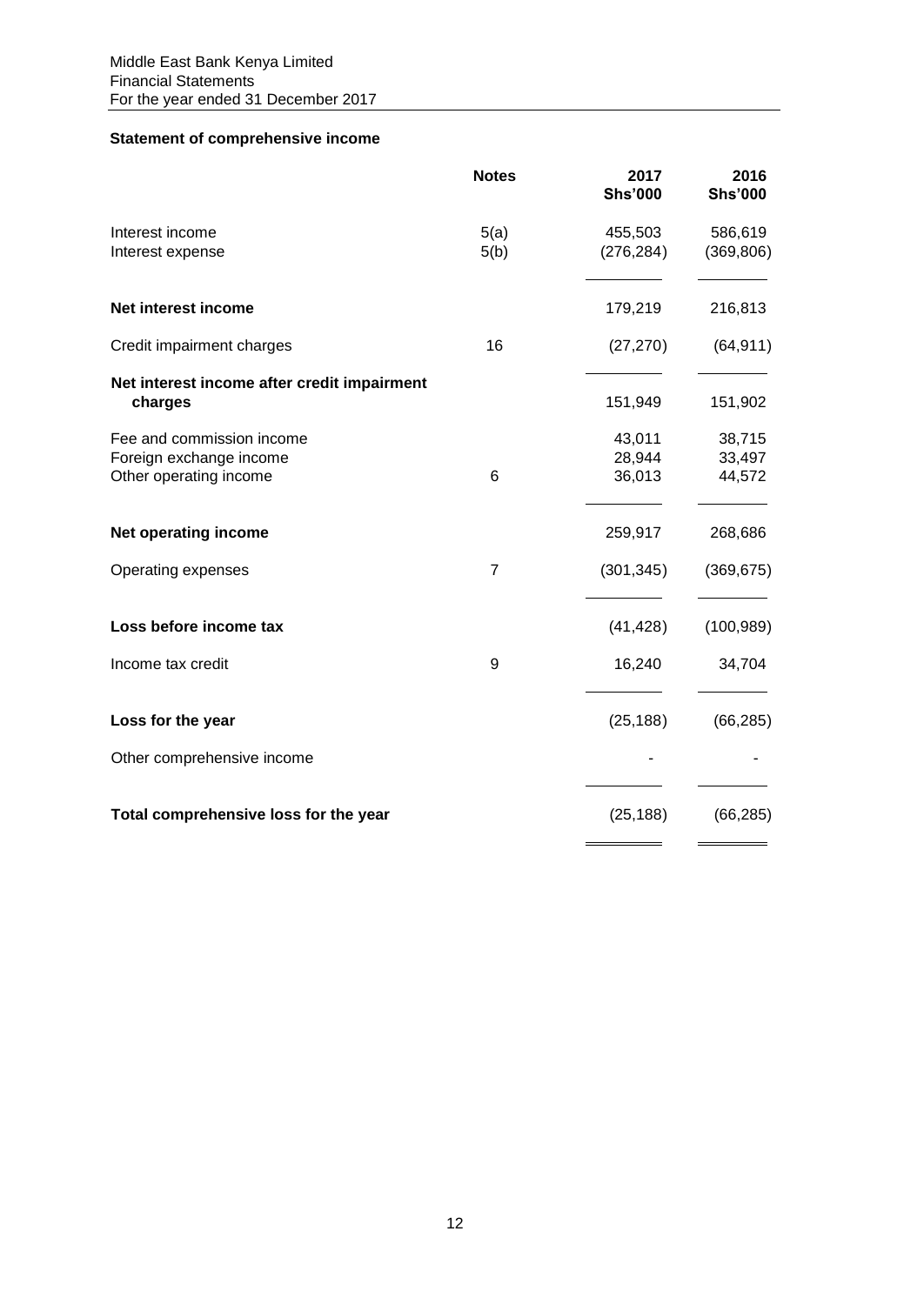# **Statement of financial position**

|                                                     | <b>Notes</b> | 2017<br><b>Shs'000</b> | 2016<br><b>Shs'000</b> |
|-----------------------------------------------------|--------------|------------------------|------------------------|
| <b>ASSETS</b>                                       |              |                        |                        |
| Cash and balances with Central Bank of Kenya        | 12           | 810,308                | 301,026                |
| Government securities at amortised cost             | 13           | 974,075                | 680,999                |
| Deposits and balances due from banking institutions | 14           | 90,126                 | 256,715                |
| Loans and advances to customers                     | 16           | 2,769,120              | 3,616,626              |
| Property and equipment                              | 18           | 175,071                | 174,079                |
| Prepaid operating lease rentals                     | 19           | 74,409                 | 75,374                 |
| Intangible assets                                   | 20           | 30,316                 | 10,422                 |
| Other assets and prepayments                        | 15           | 94,385                 | 40,711                 |
| Current income tax                                  |              | 2,780                  | 1,638                  |
| Deferred income tax                                 | 17           | 100,446                | 75,932                 |
| <b>Total assets</b>                                 |              | 5,121,036              | 5,233,522              |
| <b>LIABILITIES</b>                                  |              |                        |                        |
| <b>Customer deposits</b>                            | 21           | 3,907,675              | 3,996,055              |
| Other liabilities and accrued expenses              | 22           | 51,508                 | 45,358                 |
| <b>Total liabilities</b>                            |              | 3,959,183              | 4,041,413              |
| <b>SHAREHOLDERS' EQUITY</b>                         |              |                        |                        |
| Share capital                                       | 23           | 506,831                | 506,831                |
| Regulatory reserve                                  | 24           | 13,784                 | 13,138                 |
| Retained earnings                                   |              | 641,238                | 672,140                |
| Total shareholders' equity                          |              | 1,161,853              | 1,192,109              |
| <b>Total equity and liabilities</b>                 |              | 5,121,036              | 5,233,522              |

The financial statements on pages 12 to 55 were approved for issue by the board of directors on 8 March 2018 and signed on its behalf by:

**Dhirendra Rana Thomas Mulwa**<br> **Director Director Director Director**

**Nancy Kaminchia Nancy Kaminchia Nancy Kaminchia Zainash Registrars Director Company Secretary**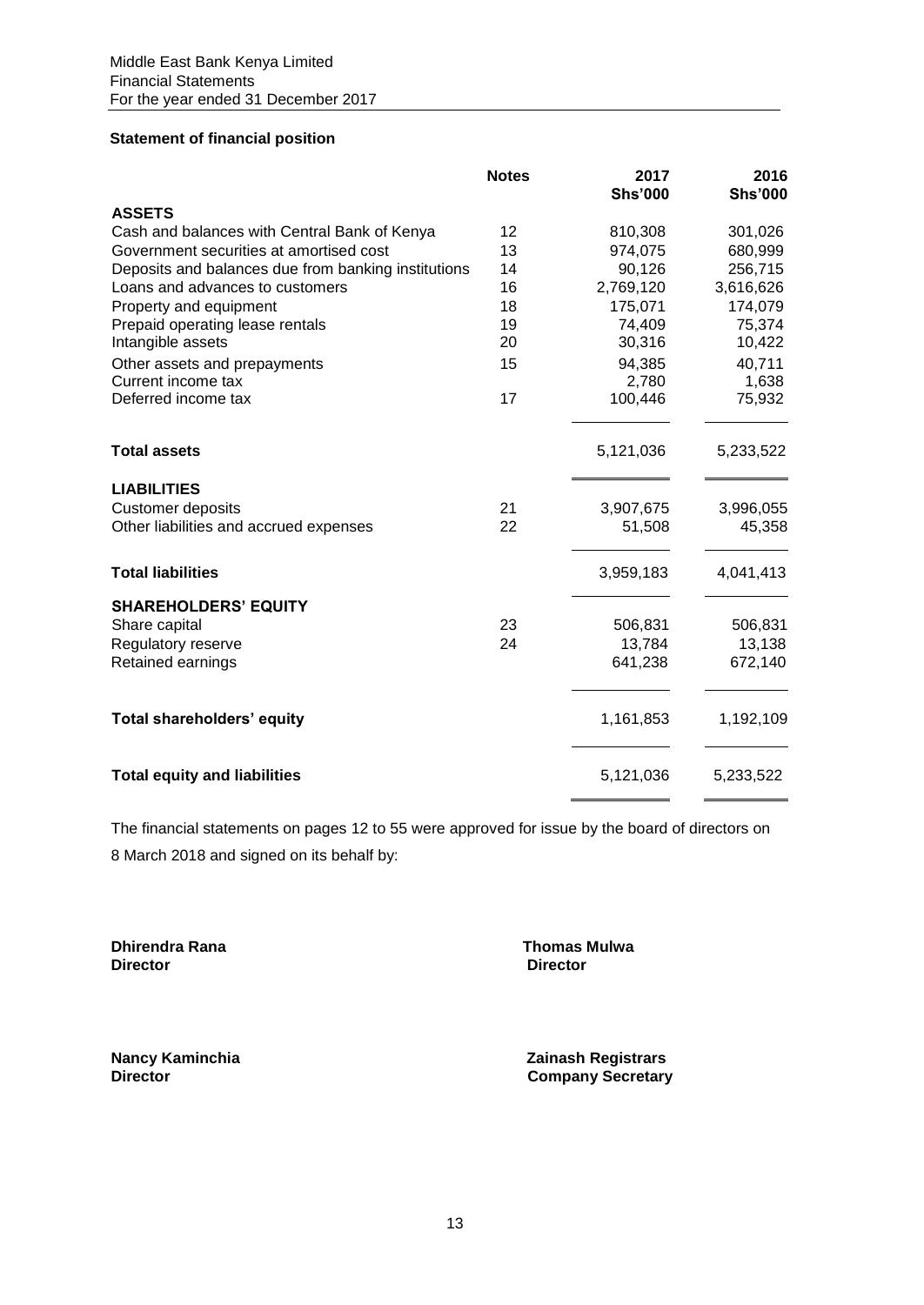# **Statement of changes in equity**

|                                                 | <b>Notes</b> | <b>Share</b><br>capital<br><b>Shs'000</b> | <b>Regulatory</b><br>reserve<br><b>Shs'000</b> | <b>Retained</b><br>earnings<br><b>Shs'000</b> | Total<br><b>Shs'000</b> |
|-------------------------------------------------|--------------|-------------------------------------------|------------------------------------------------|-----------------------------------------------|-------------------------|
| Year ended 31 December 2016                     |              |                                           |                                                |                                               |                         |
| At start of year                                |              | 506,831                                   | 10,194                                         | 746,437                                       | 1,263,462               |
| <b>Total comprehensive loss for</b><br>the year |              |                                           |                                                |                                               |                         |
| Loss for the year                               |              |                                           |                                                | (66, 285)                                     | (66, 285)               |
| Transfer to regulatory reserve                  | 24           |                                           | 2,944                                          | (2,944)                                       |                         |
| <b>Transactions with owners</b><br>Dividends:   |              |                                           |                                                |                                               |                         |
| - final for 2015 paid                           | 11           |                                           |                                                | (5,068)                                       | (5,068)                 |
| At end of year                                  |              | 506,831                                   | 13,138                                         | 672,140                                       | 1,192,109               |
|                                                 |              |                                           |                                                |                                               |                         |
| Year ended 31 December 2017                     |              |                                           |                                                |                                               |                         |
| At start of year                                |              | 506,831                                   | 13,138                                         | 672,140                                       | 1,192,109               |
| <b>Total comprehensive loss for</b><br>the year |              |                                           |                                                |                                               |                         |
| Loss for the year                               |              |                                           |                                                | (25, 188)                                     | (25, 188)               |
| Transfer to regulatory reserve                  | 24           |                                           | 646                                            | (646)                                         |                         |
| <b>Transactions with owners</b><br>Dividends:   |              |                                           |                                                |                                               |                         |
| - final for 2016 paid                           | 11           |                                           |                                                | (5,068)                                       | (5,068)                 |
| At end of year                                  |              | 506,831                                   | 13,784                                         | 641,238                                       | 1,161,853               |
|                                                 |              |                                           |                                                |                                               |                         |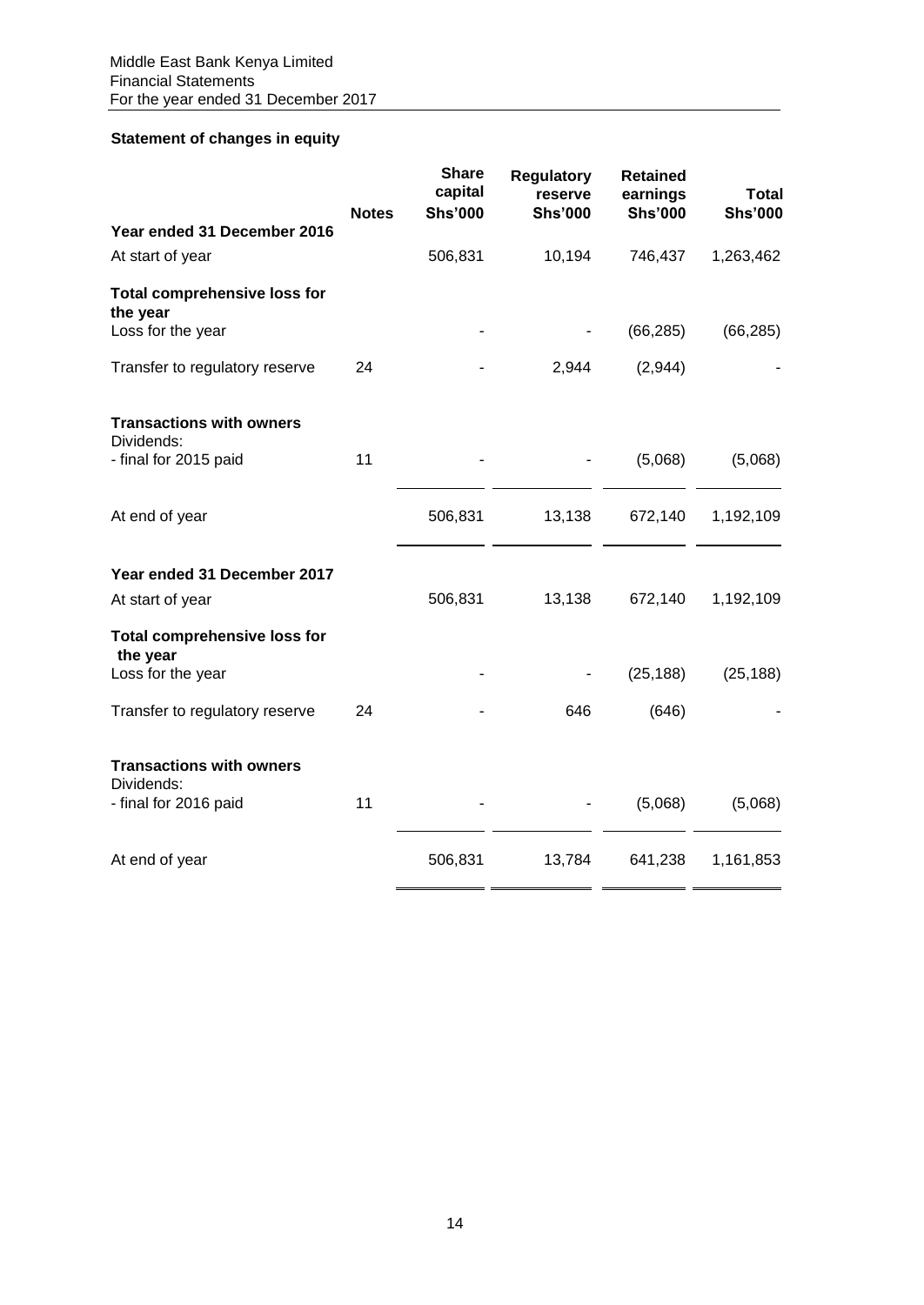# **Statement of cash flow**

|                                                                                               | <b>Notes</b> | 2017<br><b>Shs'000</b> | 2016<br><b>Shs'000</b> |
|-----------------------------------------------------------------------------------------------|--------------|------------------------|------------------------|
| Cash flows from operating activities                                                          |              |                        |                        |
| Interest receipts                                                                             |              | 455,503                | 586,619                |
| Interest payments                                                                             |              | (276, 284)             | (369, 806)             |
| Fee and commission receipts                                                                   |              | 43,011                 | 38,715                 |
| Foreign exchange receipts                                                                     |              | 28,944                 | 33,497                 |
| Other income received                                                                         |              | 35,603                 | 44,294                 |
| Payments to employees and suppliers                                                           |              | (283, 199)             | (356, 986)             |
| Income tax paid                                                                               |              | (9, 416)               | (1, 344)               |
| Cash flows used in operating activities before changes in<br>operating assets and liabilities |              | (5,838)                | (25, 011)              |
|                                                                                               |              |                        |                        |
| <b>Changes in operating assets and liabilities:</b><br>Gross loans and advances               |              |                        |                        |
|                                                                                               |              | 820,236                | 49,618                 |
| Cash reserve requirement                                                                      |              | 6,633                  | 36,171                 |
| Other assets and prepayments<br>Government securities at amortised cost                       |              | (53, 674)              | 10,282                 |
| <b>Customer deposits</b>                                                                      |              | (293, 076)             | 333,547                |
| Other liabilities and accrued expenses                                                        |              | (88, 380)<br>6,150     | (103, 365)<br>(9, 544) |
|                                                                                               |              |                        |                        |
| Net cash generated from operating activities                                                  |              | 392,051                | 291,698                |
| Cash flows from investing activities                                                          |              |                        |                        |
| Purchase of property and equipment                                                            | 18           | (14, 218)              | (2,323)                |
| Purchase of intangible assets                                                                 | 20           | (34,094)               |                        |
| Capital work in progress                                                                      | 20           | 10,245                 | (10, 245)              |
| Proceeds from disposal of property and equipment                                              |              | 410                    | 278                    |
| Net cash used in investing activities                                                         |              | (37, 657)              | (12, 290)              |
| <b>Cash flows from financing activities</b>                                                   |              |                        |                        |
| Dividends paid                                                                                |              | (5,068)                | (5,068)                |
| Cash used in financing activities                                                             |              | (5,068)                | (5,068)                |
| Net increase in cash and cash equivalents                                                     |              | 349,326                | 274,340                |
|                                                                                               |              |                        |                        |
| Cash and cash equivalents at start of year                                                    |              | 393,221                | 118,881                |
| Cash and cash equivalents at end of year                                                      | 26           | 742,547                | 393,221                |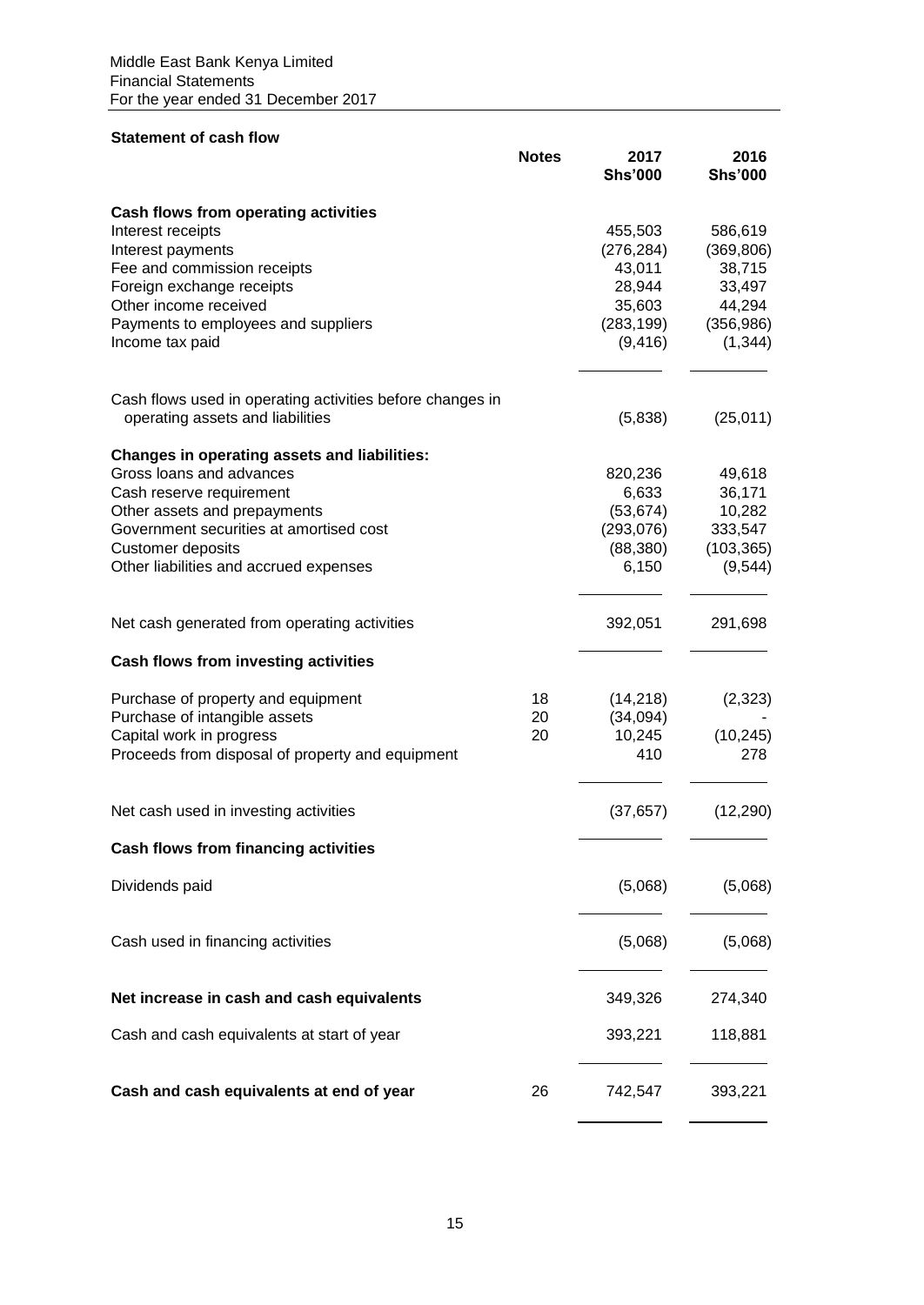#### **Notes**

## **1 General information**

The Bank is incorporated in Kenya under the Companies Act and is domiciled in Kenya. The address of its registered office is:

Mebank Tower Milimani Road P O Box 47387-00100 Nairobi, Kenya

## **2 Summary of significant accounting policies**

The principal accounting policies adopted in the preparation of these financial statements are set out below. These policies have been consistently applied to all years presented, unless otherwise stated.

## **(a) Basis of preparation**

The financial statements are prepared in compliance with International Financial Reporting Standards (IFRS) as issued by International Accounting Standards Board.

# *(i) Basis of measurement*

The measurement basis applied is the historical cost basis, except where otherwise stated in the accounting policies below.

For those assets and liabilities measured at fair value, fair value is the price that would be received to sell an asset or paid to transfer a liability in an orderly transaction between market participants at the measurement date. When measuring the fair value of an asset or a liability, the Bank uses market observable data as far as possible. If the fair value of an asset or a liability is not directly observable, it is estimated by the Bank using valuation techniques that maximise the use of relevant observable inputs and minimise the use of unobservable inputs (e.g. by use of the market comparable approach that reflects recent transaction prices for similar items or discounted cash flow analysis). Inputs used are consistent with the characteristics of the asset / liability that market participants would take into account.

Fair values are categorised into three levels of fair value hierarchy based on the degree to which the inputs to the measurements are observable and the significance of the inputs to the fair value measurement in its entirety:

Level 1 – fair value measurements are derived from quoted prices (unadjusted) in active markets for identical assets or liabilities.

Level 2 – fair value measurements are derived from inputs other than quoted prices used in Level 1 that are observable for the assets or liability, either directly (i.e. as prices) or indirectly (i.e. derived from prices).

Level 3 – fair values measurements are derived from valuation techniques that include inputs for assets or liabilities that are not based on observable market data (unobservable inputs). Transfers between levels of the fair value hierarchy are recognised by the Bank at the end of the reporting period during which the change occurred.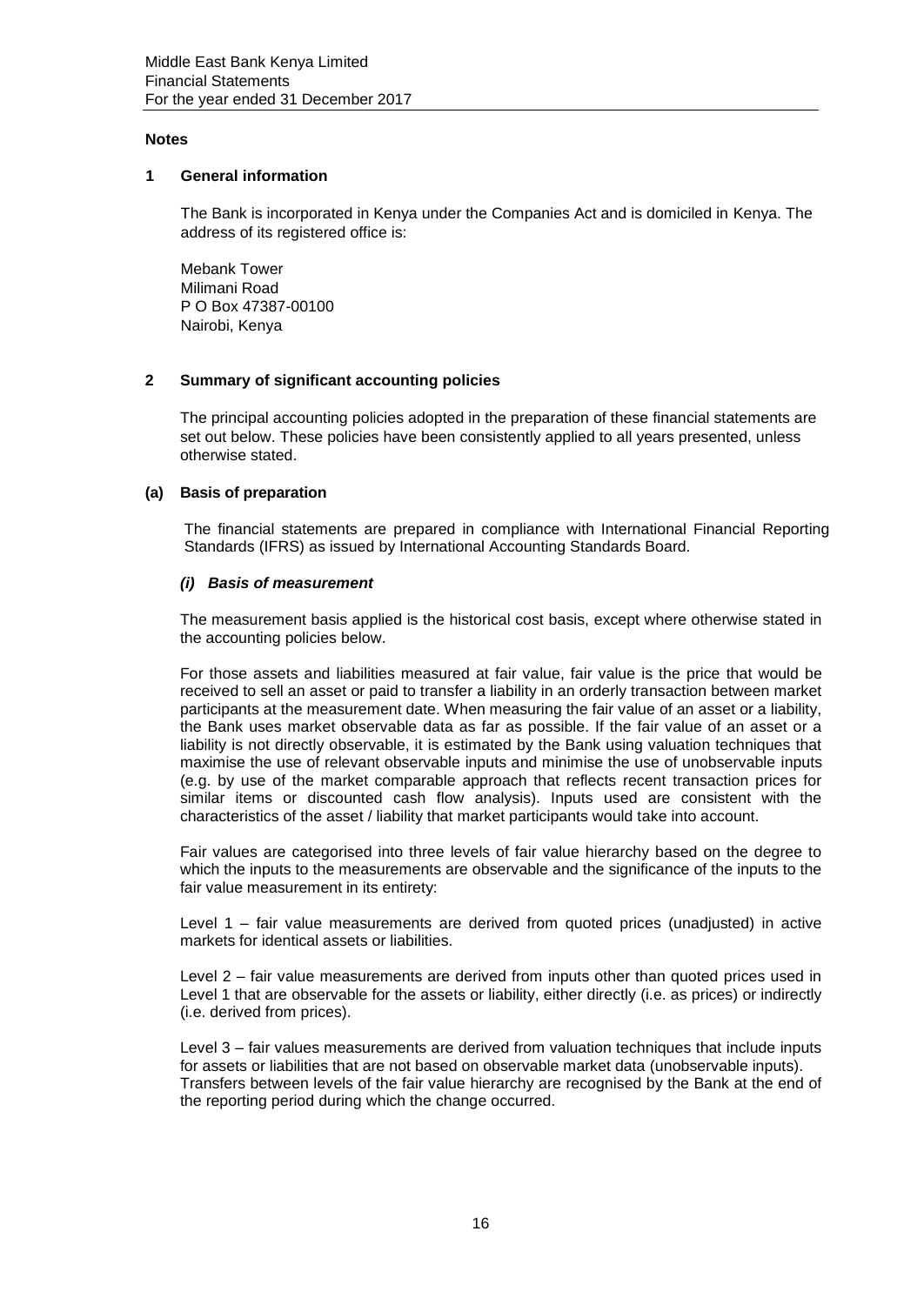#### **2 Summary of significant accounting policies**

#### **(a) Basis of preparation**

#### **(ii)** *Going concern*

The Bank has reported a significant increase in performance with loss for the year of Shs 25.2 million, up from a loss of Shs 66.2 million in 2016.

The financial statements reflect adequate liquidity at the reporting date. Related parties hold substantial deposits at the year end. In line with Basel 111 guidelines on liquidity coverage, related parties depositors are considered stable depositors since they have established relationships with the Bank that make withdrawal highly unlikely.

The Bank's ratio of loans and advances to customer deposits is at 70.8% (2016: 90.5%). This compares well with the local banking industry which averages 78% across all tiers.

With the implementation of the Banking (Amendment) Bill 2015 in September 2016, the net interest margins across the banking industry have been significantly impacted and this has led to reduction in interest income. The full impact has been felt in 2017.

In addition, the bank has reduced its lending in 2017. Gross loans before provisions reduced from Kshs 3.771bn to Kshs 2.991 billion, translating to a decrease of Kshs 780m. During the year, the largest loan account exited the Bank in 2017 which was a major contributor to reduced loans and advances.

Consequently, directors have sought and received a letter of financial support from the shareholders that they will support the Bank to meet its financial obligation for the next twelve months from the date of signing these financial statements.

Long term measures currently being pursued by the Bank include:

- Raising additional capital
- Disposal of non-core assets owned by the Bank whose proceeds are likely to be higher by approximately Kes 575 Million than the carrying value as disclosed in the financial statements and will be used to increase capital of the bank.
- Mobilization of deposits to increase the Bank's funding and focus to increase the Bank's lending and effectively increase the net interest margin and profitability going forward.

Based on the above measures and factors, the directors believe that the going concern assumption is appropriate in the preparation of these financial statements

#### **(b) Use of estimates**

The preparation of financial statements in conformity with IFRS requires the use of certain critical accounting estimates. It also requires the directors to exercise judgement in the process of applying the Bank's accounting policies. Changes in assumptions may have a significant impact on the financial statements in the period the assumptions changed. The areas involving a higher degree of judgement or complexity, or areas where assumptions and estimates are significant to the financial statement are disclosed in Note 4.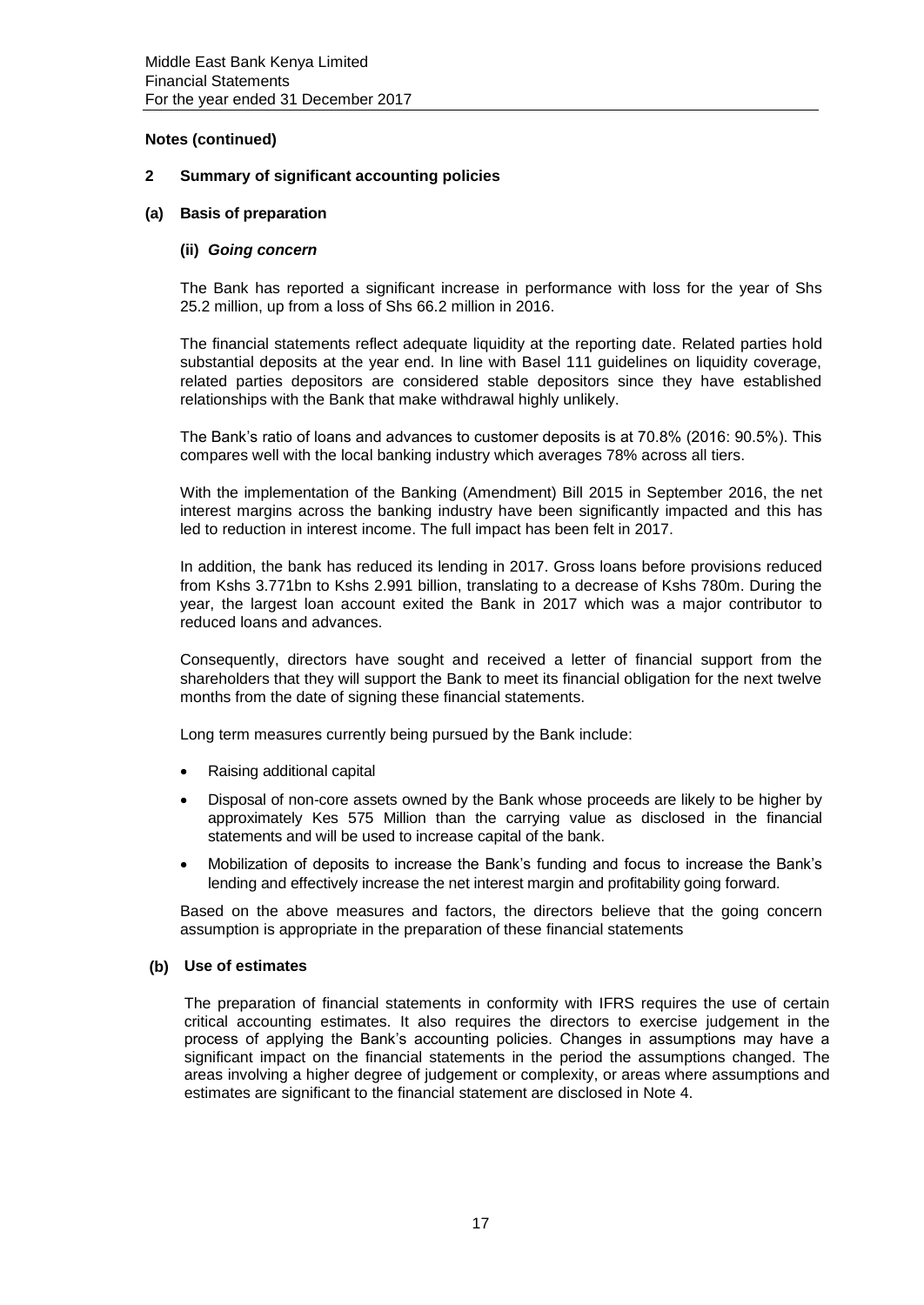#### **2. Summary of significant accounting policies (continued)**

#### **c) Changes in accounting policy and disclosures**

#### *(i) New and amended standards adopted by the Bank*

The following standards and amendments have been applied by the Bank for the first time for the financial period beginning 1 January 2017:

Amendment to IAS 12 – Income taxes, the amendments were issued to clarify the requirements for recognising deferred tax assets on unrealised losses. The amendments clarify the accounting for deferred tax where an asset is measured at fair value and that fair value is below the asset's tax base. They also clarify certain other aspects of accounting for deferred tax assets. The amendments clarify the existing guidance under IAS 12. They do not change the underlying principles for the recognition of deferred tax assets.

Amendment to IAS 7 – Cash flow statements, the amendments introduce an additional disclosure that will enable users of financial statements to evaluate changes in liabilities arising from financing activities. The amendment responds to requests from investors for information that helps them better understand changes in an entity's debt. The amendment will affect every entity preparing IFRS financial statements. However, the information required should be readily available. Preparers should consider how best to present the additional information to explain the changes in liabilities arising from financing activities.

The revised standards did not have any effect on the Bank's reported earnings or financial statement position and had no impact on the accounting policies.

#### *(ii) New and revised standards and interpretations not yet adopted*

A number of new standards and amendments to standards and interpretations are effective for annual periods beginning after 1 January 2017 and have not been applied in preparing these financial statements. None of these is expected to have a significant effect on the financial statements of the Bank, except the following set out below;

IFRS 9, 'Financial instruments', addresses the classification, measurement and recognition of financial assets and financial liabilities. The complete version of IFRS 9 was issued in July 2014. It replaces the guidance in IAS 39 that relates to the classification and measurement of financial instruments. IFRS 9 retains but simplifies the mixed measurement model and establishes three primary measurement categories for financial assets: amortised cost, fair value through other comprehensive income (OCI) and fair value through profit or loss (P/L). The basis of classification depends on the entity's business model and the contractual cash flow characteristics of the financial asset. Investments in equity instruments are required to be measured at fair value through profit or loss with the irrevocable option at inception to present changes in fair value in OCI not recycling. There is now a new expected credit losses model that replaces the incurred loss impairment model used in IAS 39. For financial liabilities there were no changes to classification and measurement except for the recognition of changes in own credit risk in other comprehensive income, for liabilities designated at fair value through profit or loss. IFRS 9 relaxes the requirements for hedge effectiveness by replacing the bright line hedge effectiveness tests. It requires an economic relationship between the hedged item and hedging instrument and for the 'hedged ratio' to be the same as the one management actually use for risk management purposes. Contemporaneous documentation is still required but is different to that currently prepared under IAS 39. The standard is effective for accounting periods beginning on or after 1 January 2018. Early adoption is permitted.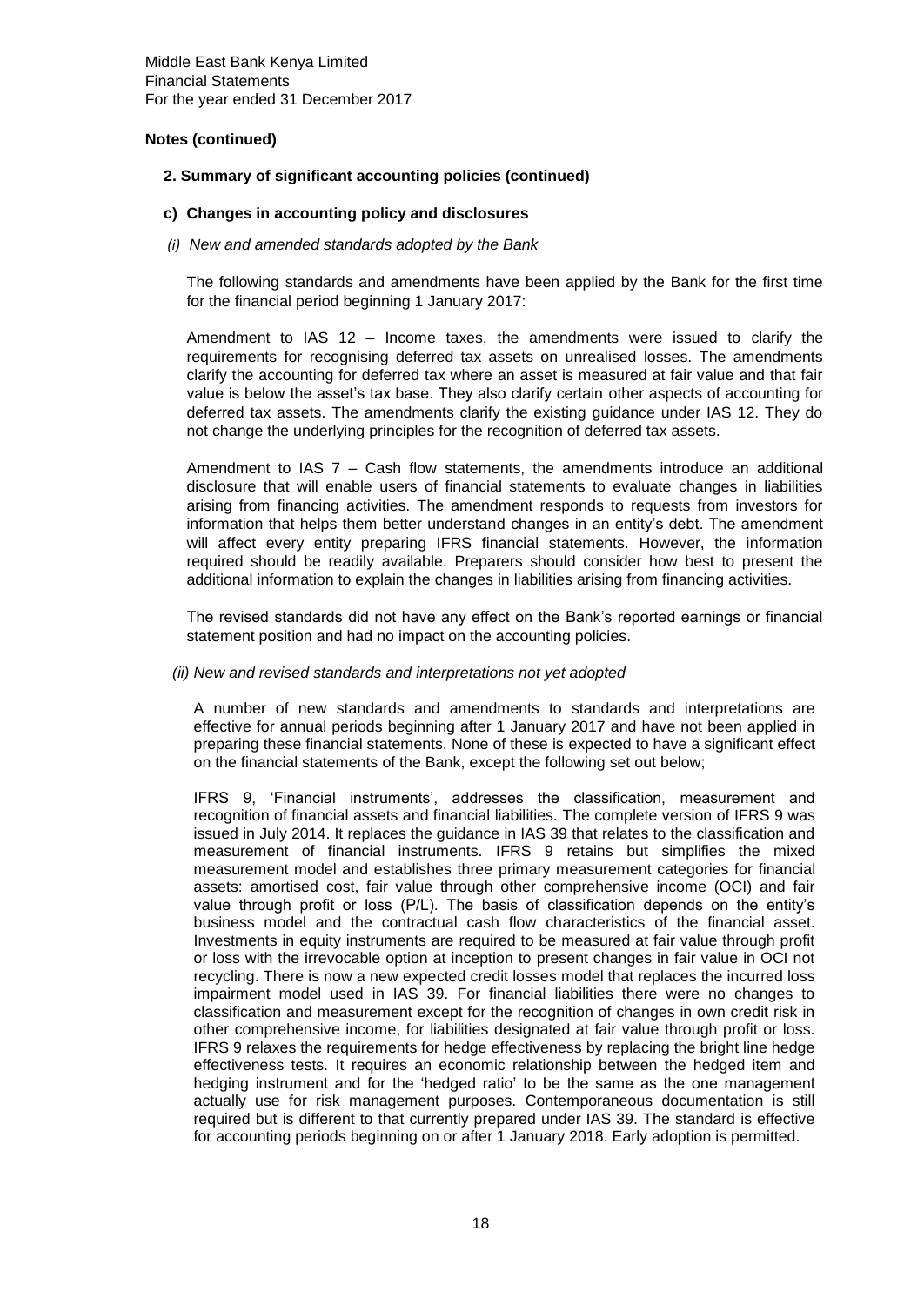## **2 Summary of significant accounting policies (continued)**

(c) Changes in accounting policies and disclosures (continued)

#### *(ii) New and revised standards and interpretations not yet adopted (continued)*

The new impairment model requires the recognition of impairment provisions based on expected credit losses (ECL) rather than only incurred credit losses as is the case under IAS 39. It applies to financial assets classified at amortised cost, debt instruments measured at FVOCI, contract assets under IFRS 15 Revenue from Contracts with Customers, lease receivables, loan commitments and certain financial guarantee contracts. Based on the assessments undertaken to date, the Bank expects an increase in the loss allowance for loans and advances to customers by approximately 21% and in relation to debt investments held at amortised cost. The new standard also introduces expanded disclosure requirements and changes in presentation. These are expected to change the nature and extent of the Bank's disclosures about its financial instruments particularly in the year of the adoption of the new standard.

IFRS 15, 'Revenue from contracts with customers' deals with revenue recognition and establishes principles for reporting useful information to users of financial statements about the nature, amount, timing and uncertainty of revenue and cash flows arising from an entity's contracts with customers. Revenue is recognised when a customer obtains control of a good or service and thus has the ability to direct the use and obtain the benefits from the good or service. The standard replaces IAS 18 'Revenue' and IAS 11 'Construction contracts' and related interpretations. The IASB has amended IFRS 15 to clarify the guidance, but there were no major changes to the standard itself. The amendments comprise clarifications of the guidance on identifying performance obligations, accounting for licences of intellectual property and the principal versus agent assessment (gross versus net revenue presentation). The IASB has also included additional practical expedients related to transition to the new revenue standard. The standard is effective for annual periods beginning on or after 1 January 2018 and earlier application is permitted. The Bank is in the process of assessing the impact.

IFRS 16,'Leases' After ten years of joint drafting by the IASB and FASB they decided that lessees should be required to recognise assets and liabilities arising from all leases (with limited exceptions) on the balance sheet. Lessor accounting has not substantially changed in the new standard.

A lessee measures lease liabilities at the present value of future lease payments. A lessee measures lease assets, initially at the same amount as lease liabilities, and also includes costs directly related to entering into the lease. Lease assets are amortised in a similar way to other assets such as property, plant and equipment. This approach will result in a more faithful representation of a lessee's assets and liabilities and, together with enhanced disclosures, will provide greater transparency of a lessee's financial leverage and capital employed. One of the implications of the new standard is that there will be a change to key financial ratios derived from a lessee's assets and liabilities (for example, leverage and performance ratios).

IFRS 16 supersedes IAS 17, 'Leases', IFRIC 4, 'Determining whether an Arrangement contains a Lease', SIC 15, 'Operating Leases – Incentives' and SIC 27, 'Evaluating the Substance of Transactions Involving the Legal Form of a Lease'. The standards is effective for annual periods beginning 1 January 2019. Early adoption is permitted only if IFRS 15 is adopted at the same time.

There are no other standards that are not yet effective and that would be expected to have a material impact on the entity in the current or future reporting periods and on foreseeable future transactions.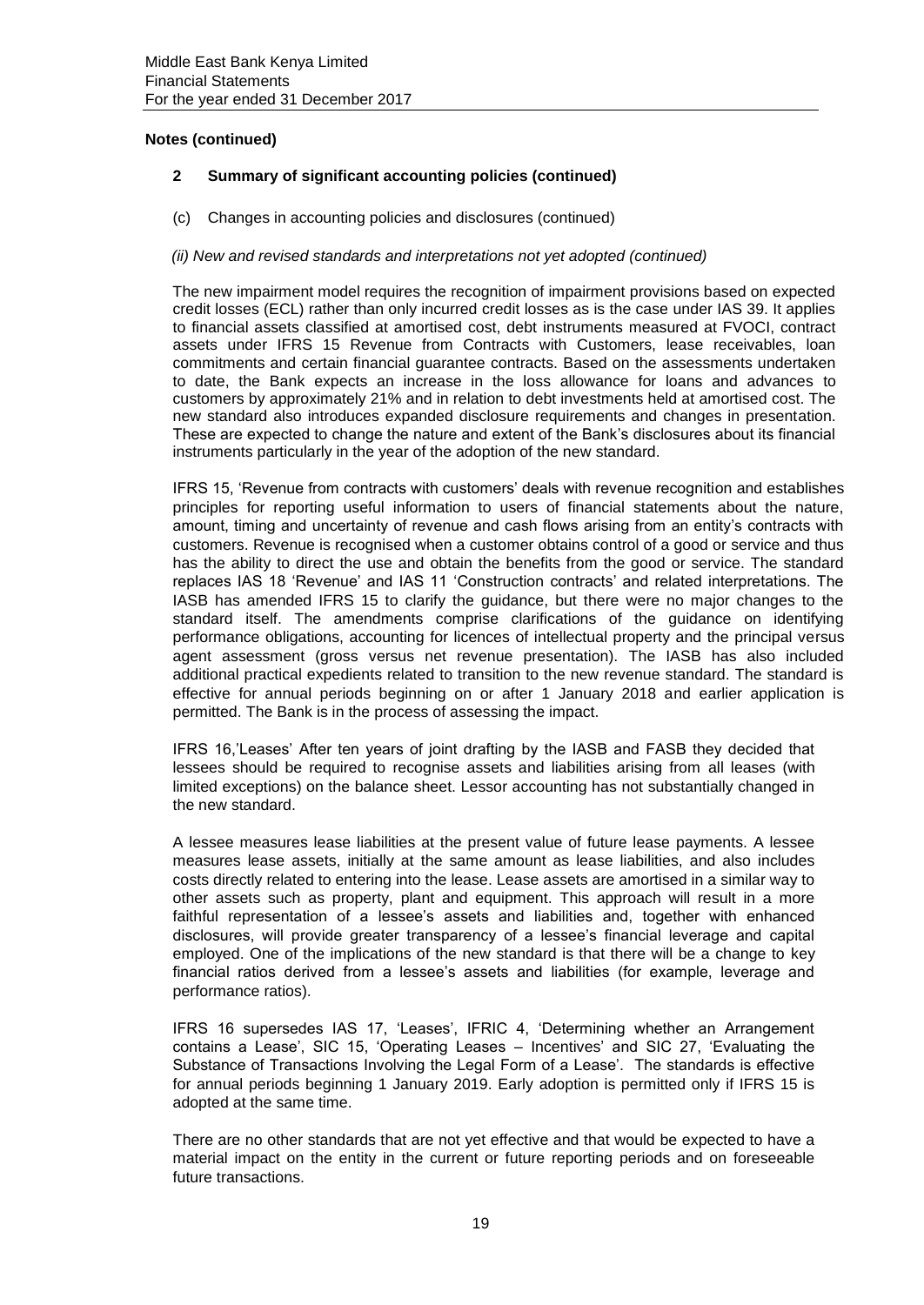#### **2 Summary of significant accounting policies (continued)**

#### **(d) Interest income and expense**

Interest income and expense are recognised in profit or loss for all interest bearing instruments measured at amortised cost using the effective interest method.

The effective interest method is a method of calculating the amortised cost of a financial asset or a financial liability and of allocating the interest income or interest expense over the relevant period. The effective interest rate is the rate that exactly discounts estimated future cash payments or receipts through the expected life of the financial instrument or, when appropriate, a shorter period to the net carrying amount of the financial asset or financial liability. The calculation includes all fees paid or received between parties to the contract that are an integral part of the effective interest rate, transaction costs and all other premiums or discounts.

When loans and advances become doubtful of collection, they are written down to their recoverable amounts and interest income is thereafter recognised based on the rate of interest that was used to discount the future cash flows for the purpose of measuring the recoverable amount.

## **(e) Fees and commissions**

Fees and commissions income are generally recognised on an accrual basis when the service has been provided. Loan commitment fees for loans that are likely to be drawn down are deferred (together with related direct costs) and recognised as an adjustment to the effective interest rate on the loan.

Fees and commissions expense are generally recognised on an accrual basis when incurred.

# **(f) Translation of foreign currencies**

#### *(a) Functional and presentation currency*

The accounting records are maintained in the currency of the primary economic environment in which the Bank operates (the "Functional Currency"). The financial statements are presented in Kenya Shillings, which is the Bank's presentation currency. The figures shown in the financial statements are stated in Kenya Shillings (Shs), rounded to the nearest thousand.

#### *(b) Transactions and balances*

Transactions in foreign currencies during the year are translated into the Functional Currency using the exchange rates prevailing at the dates of the transaction or valuation where items are re-measured.

Monetary items denominated in foreign currency are translated at the closing rate as at the reporting date.

Foreign exchange gains and losses resulting from the settlement of such transactions and from the translation at year-end exchange rates of monetary assets and liabilities denominated in foreign currencies are recognised in the income statement.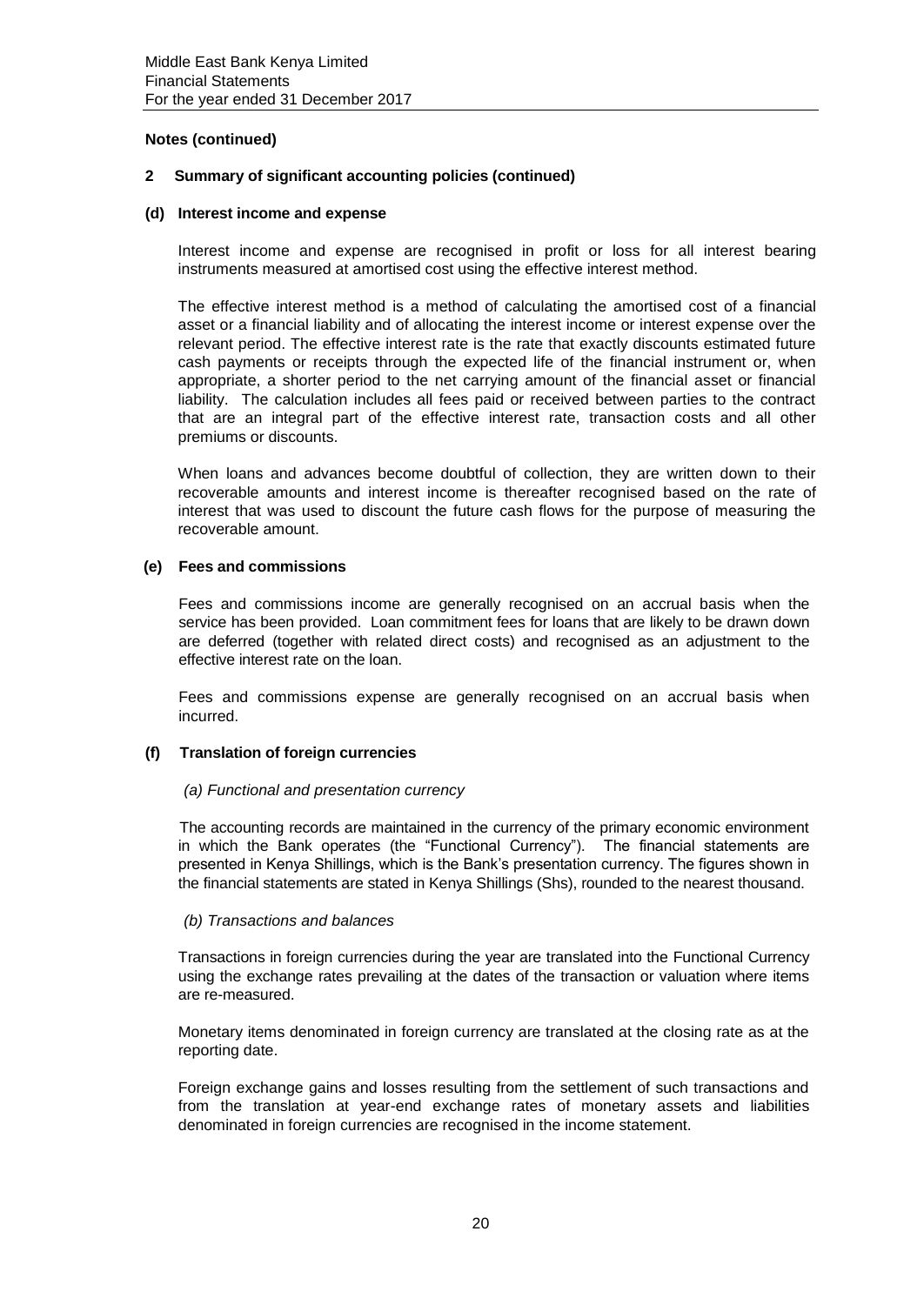#### **2 Summary of significant accounting policies (continued)**

#### **(g) Financial assets and liabilities**

The Bank classifies its financial assets into the following categories: financial assets at fair value through profit or loss (FVTPL) and financial assets at amortised cost. Management determines the appropriate classification of its financial assets at initial recognition.

## *(i) Financial assets at fair value through profit or loss (FVTPL)*

A financial asset is classified in this category if acquired principally for the purpose of selling in the short term. A financial asset is held for trading if:

- It has been acquired principally for the purpose of selling it in the near term or derivative financial instruments like forwards and swaps; or
- On initial recognition it is part of a portfolio of identified financial instruments that the Bank manages together and has evidence of a recent actual pattern of short-term profit-taking.

Financial instruments in this category are recognized initially at fair value; transaction costs are taken directly to profit or loss. Gains and losses arising from changes in fair value are included directly in profit or loss and are reported as 'Net gains/ (losses) on financial assets at fair value through profit or loss'.

#### *(ii) Financial assets at amortised cost*

Financial assets are measured at amortised cost if both of the following conditions are met:

- The asset is held within a business model whose objective is to hold assets in order to collect contractual cash flows; and
- The contractual terms of the instrument give rise on specified dates to cash flows that are solely payments of principal and interest on the principal amount outstanding.

Financial assets meeting these criteria are measured initially at fair value plus transaction costs. They are subsequently measured at amortised cost using the effective interest method less any impairment, with interest revenue recognised on an effective yield basis in investment revenue.

Subsequent to initial recognition, the Bank is required to reclassify financial assets from amortised cost to FVTPL if the objective of the business model changes so that the amortised cost criteria are no longer met.

The effective interest method is a method of calculating the amortised cost of a debt instrument and of allocating interest income over the relevant period. The effective interest rate is the rate that exactly discounts the estimated future cash receipts (including all fees on points paid or received that form an integral part of the effective interest rate, transaction costs and other premiums or discounts) through the expected /life of the financial asset, or (where appropriate) a shorter period, to the net carrying amount on initial recognition.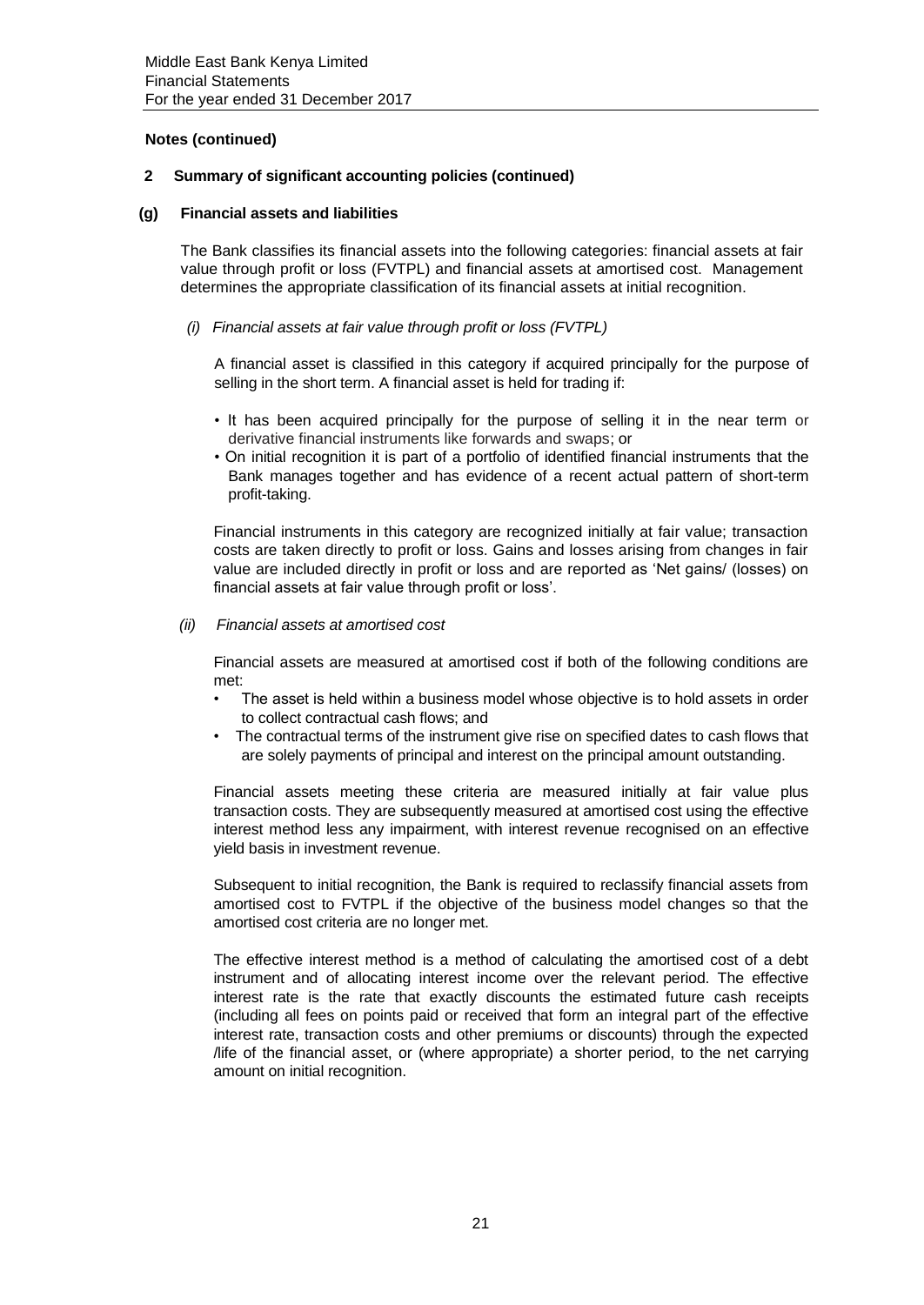# **2 Summary of significant accounting policies (continued)**

## **(g) Financial assets and liabilities (continued)**

## *(iii) Financial liabilities*

The Bank measures financial liabilities initially at fair value (being issue proceeds net of transaction costs incurred). After initial recognition, financial liabilities including customer deposits, balances due to banking institutions and borrowings are measured at amortised cost using the effective interest method. Financial liabilities are derecognised when extinguished.

## *(iv) Derecognition of financial assets and liabilities*

Financial assets are derecognised when the contractual rights to receive the cash flows from these assets have ceased to exist or the assets have been transferred and substantially all the risks and rewards of ownership of the assets are also transferred (that is, if substantially all the risks and rewards have not been transferred, the Bank tests control to ensure that continuing involvement on the basis of any retained powers of control does not prevent derecognition).

## **Classification of financial instruments**

The Bank classifies the financial instruments into classes that reflect the nature of information and take into account the characteristics of those financial instruments. The classification made can be seen in the table as follows:

| Category<br>(as defined by IFRS 9)                                                                            |                                                    | <b>Class (as determined by</b><br>the Bank)            | <b>Subclasses</b>                       |  |  |
|---------------------------------------------------------------------------------------------------------------|----------------------------------------------------|--------------------------------------------------------|-----------------------------------------|--|--|
|                                                                                                               |                                                    | Cash and balances with<br>Central Bank of Kenya        |                                         |  |  |
|                                                                                                               |                                                    | Government securities at<br>amortised cost             |                                         |  |  |
|                                                                                                               | Financial assets at I<br>amortised cost            | Deposits and balances due<br>from banking institutions |                                         |  |  |
|                                                                                                               |                                                    |                                                        | Commercial loans                        |  |  |
|                                                                                                               |                                                    | Loans and advances to<br>customers                     | Overdrafts                              |  |  |
|                                                                                                               |                                                    |                                                        | Personal loans                          |  |  |
|                                                                                                               |                                                    |                                                        | Mortgages                               |  |  |
|                                                                                                               |                                                    | Deposits and balances due to<br>banking institutions   |                                         |  |  |
|                                                                                                               | <b>Financial liabilities</b><br>at armortised cost |                                                        | Current accounts and<br>demand deposits |  |  |
|                                                                                                               |                                                    | Customer deposits                                      | Savings and transaction<br>accounts     |  |  |
|                                                                                                               |                                                    |                                                        | Fixed deposit accounts                  |  |  |
| Off-balance                                                                                                   | Acceptances and letters of credit                  |                                                        |                                         |  |  |
| sheet                                                                                                         | Guarantee and performance bonds                    |                                                        |                                         |  |  |
| financial<br>Undrawn formal stand-by facilities, credit lines and other commitments to<br>Instruments<br>lend |                                                    |                                                        |                                         |  |  |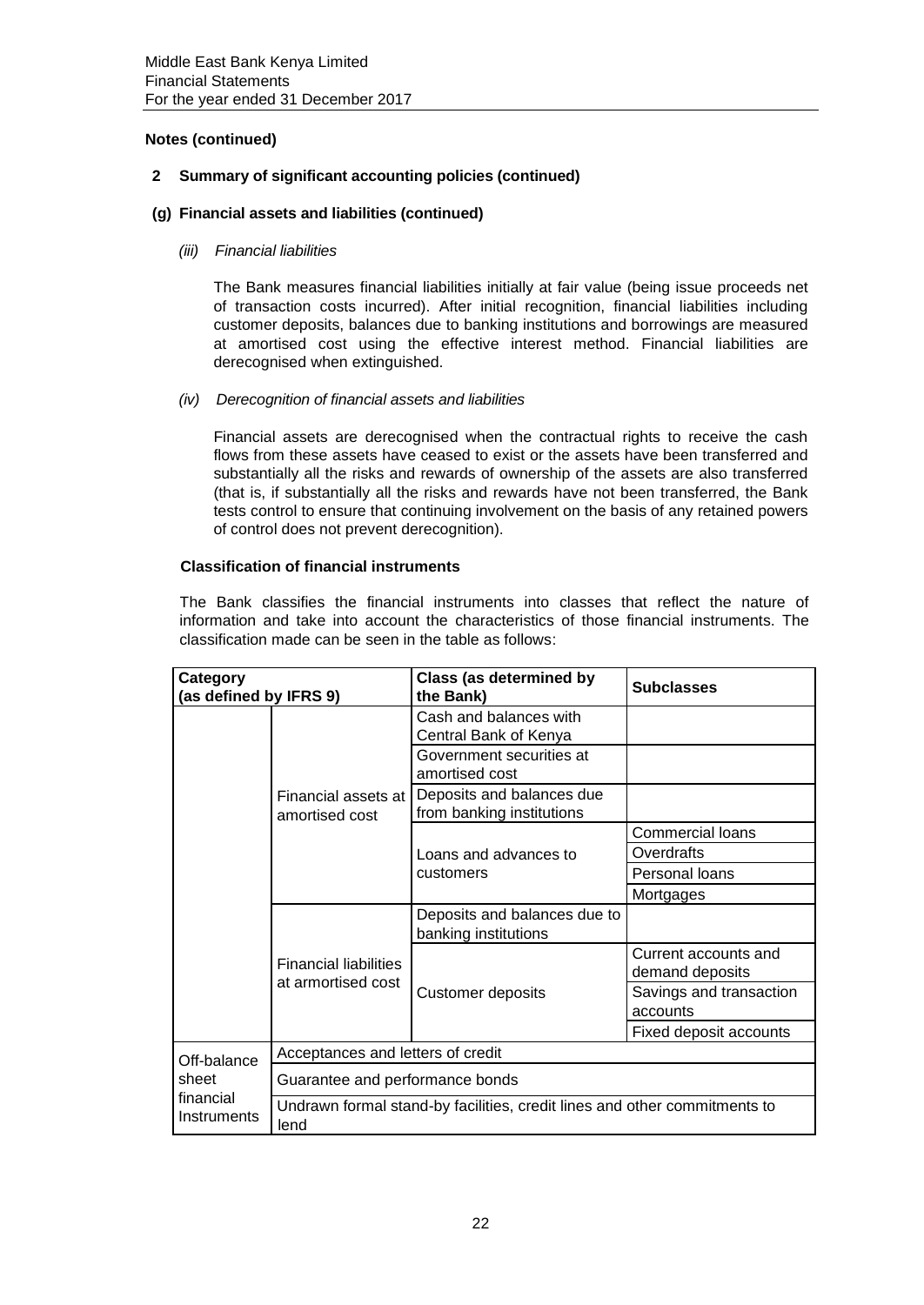.

#### **2 Summary of significant accounting policies (continued)**

#### **(h) Impairment of financial assets**

Financial assets are assessed for indicators of impairment at the end of each reporting period. Financial assets are considered to be impaired when there is objective evidence that, as a result of one or more events that occurred after the initial recognition of the financial asset, the estimated future cash flows of the investment have been affected.

#### *(i) Assets carried at amortised cost*

The Bank assesses at each reporting date whether there is objective evidence that a financial asset or group of financial assets is impaired. A financial asset or a group of financial assets is impaired and impairment losses are incurred only if there is objective evidence of impairment as a result of one or more events that occurred after the initial recognition of the asset (a 'loss event') and that loss event (or events) has an impact on the estimated future cash flows of the financial asset or group of financial assets that can be reliably estimated.

The criteria that the Bank uses to determine that there is objective evidence of an impairment loss include:

- (a) significant financial difficulty of the issuer or obligor;
- (b) a breach of contract, such as a default or delinquency in interest or principal payments;
- (c) the lender, for economic or legal reasons relating to the borrower's financial difficulty, granting to the borrower a concession that the lender would not otherwise consider;
- (d) it becomes probable that the borrower will enter bankruptcy or other financial reorganisation;
- (e) the disappearance of an active market for that financial asset because of financial difficulties; or
- (f) observable data indicating that there is a measurable decrease in the estimated future cash flows from a portfolio of financial assets since the initial recognition of those assets, although the decrease cannot yet be identified with the individual financial assets in the portfolio, including:

(i) adverse changes in the payment status of borrowers in the portfolio; and (ii) national or local economic conditions that correlate with defaults on the assets in the portfolio.

The Bank first assesses whether objective evidence of impairment exists individually for financial assets that are individually significant, and individually or collectively for financial assets that are not individually significant. If the Bank determines that no objective evidence of impairment exists for an individually assessed financial asset, whether significant or not, it includes the asset in a group of financial assets with similar credit risk characteristics and collectively assesses them for impairment. Assets that are individually assessed for impairment and for which an impairment loss is or continues to be recognised are not included in a collective assessment of impairment.

The amount of the loss is measured as the difference between the asset's carrying amount and the present value of estimated future cash flows (excluding future credit losses that have not been incurred) discounted at the financial asset's original effective interest rate. The carrying amount of the asset is reduced through the use of an allowance account and the amount of the loss is recognised in profit or loss. If a loan or held at amortised cost investment has a variable interest rate, the discount rate for measuring any impairment loss is the current effective interest rate determined under the contract. As a practical expedient, the Bank may measure impairment on the basis of an instrument's fair value using an observable market price.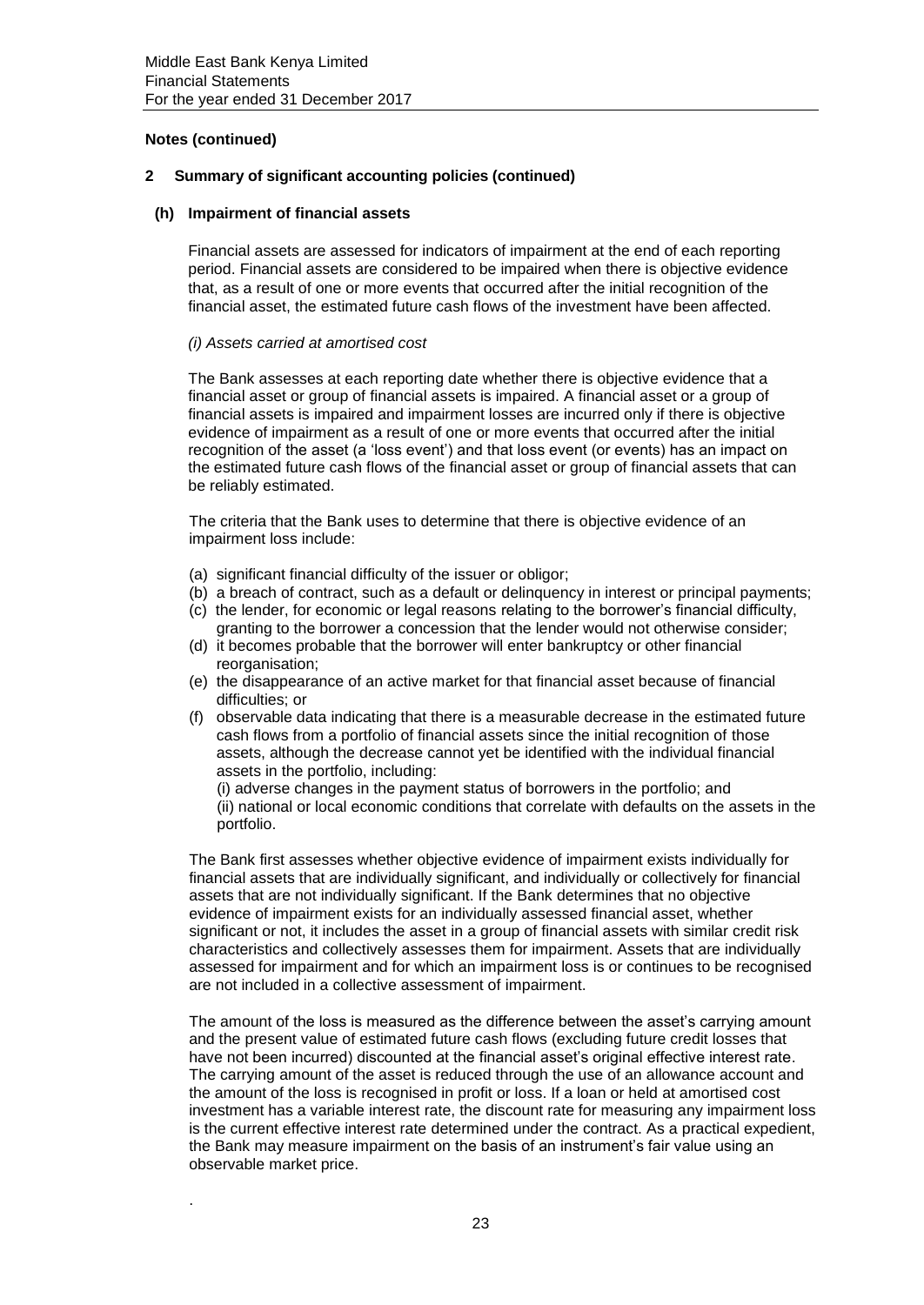## **2 Summary of significant accounting policies (continued)**

#### **(h) Impairment of financial assets (continued)**

## *(i) Assets carried at amortised cost (continued)*

The calculation of the present value of the estimated future cash flows of a collateralised financial asset reflects the cash flows that may result from foreclosure less costs for obtaining and selling the collateral, whether or not foreclosure is probable.

For the purposes of a collective evaluation of impairment, financial assets are grouped on the basis of similar credit risk characteristics (that is, on the basis of the Bank's grading process that considers asset type, past-due status and other relevant factors). Those characteristics are relevant to the estimation of future cash flows for groups of such assets by being indicative of the debtors' ability to pay all amounts due according to the contractual terms of the assets being evaluated

Future cash flows in a group of financial assets that are collectively evaluated for impairment are estimated on the basis of the contractual cash flows of the assets in the group and historical loss experience for assets with credit risk characteristics similar to those in the group. Historical loss experience is adjusted on the basis of current observable data to reflect the effects of current conditions that did not affect the period on which the historical loss experience is based and to remove the effects of conditions in the historical period that do not currently exist.

Estimates of changes in future cash flows for groups of assets should reflect and be directionally consistent with changes in related observable data from period to period (for example, changes in property prices, payment status, or other factors indicative of changes in the probability of losses in the Bank and their magnitude). The methodology and assumptions used for estimating future cash flows are reviewed regularly by the Bank to reduce any differences between loss estimates and actual loss experience.

When a loan is uncollectible, it is written off against the related allowance for loan impairment. Such loans are written off after all the necessary procedures have been completed and the amount of the loss has been determined. Impairment charges relating to loans and advances to banks and customers are classified in loan impairment charges whilst impairment charges relating to investment securities (at amortised cost and loans and receivables categories) are classified in 'Net gains/(losses) on investment securities'.

If, in a subsequent period, the amount of the impairment loss decreases and the decrease can be related objectively to an event occurring after the impairment was recognised (such as an improvement in the debtor's credit rating), the previously recognised impairment loss is reversed by adjusting the allowance account. The amount of the reversal is recognised in profit or loss.

#### *Renegotiated loans*

Loans whose terms have been renegotiated are treated as new loans and their classification is maintained unless:

- For loans that are not impaired, the loans have exhibited weaknesses which may weaken the assets or inadequately protect the institution's position at some future date, in which case they are classified as 'impaired'; or
- For impaired loans, all past due principal and interest is repaid in full at the time of renegotiation, in which case they may revert to 'past due but not impaired' classification. They may then be reclassified as 'neither past due nor impaired' if a sustained record of performance is maintained for six months from the date of renegotiation.

In subsequent years, the renegotiated terms apply in determining whether the asset is considered to be past due.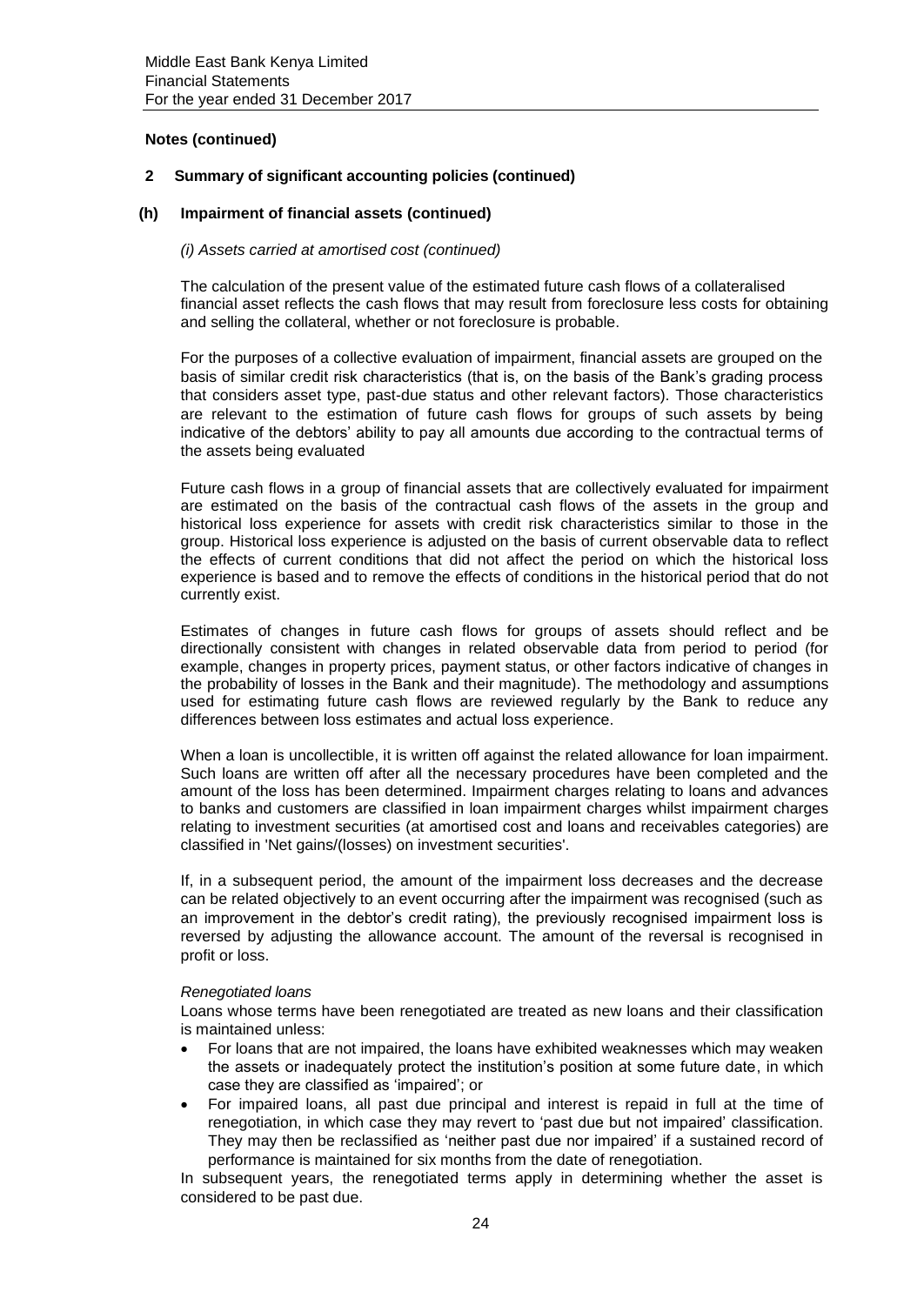#### **2 Summary of significant accounting policies (continued)**

#### **(i) Property and equipment**

All property and equipment is stated at historical cost less depreciation. Depreciation is calculated on a straight line basis to write down the cost of each asset to its residual value over its estimated useful life as follows:

- Buildings 30 years Leasehold improvements Over the period of the lease - Fixtures, fittings and equipment 5 -10 years
- Computers software and hardware 3 years
- Motor vehicles 4 years

The residual values and useful lives of assets are reviewed, and adjusted if appropriate, at each reporting date.

Gains and losses on disposal of property and equipment are determined by reference to their carrying amount and are taken into account in determining operating profit.

#### **(j) Intangible assets**

Costs associated with maintaining computer software programmes are recognised as an expense as incurred. Development costs that are directly attributable to the design and testing of identifiable and unique software products controlled by the Bank are recognised as intangible assets when the following criteria are met:

- it is technically feasible to complete the software product so that it will be available for use;
- management intends to complete the software product and use or sell it;
- there is an ability to use or sell the software product;
- it can be demonstrated how the software product will generate probable future economic benefits;
- adequate technical, financial and other resources to complete the development and to use or sell the software product are available; and
- the expenditure attributable to the software product during its development can be reliably measured.

Directly attributable costs that are capitalised as part of the software product include the software development employee costs and an appropriate portion of relevant overheads.

Other development expenditures that do not meet these criteria are recognised as an expense as incurred. Development costs previously recognised as an expense are not recognised as an asset in a subsequent period.

Computer software development costs recognised as assets are amortised over their estimated useful lives, which does not exceed three years.

Acquired computer software licences are capitalised on the basis of the costs incurred to acquire and bring to use the specific software. These costs are amortised on the basis of the expected useful lives. The Core banking Software has a maximum expected useful life of 8 years.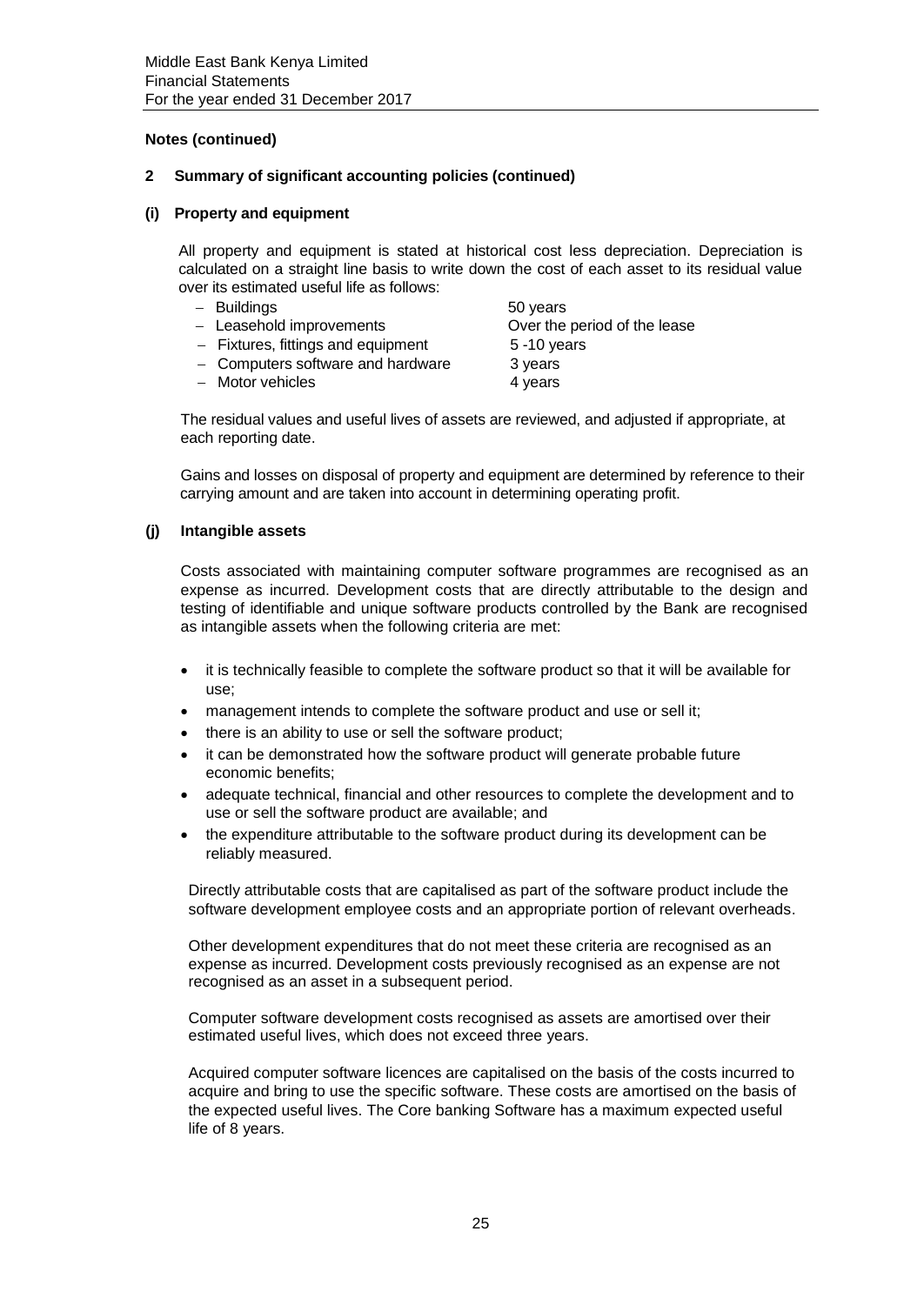## **2 Summary of significant accounting policies (continued)**

#### **(k) Offsetting**

Financial assets and liabilities are offset and the net amount reported in the statement of financial position when there is a legally enforceable right to set off the recognised amounts and there is an intention to settle on a net basis, or realise the asset and settle the liability simultaneously.

#### **(l) Income tax**

#### (a) Current income tax

Income tax expense is the aggregate of the charge to the statement of comprehensive income in respect of current income tax and deferred income tax.

Current income tax is the amount of income tax payable on the profit for the year determined in accordance with the Kenyan Income Tax Act.

(b) Deferred income tax

Deferred income tax is provided in full, using the liability method, for all temporary differences arising between the tax bases of assets and liabilities and their carrying values for financial reporting purposes. However, if the deferred income tax arises from the initial recognition of an asset or liability in a transaction other than a business combination that at the time of the transaction affects neither accounting nor taxable profit or loss, it is not accounted for. Deferred income tax is determined using tax rates (and laws) that have been enacted or substantively enacted at the reporting date and are expected to apply when the related deferred income tax asset is realised or the deferred income tax liability is settled.

Deferred income tax assets are recognised only to the extent that it is probable that future taxable profits will be available against which temporary differences can be utilised.

Deferred income tax assets and liabilities are offset when there is a legally enforceable right to offset current income tax assets against current income tax liabilities and when the deferred income taxes assets and liabilities relate to income taxes levied by the same taxation authority on either the same entity or different taxable entities where there is an intention to settle the balances on a net basis.

#### **(m) Employee benefits**

#### *Retirement benefit obligation*

The Bank operates a defined contribution retirement benefit scheme for its permanent employees. A defined contribution plan is a pension plan under which the Bank pays fixed contributions into a separate entity. The Bank has no legal or constructive obligations to pay further contributions if the fund does not hold sufficient assets to pay all employees the benefits relating to employee service in the current and prior periods.

The assets of the scheme are held in separate trustee administered funds, which are funded by contributions from both the Bank and employees. The Bank and its employees also contribute to the National Social Security Fund, which is a defined contribution scheme. The Bank's contributions to the defined contribution schemes are charged to profit or loss in the year to which they relate.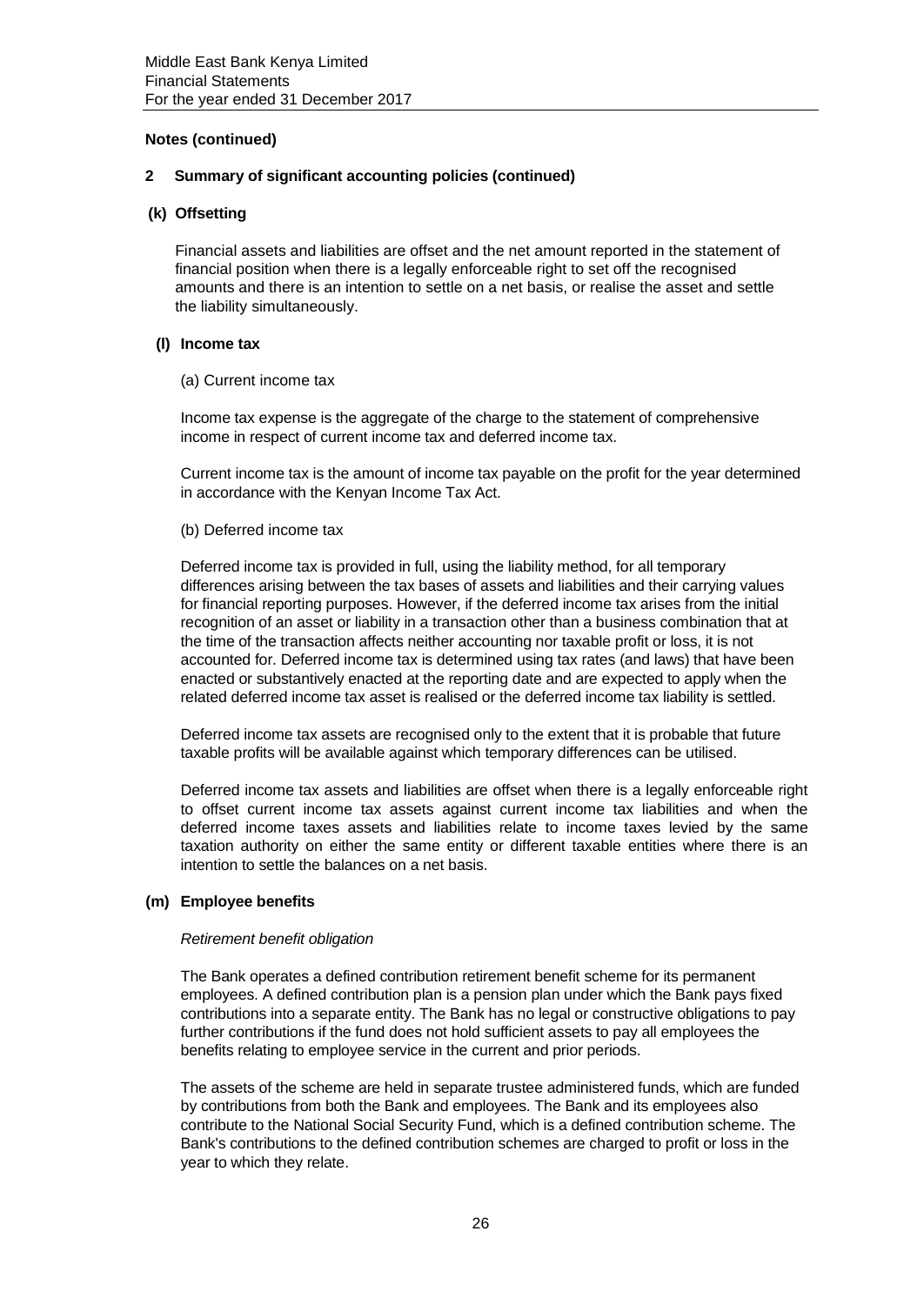## **2 Summary of significant accounting policies (continued)**

#### **(m) Employee benefits (continued)**

#### *Employee entitlements*

The estimated monetary liability for employees' accrued annual leave entitlement at the reporting date is recognised as an expense accrual.

## **(n) Dividends payable**

Dividends on ordinary shares are charged to equity in the period in which they are declared. Proposed dividends are shown as a separate component of equity until declared.

## **(o) Forward foreign exchange contract**

Forward foreign exchange contracts are carried at their fair value. Fair values are obtained from appropriate pricing models.

Gains and losses on forward foreign exchange contracts are included in foreign exchange income as they arise.

#### **(p) Acceptances and letters of credit**

Acceptances and letters of credit are accounted for as off-balance sheet transactions and disclosed as contingent liabilities.

#### **(q) Operating leases**

Leases where a significant portion of the risks and rewards of ownership are retained by the lessor are classified as operating leases. Payments made under operating leases are charged to profit or loss on a straight-line basis over the period of the lease.

#### **(r) Cash and cash equivalents**

Cash and cash equivalents include cash in hand, deposits held at call with Banks, other short-term highly liquid investments with original maturities of three months or less, including cash and balances with Central Bank of Kenya, treasury and other eligible bills and amounts due from other banks. Cash and cash equivalents excludes the cash reserve requirements held with the Central Bank of Kenya.

#### **(s) Sale and repurchase agreements**

Securities sold subject to repurchase agreements ('repos') are classified in the financial statements as pledged assets when the transferee has the right by contract or custom to sell or repledge the collateral; the counterparty liability is included in deposits and balances due to banking institutions or deposits due to customers, as appropriate. Securities purchased under agreements to resell ('reverse repos') are recorded as loans and advances to customers or deposits and balances from banking institutions as appropriate. The difference between sale and repurchase price is treated as interest and accrued over the life of the agreements using the effective interest method. Securities lent to counterparties are also retained in the financial statements.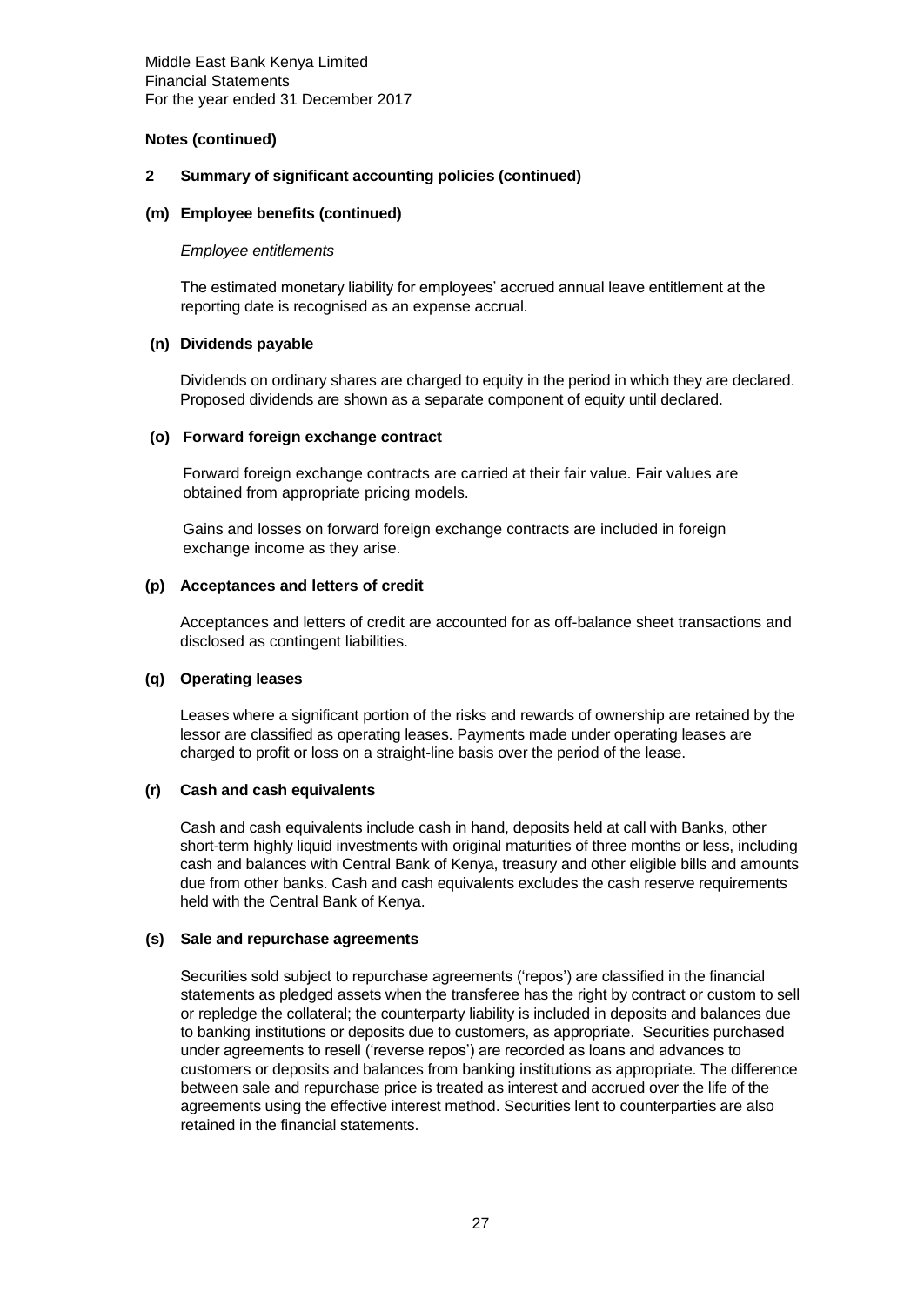#### **2 Summary of significant accounting policies (continued)**

#### **(t) Share capital**

Ordinary shares are classified as equity. Any premium received over and above the par value of the shares is classified as share premium in equity.

#### **(u) Regulatory reserve**

Where impairment losses required by Central Bank of Kenya Prudential Guidelines exceed those computed under IFRS, the excess is recognised as a regulatory reserve and is accounted for as an appropriation of retained earnings. The regulatory reserve is nondistributable.

## **3 Financial risk management**

By their nature, the Bank's activities are principally related to the use of financial instruments including derivatives. The Bank accepts deposits from customers at both fixed and floating rates, and for various periods, and seeks to earn above-average interest margins by investing these funds in high-quality assets. The Bank seeks to increase these margins by consolidating short-term funds and lending for longer periods at higher rates, while maintaining sufficient liquidity to meet all claims that might fall due.

The Bank also seeks to raise its interest margins by obtaining above-average margins, net of allowances, through lending to commercial and retail borrowers with a range of credit standing. Such exposures involve not just on-balance sheet loans and advances; the Bank also enters into guarantees and other commitments such as letters of credit and performance, and other bonds.

#### **(a) Credit risk**

The Bank takes on exposure to credit risk, which is the risk that a counter party will be unable to pay amounts in full when due. Impairment provisions are provided for losses that have been incurred at the reporting date. Significant changes in the economy, or in the health of a particular industry segment that represents a concentration of the Bank's portfolio, could result in losses that are different from those provided for at the reporting date. Management therefore carefully manages its exposure to credit risk and regularly undertakes a portfolio review to vet the potential risk of each economic sector that the Bank is exposed to.

The Bank structures the levels of credit risk it undertakes by placing limits on the amount of risk accepted in relation to one borrower, or groups of borrowers, and to industry segments. Such risks are monitored on a revolving basis and are subject to annual review. Limits on the level of credit risk by product and industry sector are regularly reviewed and approved by the Board of Directors.

The exposure to any one borrower including banks is further restricted by sub-limits covering on and off balance sheet exposures.

Exposure to credit risk is managed through regular analysis of the ability of borrowers and potential borrowers to meet interest and capital repayment obligations and by changing lending limits where appropriate. Exposure to credit risk is also managed in part by obtaining collateral and corporate and personal guarantees.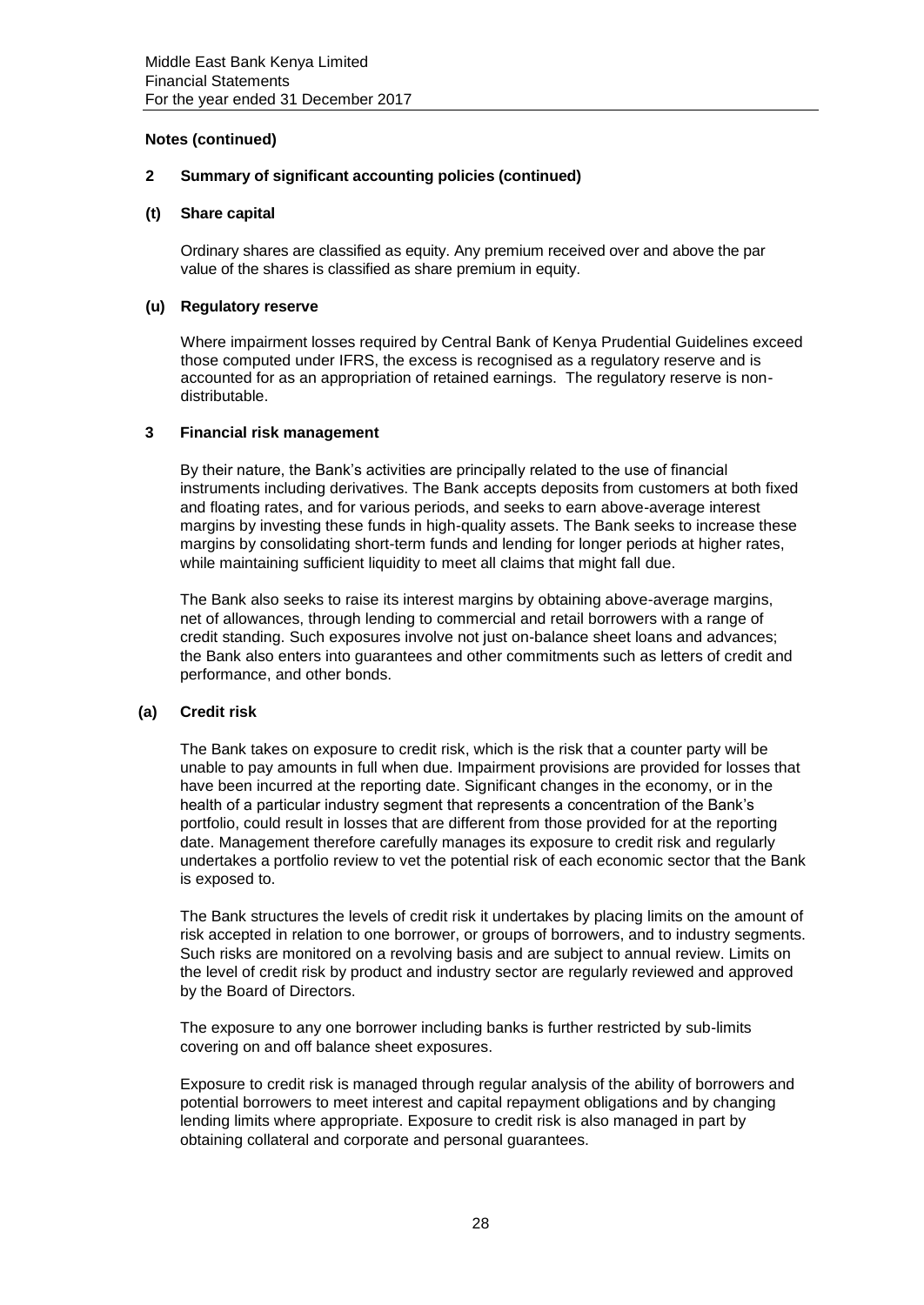## **3 Financial risk management (continued)**

## **(a) Credit risk (continued)**

#### *Credit related commitments*

The primary purpose of these instruments is to ensure that funds are available to a customer as required. Guarantees and standby letters of credit, which represent irrevocable assurances that the Bank will make payments in the event that a customer cannot meet its obligations to third parties, carry the same credit risk as loans. Documentary and commercial letters of credit, which are written undertakings by the Bank on behalf of a customer authorising a third party to draw drafts on the Bank up to a stipulated amount under specific terms and conditions, are collateralised by the underlying shipments of goods to which they relate and therefore carry less risk than a direct borrowing.

Commitments to extend credit represent unused portions of authorisations to extend credit in the form of loans, guarantees or letters of credit. With respect to credit risk on commitments to extend credit, the Bank is potentially exposed to loss in an amount equal to the total unused commitments.

However, the likely amount of loss is less than the total unused commitments, as most commitments to extend credit are contingent upon customers maintaining specific credit standards. The Bank monitors the term to maturity of credit commitments because longerterm commitments generally have a greater degree of credit risk than shorter-term commitments.

| Maximum exposure to credit risk before collateral held                                                         | 2017           | 2016           |
|----------------------------------------------------------------------------------------------------------------|----------------|----------------|
|                                                                                                                | <b>Shs'000</b> | <b>Shs'000</b> |
| Balances with Central Bank of Kenya (Note 12)                                                                  | 731,628        | 205,235        |
| Government securities at armotised cost (Note 13)<br>Deposits and balances due from banking institutions (Note | 974,075        | 680,999        |
| 14)                                                                                                            | 90,126         | 256,715        |
| Loans and advances to customers (Note 16)                                                                      | 2,769,120      | 3,616,626      |
| Other assets                                                                                                   | 77,112         | 29,013         |
| Credit risk exposures relating to off-balance sheet items<br>(Note 25):                                        |                |                |
| - Acceptances and letters of credit                                                                            | 21,960         | 99,613         |
| - Guarantee and performance bonds                                                                              | 231,239        | 251,051        |
| - Commitments to lend                                                                                          | 306,117        | 315,308        |
|                                                                                                                |                |                |
|                                                                                                                | 5,201,377      | 5,454,560      |

The maximum exposure table represents a worst case scenario of credit risk exposure to the Bank at 31 December 2017 and 2016, without taking account of any collateral held or other credit enhancements attached. For on-balance sheet assets, the exposures set out above are based on carrying amounts as reported in the balance sheet. As shown above, 52% of the total maximum exposure is derived from loans and advances to customers and deposits and balances from banking institutions (2016: 66%). 18% represents investments in government securities (2016: 12%).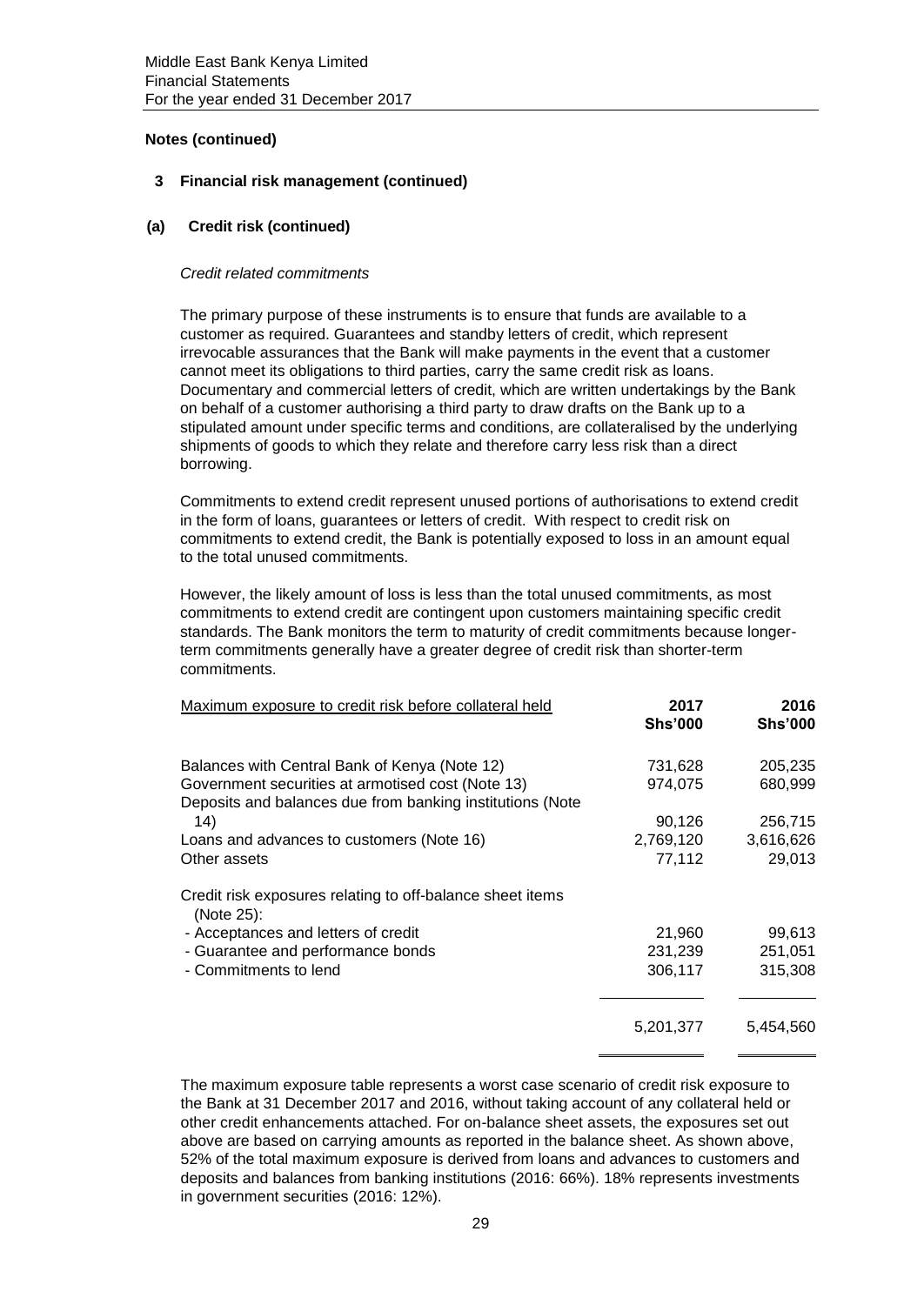## **3 Financial risk management (continued)**

#### **(a) Credit risk (continued)**

Loans and advances to customers and off balance sheet items, other than to major corporates, are secured by collateral in the form of charges over land and buildings and/or plant and machinery or corporate guarantees. All other financial assets have no collateral held on them.

Management is confident in its ability to continue to control and sustain minimal exposure of credit risk to the Bank resulting from both its loan and advances portfolio and debt securities based on the following:

- the Bank exercises stringent controls over the granting of new loans;
- 45% of the loans and advances portfolio are neither past due nor impaired (2016: 68%);
- 95% of the loans and advances portfolio are backed by collateral; and
- 100% of the investments in debt securities are government securities.

#### Loans and advances

Loans and advances are summarised as follows:

|                                                                        | 2017<br><b>Shs'000</b>            | 2016<br><b>Shs'000</b>          |
|------------------------------------------------------------------------|-----------------------------------|---------------------------------|
| Neither past due nor impaired<br>Past due but not impaired<br>Impaired | 1,628,757<br>185,863<br>1,176,906 | 2,657,179<br>187,562<br>926,514 |
| Gross                                                                  | 2,991,526                         | 3,771,255                       |
| Less: allowance for impairment                                         | (222, 406)                        | (154, 629)                      |
| <b>Net</b>                                                             | 2,769,120                         | 3,616,626                       |

#### Loans and advances neither past due nor impaired

The credit quality of the portfolio of loans and advances that were neither past due nor impaired can be assessed based on the Central Bank of Kenya rating which the Bank has adopted:

|                                                                                                 | 2017<br><b>Shs'000</b> | 2016<br><b>Shs'000</b> |
|-------------------------------------------------------------------------------------------------|------------------------|------------------------|
| Normal - neither past due nor impaired<br>Watch – renegotiated loan (not past due nor impaired) | 1,628,757<br>137,893   | 2,657,179<br>46,728    |
|                                                                                                 | 1,766,650              | 2,703,907              |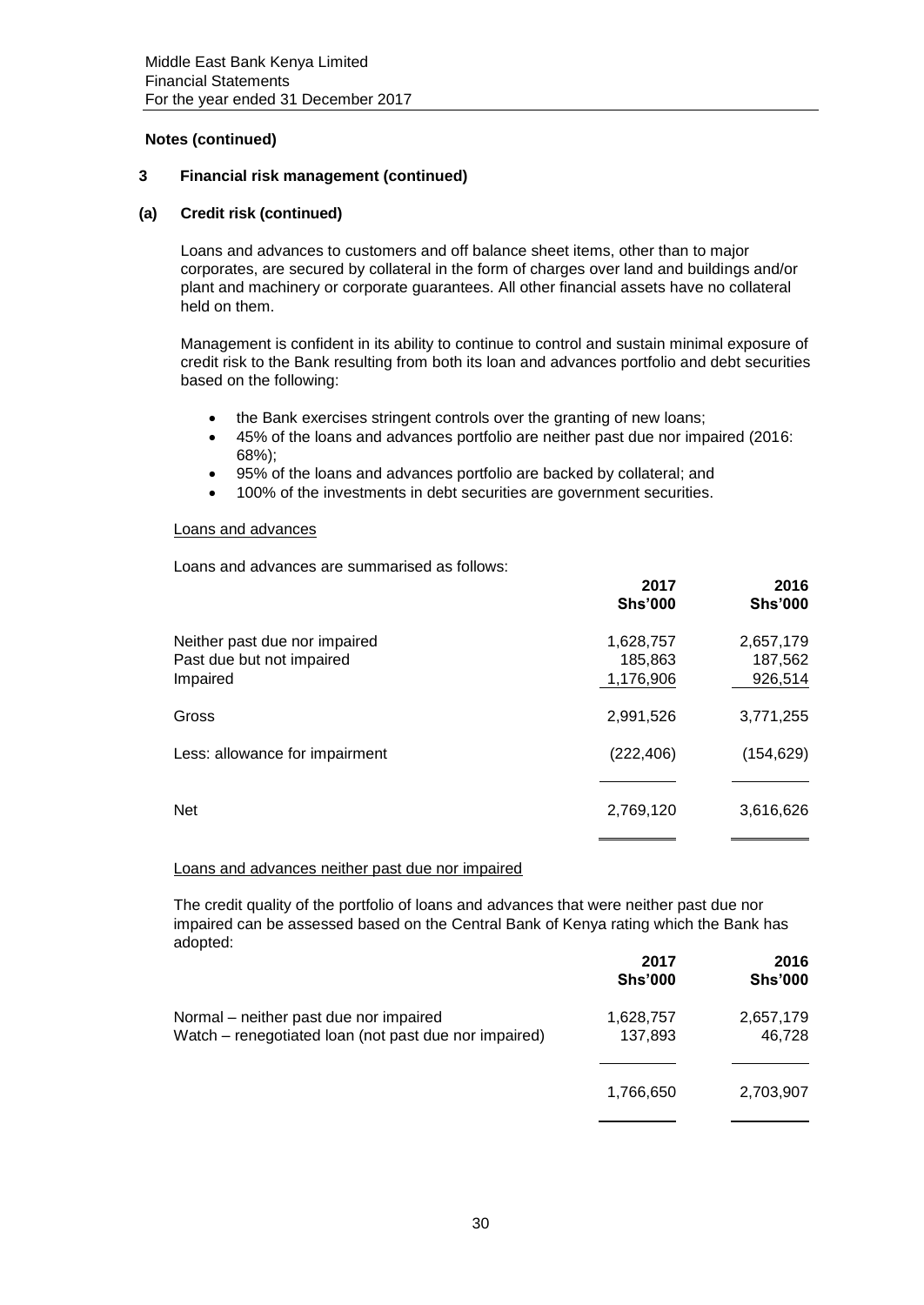## **3 Financial risk management (continued)**

#### **(a) Credit risk (continued)**

## Loans and advances renegotiated

Of the total gross amount of loans and advances, the following amounts have been renegotiated:

|                                 | 2017<br><b>Shs'000</b> | 2016<br><b>Shs'000</b> |
|---------------------------------|------------------------|------------------------|
| Renegotiated loans and advances | 137.893                | 46.728                 |
|                                 |                        |                        |

Loans and advances renegotiated in 2017 and 2016 were neither past due nor impaired.

#### Loans and advances past due but not impaired

Loans and advances less than 90 days past due are not considered impaired, unless other information is available to indicate the contrary. The gross amounts of loans and advances that were past due but not impaired were as follows:

|                                                 | 2017<br><b>Shs'000</b> | 2016<br><b>Shs'000</b> |
|-------------------------------------------------|------------------------|------------------------|
| Past due up to 30 days<br>Past due 31 - 90 days | 41,633<br>144,230      | 82,813<br>104,749      |
|                                                 |                        |                        |
|                                                 | 185,863                | 187,562                |
|                                                 |                        |                        |

#### Loans and advances individually impaired

Of the total gross amount of impaired loans, the following amounts have been individually assessed:

|                                                      | Loans                  |                        | <b>Overdrafts</b>      |                        |  |
|------------------------------------------------------|------------------------|------------------------|------------------------|------------------------|--|
|                                                      | 2017<br><b>Shs'000</b> | 2016<br><b>Shs'000</b> | 2017<br><b>Shs'000</b> | 2016<br><b>Shs'000</b> |  |
| Individually assessed impaired<br>loans and advances | 623,830                | 626,377                | 553,076                | 300,137                |  |
| Fair value of collateral                             | 500,314                | 574,987                | 543,643                | 488,950                |  |

The Bank assesses at each reporting date whether there is objective evidence that loans and advances are impaired. Objective evidence that loans and advances are impaired includes observable data that comes to the attention of the Bank about loss events such as significant financial difficulty of the borrower, breach of contract, bankruptcy or other financial re-organisation or local economic conditions that correlate with defaults on the assets in the group.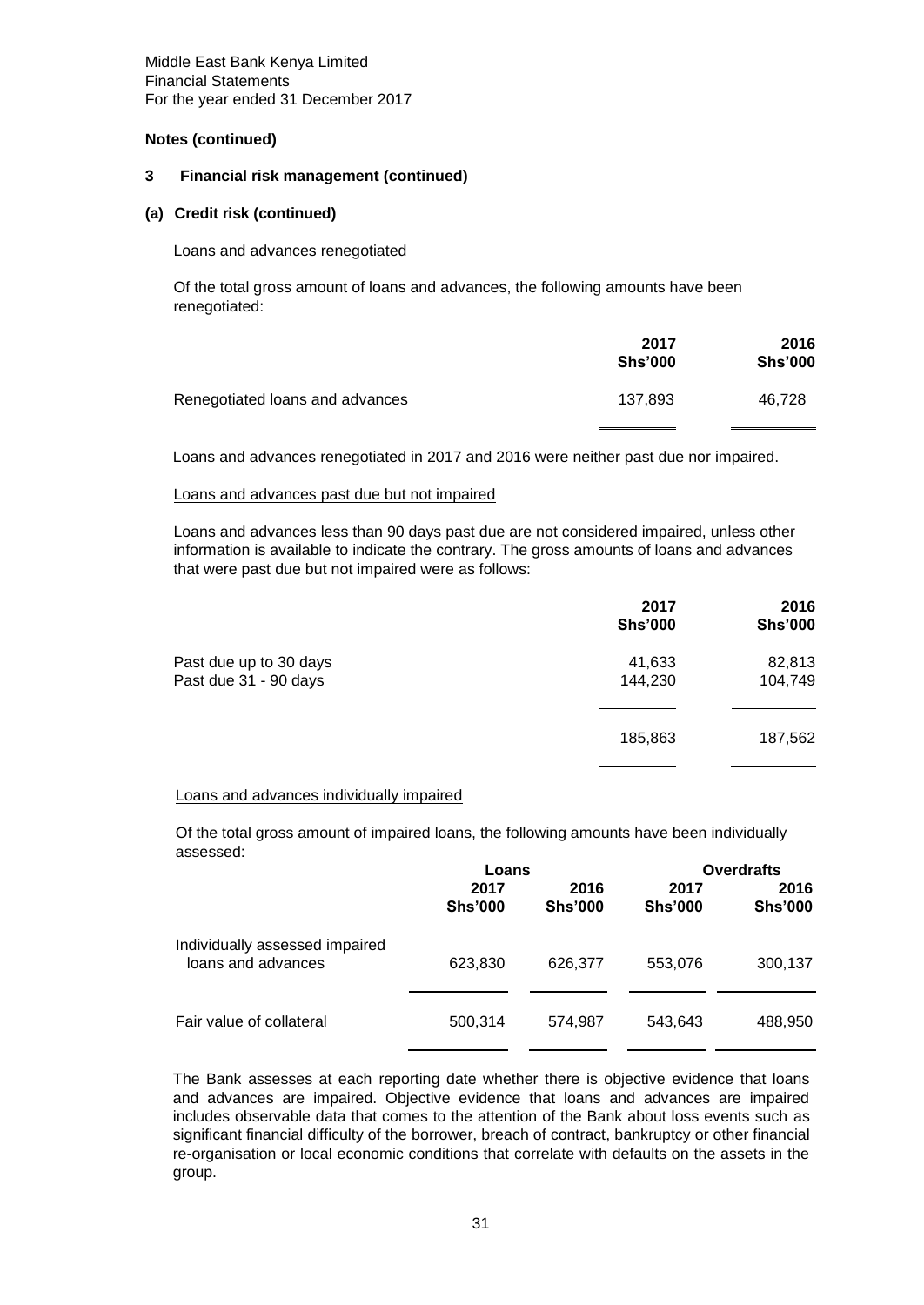### **3 Financial risk management (continued)**

## **(b) Concentration risk**

Economic sector risk concentrations within the customer loan and deposit portfolios were as follows:

|                                                |                                   | 2017                                     |                               | 2016                                        |  |  |  |
|------------------------------------------------|-----------------------------------|------------------------------------------|-------------------------------|---------------------------------------------|--|--|--|
|                                                | <b>Loans and</b><br>advances<br>% | <b>Unused credit</b><br>commitments<br>% | Loans<br>and<br>advances<br>% | <b>Unused</b><br>credit<br>commitments<br>% |  |  |  |
| Manufacturing                                  | 7.30                              |                                          | 4.99                          |                                             |  |  |  |
| Wholesale and retail<br>trade<br>Transport and | 40.25                             |                                          | 31.89                         |                                             |  |  |  |
| communications                                 | 5.06                              |                                          | 4.10                          |                                             |  |  |  |
| <b>Business services</b>                       | 0.62                              |                                          | 0.62                          |                                             |  |  |  |
| Agricultural                                   | 9.23                              |                                          | 7.60                          |                                             |  |  |  |
| Individuals                                    | 3.13                              |                                          | 2.02                          |                                             |  |  |  |
| Foreign Trade                                  | 9.11                              |                                          | 25.45                         |                                             |  |  |  |
| Real estate                                    | 13.39                             |                                          | 13.18                         | 96.56                                       |  |  |  |
| Building and construction                      | 9.61                              |                                          | 8.10                          |                                             |  |  |  |
| Other                                          | 2.30                              | 100                                      | 2.05                          | 3.44                                        |  |  |  |
|                                                | 100.00                            | 100.00                                   | 100.00                        | 100.00                                      |  |  |  |
| <b>Customer deposits</b>                       |                                   |                                          | 2017                          | 2016<br>%<br>%                              |  |  |  |
| <b>Central Government</b>                      |                                   |                                          | 0.02                          | 0.49                                        |  |  |  |
| Insurance companies                            |                                   |                                          | 0.98                          | 1.39                                        |  |  |  |
| Private enterprise                             |                                   |                                          | 14.17                         | 13.40                                       |  |  |  |
| Non profit institutions & individuals          |                                   |                                          | 59.38                         | 62.58                                       |  |  |  |
| Resident foreign currency                      |                                   |                                          | 4.24                          | 3.78                                        |  |  |  |
| Non resident foreign currency                  |                                   |                                          | 21.21                         | 18.36                                       |  |  |  |
|                                                |                                   |                                          | 100.00                        | 100.00                                      |  |  |  |

# **(c) Liquidity risk**

The Bank is exposed to daily calls on its available cash resources from overnight deposits, current accounts, maturing deposits and calls on cash settled contingencies. The Bank does not maintain cash resources to meet all of these needs as experience shows that a minimum level of reinvestment of maturing funds can be predicted with a high level of certainty.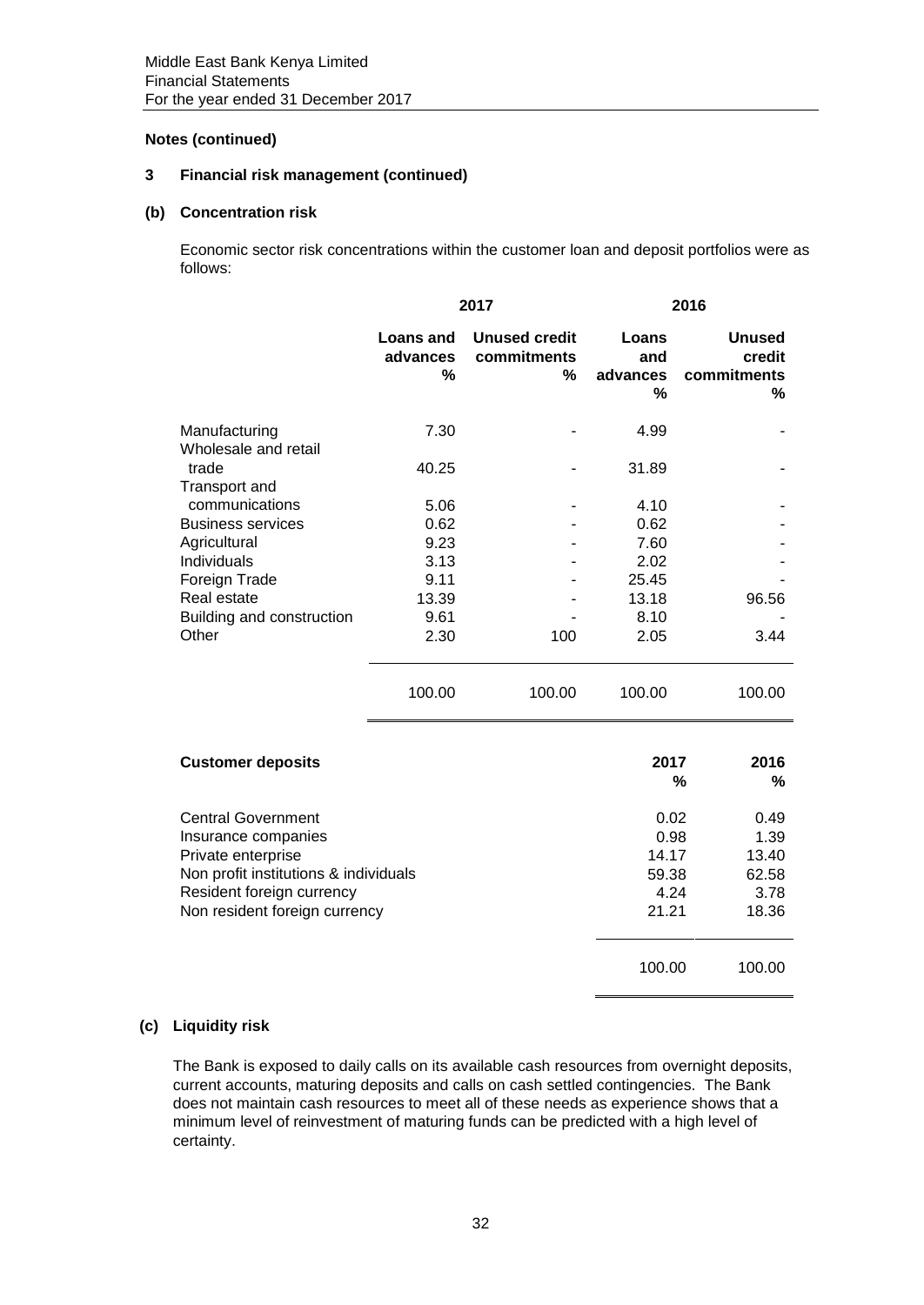# **3 Financial risk management (continued)**

## **(c) Liquidity risk (continued)**

The matching and controlled mismatching of the maturities of assets and liabilities is fundamental to the management of the Bank. By the very nature of operations, it is unusual for banks to ever completely match assets and liabilities. The Central Bank of Kenya requires that the Bank maintain a cash reserve ratio and minimum liquidity ratios. In addition, the Board sets limits on the minimum proportion of maturing funds available to meet such calls and on the minimum level of inter-Bank and other borrowing facilities that should be in place to cover withdrawals at unexpected levels of demand. The treasury department monitors liquidity ratios on a daily basis and this is closely reviewed by the Assets and Liability Committee (ALCO).

The table below analyses assets and liabilities into relevant maturity groupings based on the remaining period at 31 December 2017 to the contractual maturity date. All figures are in thousands of Kenya Shillings.

| At 31 December 2017                                       | Up to 1      | $1 - 6$       | $6 - 12$      | $1 - 5$ | Over 5           |              |
|-----------------------------------------------------------|--------------|---------------|---------------|---------|------------------|--------------|
|                                                           | <b>Month</b> | <b>Months</b> | <b>Months</b> | Years   | Years            | <b>Total</b> |
| <b>Assets</b>                                             |              |               |               |         |                  |              |
| Cash and balances with Central                            |              |               |               |         |                  |              |
| Bank of Kenya                                             | 810,308      |               |               |         |                  | 810,308      |
| Government securities at<br>amortised cost                |              |               | 520,780       | 300,971 | 152,324          | 974,075      |
| Deposits and balances due from                            |              |               |               |         |                  |              |
| banking institutions                                      | 90,126       |               |               |         |                  | 90,126       |
| Other assets                                              | 94,385       |               |               |         |                  | 94,385       |
| Loans and advances to                                     |              |               |               |         |                  |              |
| customers                                                 | 1,703,384    | 420,194       | 271,607       | 252,153 | 121,782          | 2,769,120    |
|                                                           |              |               |               |         |                  |              |
| Total assets                                              | 2,698,203    | 420,194       | 792,387       | 553,124 | 274,106          | 4,738,014    |
|                                                           |              |               |               |         |                  |              |
| <b>Liabilities and equity</b>                             |              |               |               |         |                  |              |
| <b>Customer deposits</b><br>Other liabilities and accrued | 678,118      | 3,159,736     | 107,093       |         |                  | 3,944,947    |
| expenses                                                  | 40,848       |               |               | 10,660  |                  | 51,508       |
| Shareholders' funds                                       |              |               |               |         | $-1,161,853$     | 1,161,853    |
| Total liabilities and equity                              | 718,966      | 3,159,736     | 107,093       |         | 10,660 1,161,853 | 5,158,308    |
|                                                           |              |               |               |         |                  |              |
| Net liquidity gap                                         | 1,979,237    | (2,739,542)   | 685,294       | 542,464 | (887, 747)       | (420, 294)   |
|                                                           |              |               |               |         |                  |              |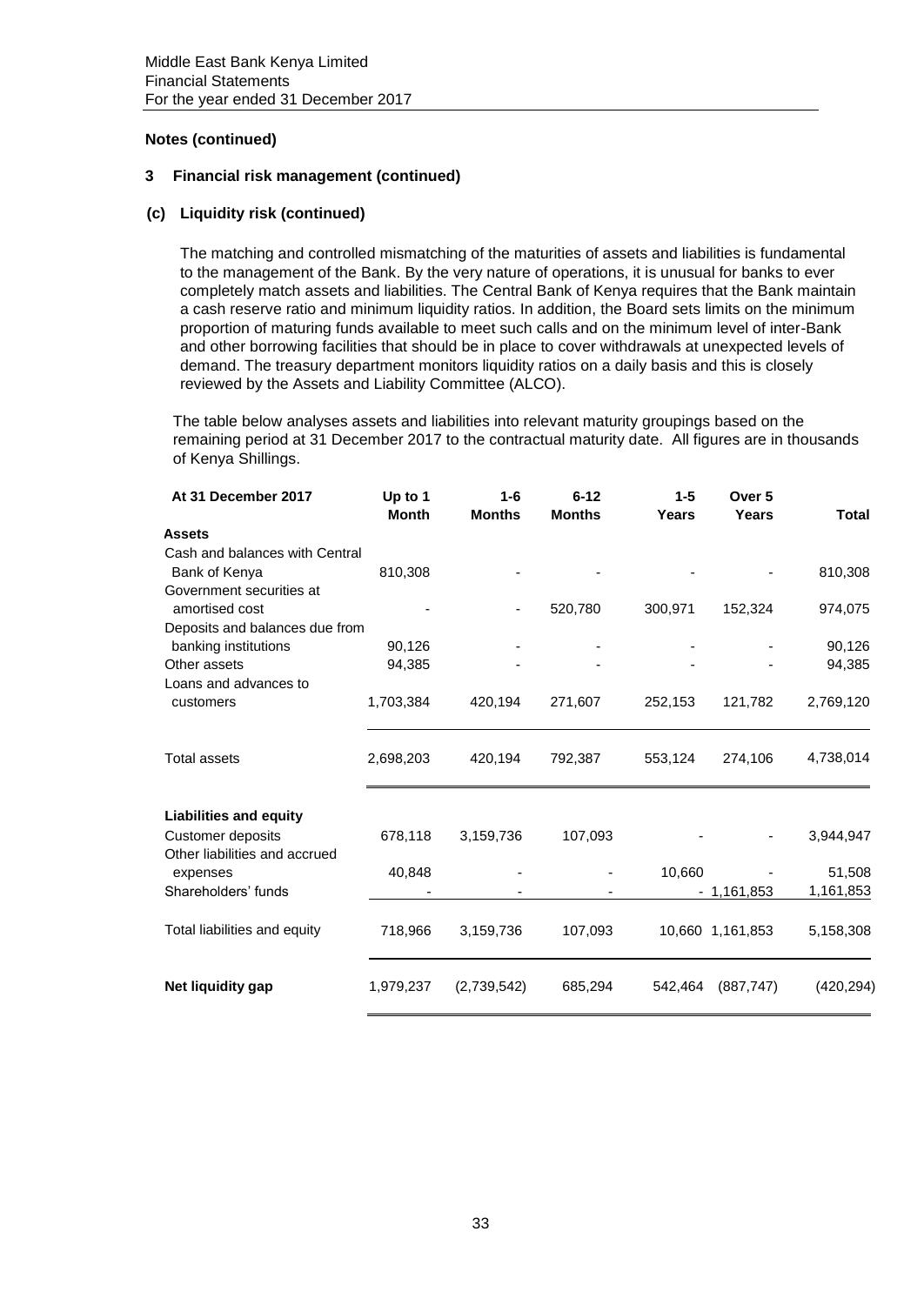## **3 Financial risk management (continued)**

## **(c) Liquidity risk (continued)**

| At 31 December 2016                                | Up to 1<br><b>Month</b> | $1 - 6$<br><b>Months</b> | $6 - 12$<br><b>Months</b> | $1 - 5$<br>Years | Over <sub>5</sub><br>Years | <b>Total</b> |
|----------------------------------------------------|-------------------------|--------------------------|---------------------------|------------------|----------------------------|--------------|
| <b>Assets</b>                                      |                         |                          |                           |                  |                            |              |
| Cash and balances with Central                     |                         |                          |                           |                  |                            |              |
| Bank of Kenya                                      | 301,026                 |                          |                           |                  |                            | 301,026      |
| Government securities at                           |                         |                          |                           |                  |                            |              |
| amortised cost                                     |                         |                          |                           | 528,938          | 152,061                    | 680,999      |
| Deposits and balances due from                     |                         |                          |                           |                  |                            |              |
| banking institutions                               | 256,715                 |                          |                           |                  |                            | 256,715      |
| Other assets                                       | 40,711                  |                          |                           |                  |                            | 40,711       |
| Loans and advances to                              |                         |                          |                           |                  |                            |              |
| customers                                          | 1,430,379               | 1,055,852                | 11,687                    | 955,255          | 163,453                    | 3,616,626    |
|                                                    |                         |                          |                           |                  |                            |              |
| <b>Total assets</b>                                | 2,028,831               | 1,055,852                | 11,687                    | 1,484,193        | 315,514                    | 4,896,077    |
|                                                    |                         |                          |                           |                  |                            |              |
| <b>Liabilities and equity</b>                      |                         |                          |                           |                  |                            |              |
| Customer deposits<br>Other liabilities and accrued | 2,057,126               | 1,913,343                | 64,242                    | 873              |                            | 4,035,584    |
| expenses                                           | 39,369                  |                          |                           | 5,989            |                            | 45,358       |
| Shareholders' funds                                |                         |                          |                           |                  | $-1,192,109$               | 1,192,109    |
|                                                    |                         |                          |                           |                  |                            |              |
| Total liabilities and equity                       | 2,096,495               | 1,913,343                | 64,242                    |                  | 6,862 1,192,109            | 5,273,051    |
|                                                    |                         |                          |                           |                  |                            |              |
| Net liquidity gap                                  | (67, 664)               | (857, 491)               | (52, 555)                 | 1,477,331        | (876, 595)                 | (376, 974)   |

The matching and controlled mismatching of the maturities and interest rates of assets and liabilities is fundamental to the management of the Bank. It is unusual for Banks ever to be completely matched since business transacted is often of uncertain terms and of different types. An unmatched position potentially enhances profitability, but can also increase the risk of losses.

The maturities of assets and liabilities and the ability to replace, at an acceptable cost, interest-bearing liabilities as they mature, are important factors in assessing the liquidity of the Bank and its exposure to changes in interest rates and exchange rates.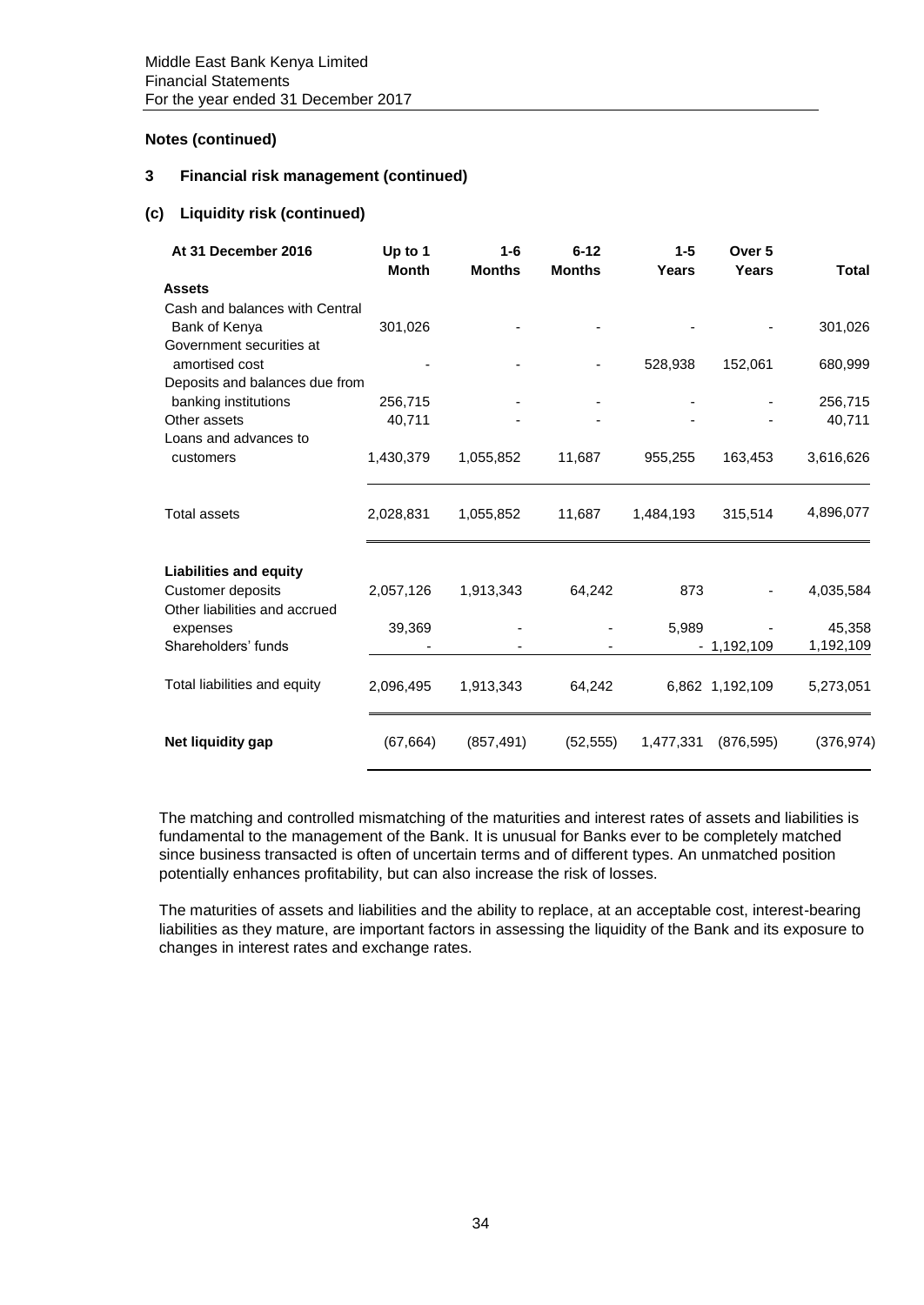## **3 Financial risk management (continued)**

#### **(d) Market risk**

Market risk is the risk that changes in market prices, which include currency exchange rates and interest rates, will affect the fair value or future cash flows of a financial instrument. Market risk arises from open positions in interest rates and foreign currencies, both of which are exposed to general and specific market movements and changes in the level of volatility. The objective of market risk management is to manage and control market risk exposures within acceptable limits, while optimising the return on risk. Overall responsibility for managing market risk rests with the Assets and Liabilities Committee (ALCO). The Treasury department is responsible for the development of detailed risk management policies (subject to review and approval by ALCO) and for the day to day implementation of those policies.

## *(i) Currency risk*

The Bank takes on exposure to effects of fluctuations in the prevailing foreign currency exchange rates on its financial position and cash flows. The Board sets limits on the level of exposure by currency and in total for both overnight and intra-day positions, which are monitored regularly by management. In addition, the Central Bank of Kenya monitors the foreign currency position on a regular basis.

The Bank had the following significant foreign currency positions (all amounts expressed in thousands of Kenya Shillings):

| At 31 December 2017                    | <b>USD</b> | <b>GBP</b> | Euro   | <b>Other</b>             | <b>Total</b> |
|----------------------------------------|------------|------------|--------|--------------------------|--------------|
| <b>Assets</b>                          |            |            |        |                          |              |
| Cash and balances with Central Bank of |            |            |        |                          |              |
| Kenya                                  | 579,193    | 4,110      | 9,417  | 198                      | 592,918      |
| Deposits and balances due from         |            |            |        |                          |              |
| banking institutions                   | 2,110      | 36,729     | 10,900 | 80                       | 49,819       |
| Loans and advances to customers        | 777,390    | 99         | 29     | $\overline{\phantom{a}}$ | 777,518      |
| Other assets and prepayments           |            |            |        |                          |              |
| <b>Total assets</b>                    | 1,358,693  | 40,938     | 20,346 | 278                      | 1,420,255    |
|                                        |            |            |        |                          |              |
| <b>Liabilities</b>                     |            |            |        |                          |              |
| Customer deposits                      | 952,698    | 41,230     | 18,919 |                          | 1,012,847    |
| Deposits and balances due to banking   |            |            |        |                          |              |
| institutions                           |            |            |        |                          |              |
| Other liabilities and accrued expenses | 364        |            |        |                          | 364          |
|                                        |            |            |        |                          |              |
| <b>Total liabilities</b>               | 953,062    | 41,230     | 18,919 | $\overline{\phantom{a}}$ | 1,013,211    |
|                                        |            |            |        |                          |              |
| Net balance sheet position             | 405,631    | (292)      | 1,427  | 278                      | 407,044      |
|                                        |            |            |        |                          |              |
| Net off-balance sheet position         | (413,998)  |            |        |                          | (413,998)    |
| <b>Overall net position</b>            | (8, 367)   | (292)      | 1,427  | 278                      | (6,954)      |
|                                        |            |            |        |                          |              |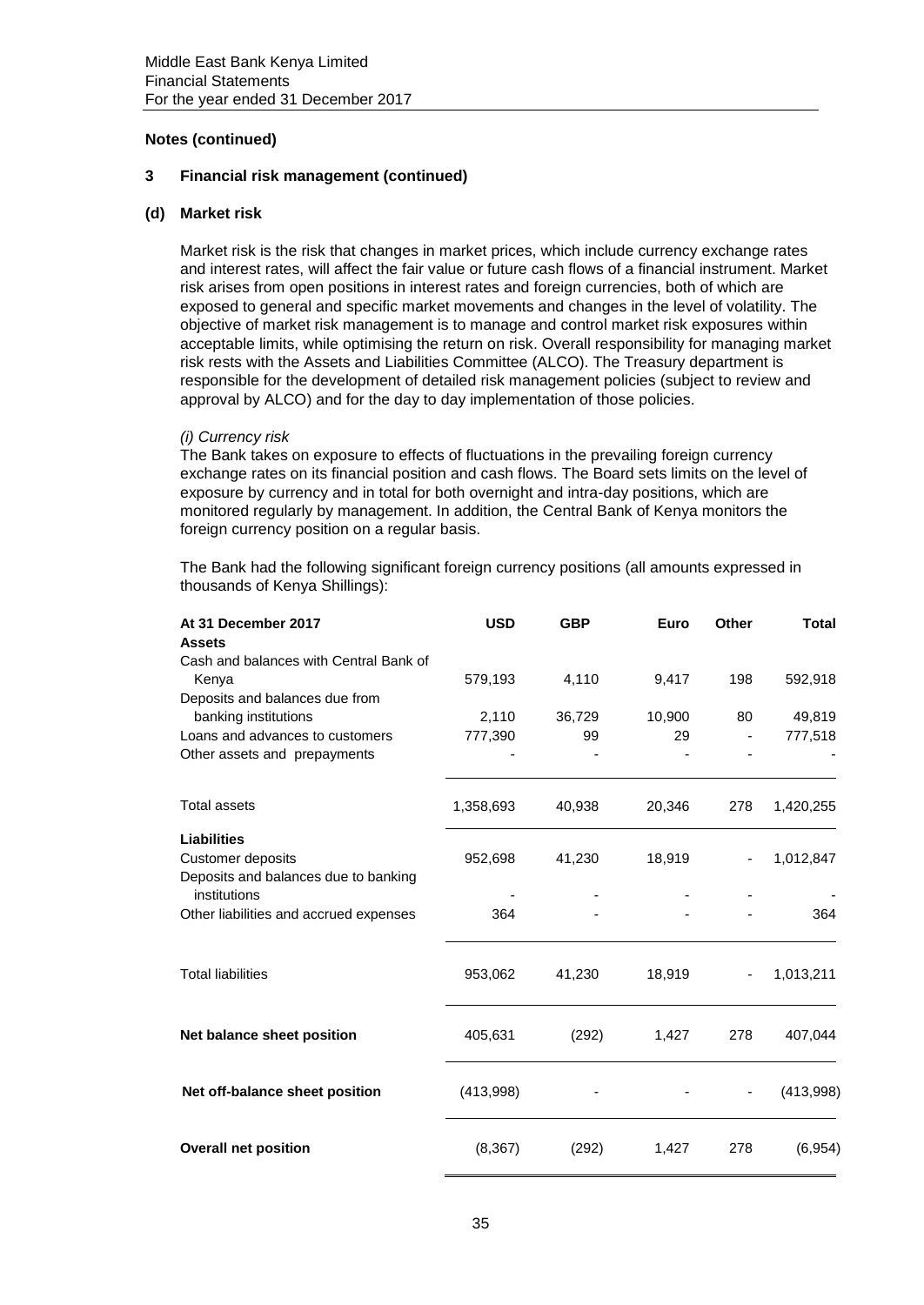## **3 Financial risk management (continued)**

#### **(d) Market risk (continued)**

## *(i) Currency risk (continued)*

|                                | <b>USD</b> | <b>GBP</b> | Euro   | Other | Total      |
|--------------------------------|------------|------------|--------|-------|------------|
| At 31 December 2016            |            |            |        |       |            |
| Total assets                   | 1,437,115  | 36,423     | 30,153 | 27    | 1,503,718  |
| <b>Total liabilities</b>       | 796,153    | 37,591     | 29,266 |       | 863,010    |
| Net balance sheet position     | 640,962    | (1, 168)   | 887    | 27    | 640,708    |
| Net off-balance sheet position | (633, 328) |            | ۰      |       | (633, 328) |
| <b>Overall net position</b>    | 7,634      | (1, 168)   | 887    | 27    | 7,380      |

The off-balance sheet position represents the difference between the notional amounts of foreign currency derivative financial instruments and their fair values.

At 31 December 2017, if the Shilling had strengthened/weakened by 5% against the major currencies with all other variables held constant, pre tax profit for the year would have been lower/higher by Shs 348,000 (2016: Shs 369,000) as illustrated below:

#### **Impact on shilling strengthening per currency (Shs '000)**

|                          | USD   | GBP | Euro | Other | Total  |
|--------------------------|-------|-----|------|-------|--------|
| At 31 December 2017 (5%) | 418   | 15  | (71) | (14)  | 348    |
| At 31 December 2016 (5%) | (382) | 58  | (44) | (1)   | (369). |

#### **Impact on shilling weakening per currency (Shs '000)**

|                          | USD   | GBP  | Euro | Other | Total |
|--------------------------|-------|------|------|-------|-------|
| At 31 December 2017 (5%) | (418) | (15) | 71   | 14    | (348) |
| At 31 December 2016 (5%) | 382   | (58) | 44   |       | 369   |

*(ii) Interest rate risk*

The Bank is exposed to the effects of fluctuations in the prevailing levels of market interest rates on its financial position and cash flows. Interest margins may increase as a result of such changes but may reduce or create losses in the event that unexpected movements arise. The Board of Directors sets limits on the level of mismatch of interest rate repricing that may be undertaken, which is monitored daily.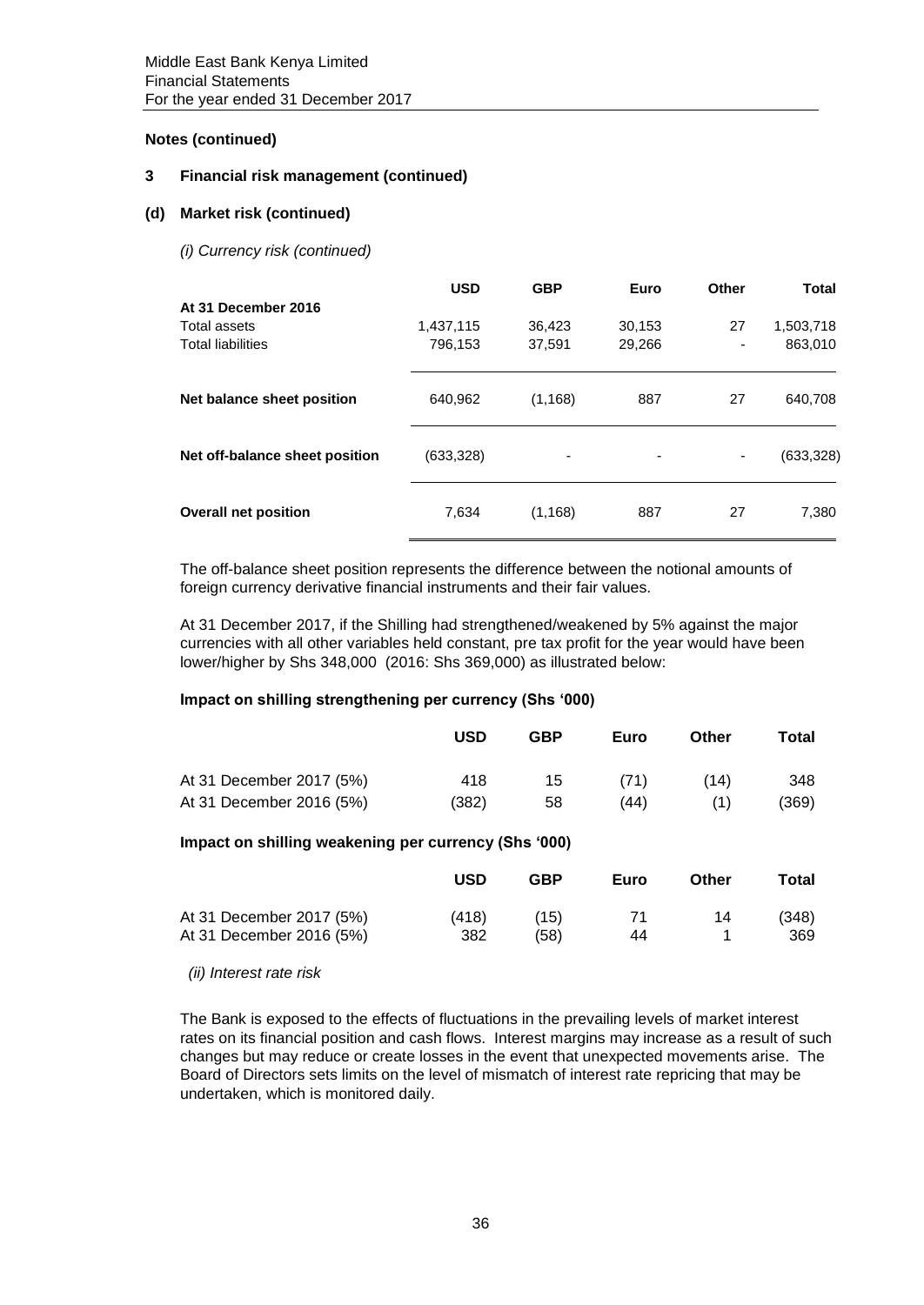## **3 Financial risk management (continued)**

## **(d) Market risk (continued)**

## *(ii) Interest rate risk (continued)*

The table below summarises the exposure to interest rate risks. Included in the table are the Bank's assets and liabilities at carrying amounts, categorised by the earlier of contractual repricing or maturity dates. The Bank does not bear an interest rate risk on off balance sheet items. All figures are in thousands of Kenya Shillings.

| At 31 December 2017                                       | Up to 1<br><b>Month</b> | $1 - 3$<br><b>Months</b>  | $3 - 12$<br><b>Months</b> | $1 - 5$<br>Years         | Non-<br>interest<br>bearing | Total      |
|-----------------------------------------------------------|-------------------------|---------------------------|---------------------------|--------------------------|-----------------------------|------------|
| <b>Assets</b>                                             |                         |                           |                           |                          |                             |            |
| Cash and balances with Central<br>Bank of Kenya           |                         |                           |                           |                          | 810,308                     | 810,308    |
| Government securities at<br>amortised cost                |                         |                           |                           | 974,075                  |                             | 974,075    |
| Deposits and balances due from<br>banking institutions    | 40,000                  |                           |                           |                          | 50,126                      | 90,126     |
| Other assets and prepayments                              |                         |                           |                           | $\overline{\phantom{a}}$ | 94,385                      | 94,385     |
| Loans and advances to customers                           | 1,804,158               |                           |                           |                          | 964.962                     | 2,769,120  |
| Total assets                                              | 1,844,158               | 0                         |                           | 974.075                  | 1,919,781                   | 4,738,014  |
| Liabilities and Shareholders'<br>funds                    |                         |                           |                           |                          |                             |            |
| <b>Customer deposits</b><br>Other liabilities and accrued | 363,065                 | 2,621,933                 | 612,168                   |                          | 310,509                     | 3,907,675  |
| expenses                                                  |                         |                           |                           |                          | 51,508                      | 51,508     |
| Current income tax payable                                |                         |                           |                           |                          |                             |            |
| Shareholders' funds                                       |                         |                           |                           |                          | 1,161,853                   | 1,161,853  |
| <b>Total liabilities and</b><br>shareholders' funds       | 363,065                 | 2,621,933                 | 612,168                   | $\overline{\phantom{a}}$ | 1,523,870                   | 5,121,036  |
| Interest sensitivity gap                                  | 1,481,093               | $(2,621,933)$ $(612,168)$ |                           | 974,075                  | 395,911                     | (383, 022) |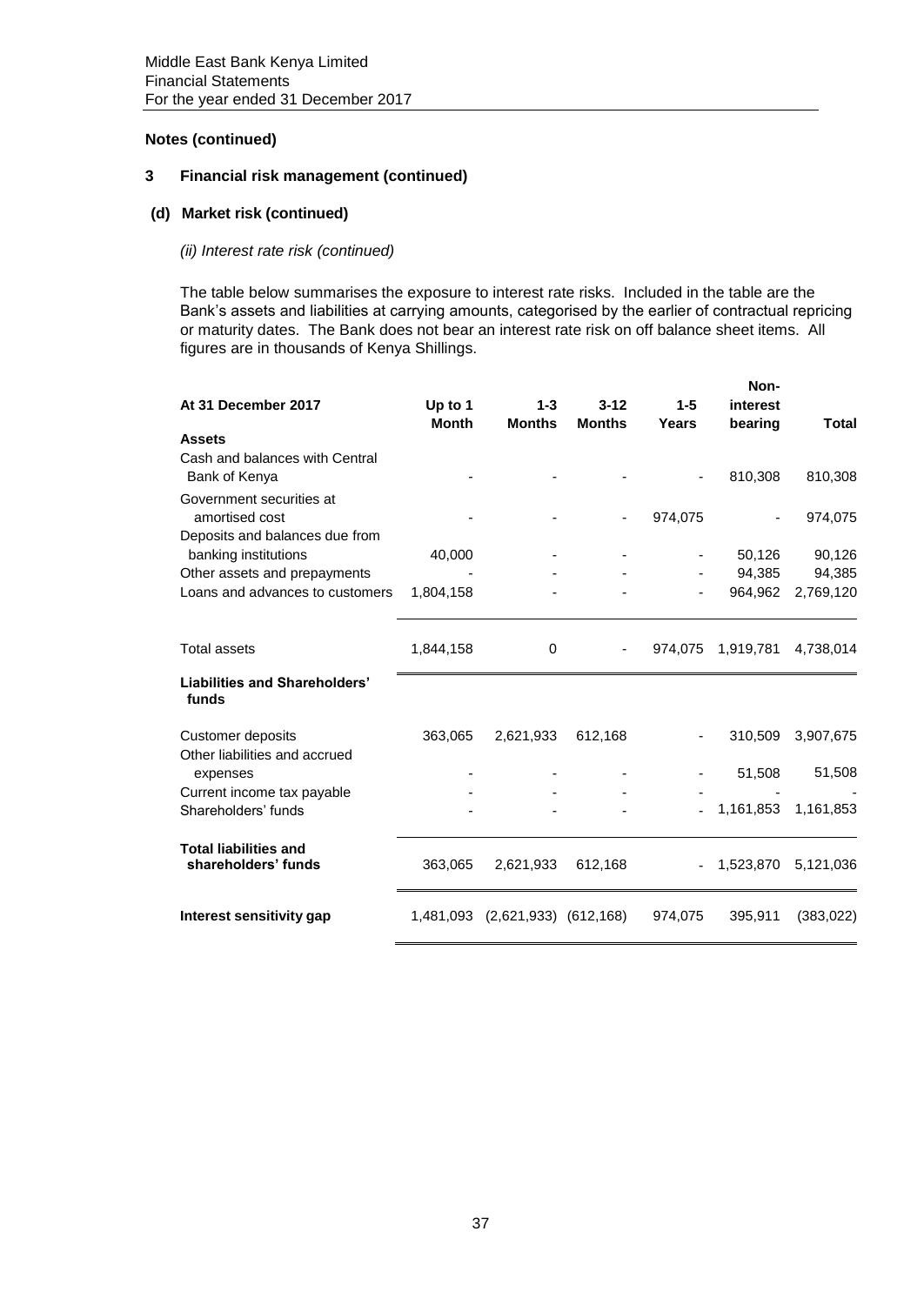## **3 Financial risk management (continued)**

#### **(d) Market risk (continued)**

*(ii) Interest rate risk (continued)*

| At 31 December 2016                                 | Up to $1$<br>Month | $1 - 3$<br><b>Months</b> | $3 - 12$<br><b>Months</b> | Years   | 1-5 Non-interest<br><b>Bearing</b> | <b>Total</b> |
|-----------------------------------------------------|--------------------|--------------------------|---------------------------|---------|------------------------------------|--------------|
| <b>Total assets</b><br><b>Total liabilities and</b> | 2,821,353          | ٠                        | ۰                         | 680.999 | 1,393,725                          | 4,896,077    |
| shareholders' funds                                 | 1.801.951          | 1.460.213                | 481,971                   | 801     | 1,488,586                          | 5,233,522    |
| Interest sensitivity gap                            | 1,019,402          | (1,460,213)              | (481, 971)                | 680,198 | 13,563                             | (337,445)    |

#### **Fair values and effective interest rates of financial assets and liabilities**

The effective interest rates by major currency for monetary financial instruments at 31 December 2017 and 2016 were in the following ranges:

|                                                          | 2017       |            | 2016       |            |
|----------------------------------------------------------|------------|------------|------------|------------|
|                                                          | <b>Shs</b> | <b>USD</b> | <b>Shs</b> | <b>USD</b> |
|                                                          |            | Euro       |            | Euro       |
| <b>Assets</b>                                            |            |            |            |            |
| Government securities (%)                                | 8.38       |            | 7.03       |            |
| Deposits with banking institutions (%)                   |            |            |            |            |
| Loans and advances to customers (%)                      | 14.17      | 9.65       | 17.56      | 9.74       |
| Liabilities                                              |            |            |            |            |
| Customer deposits (%)                                    | 8.21       | 3.67       | 7.52       | 4.22       |
| Deposits and balances due to banking<br>institutions (%) | -          |            |            |            |
|                                                          |            |            |            |            |

The fair value of government securities at amortised cost at 31 December 2017 is estimated at Shs 948 million (2016: Shs 620 million) compared to their carrying value of Shs 974 million (2016: Shs 681 million).

The fair values of the Bank's other financial assets and liabilities approximate the respective carrying amounts, due to the generally short periods to contractual repricing or maturity dates as set out above. Fair values are based on discounted cash flows using a discount rate based upon the borrowing rate that directors expect would be available to the Bank at the reporting date.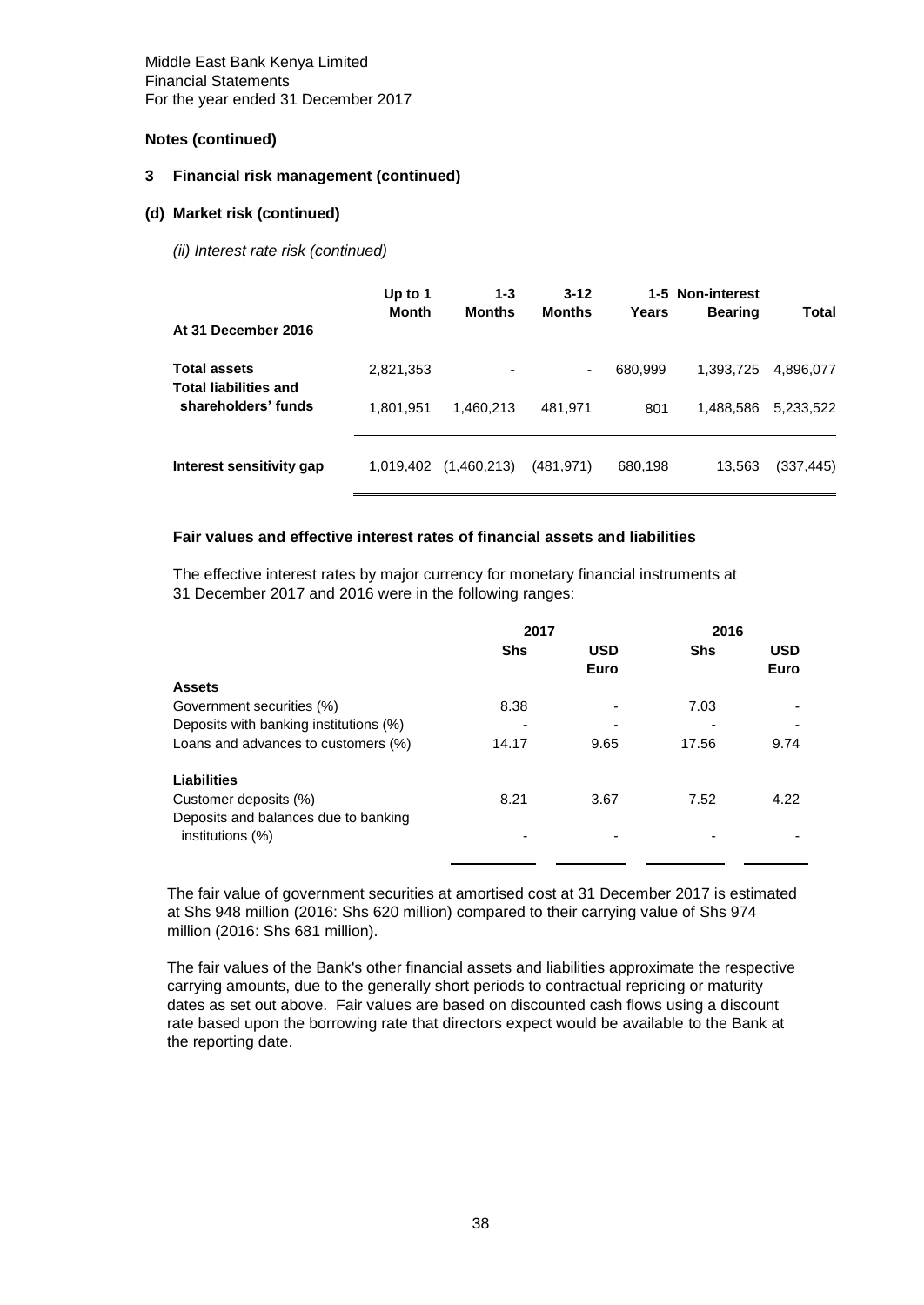## **3 Financial risk management (continued)**

#### **(d) Market risk (continued)**

#### *Cash flow and fair value interest rate risk*

Fixed interest rate financial instruments expose the company to fair value interest rate risk. Variable interest rate financial instruments expose the Bank to cashflow interest rate risk.

The Bank's fixed interest rate financial instruments are government securities, deposits with financial institutions and borrowings. The Bank's variable interest rate financial instruments are loans and advances. The sensitivity analysis for interest rate risk illustrates how changes in the fair value or future cashflows of a financial instrument will fluctuate because of changes in market interest rates at the reporting date.

The Bank regularly monitors financial assets and liabilities. As at 31 December 2017, a 10 basis points increase in interest rates would have resulted in a decrease in pre tax profit of Shs 12 million (2016: Increase of Shs 57 million).

As at 31 December 2017, a 10 basis points decrease in interest rates would have resulted in a decrease in pre tax profit of Shs 12 million (2016: Increase of Shs 56 million).

### **(e) Fair value estimation**

Effective 1 January 2009, the Bank adopted the amendment to IFRS 7 for financial instruments that are measured in the balance sheet at fair value, this requires disclosure of fair value measurements by level of the following fair value measurement hierarchy:

- Level 1 Quoted prices (unadjusted) in active markets for identical assets or liabilities;
- Level 2 Inputs other than quoted prices included within level 1 that are observable for the asset or liability, either directly (that is, as prices) or indirectly (that is, derived from prices); and
- Level 3 Inputs for the asset or liability that are not based on observable market data (that is, unobservable inputs).

The fair value of financial instruments traded in active markets is based on quoted market prices at the balance sheet date. A market is regarded as active if quoted prices are readily and regularly available from an exchange, dealer, broker, industry bank, pricing service, or regulatory agency, and those prices represent actual and regularly occurring market transactions on an arm's length basis.

The fair value of financial instruments that are not traded in an active market (for example, over-the-counter derivatives) is determined by using valuation techniques. These valuation techniques maximise the use of observable market data where it is available and rely as little as possible on entity specific estimates. If all significant inputs required to fair value an instrument are observable, the instrument is included in level 2.

If one or more of the significant inputs is not based on observable market data, the instrument is included in level 3.

There are no financial assets or liabilities measured at fair value as at 31 December 2017.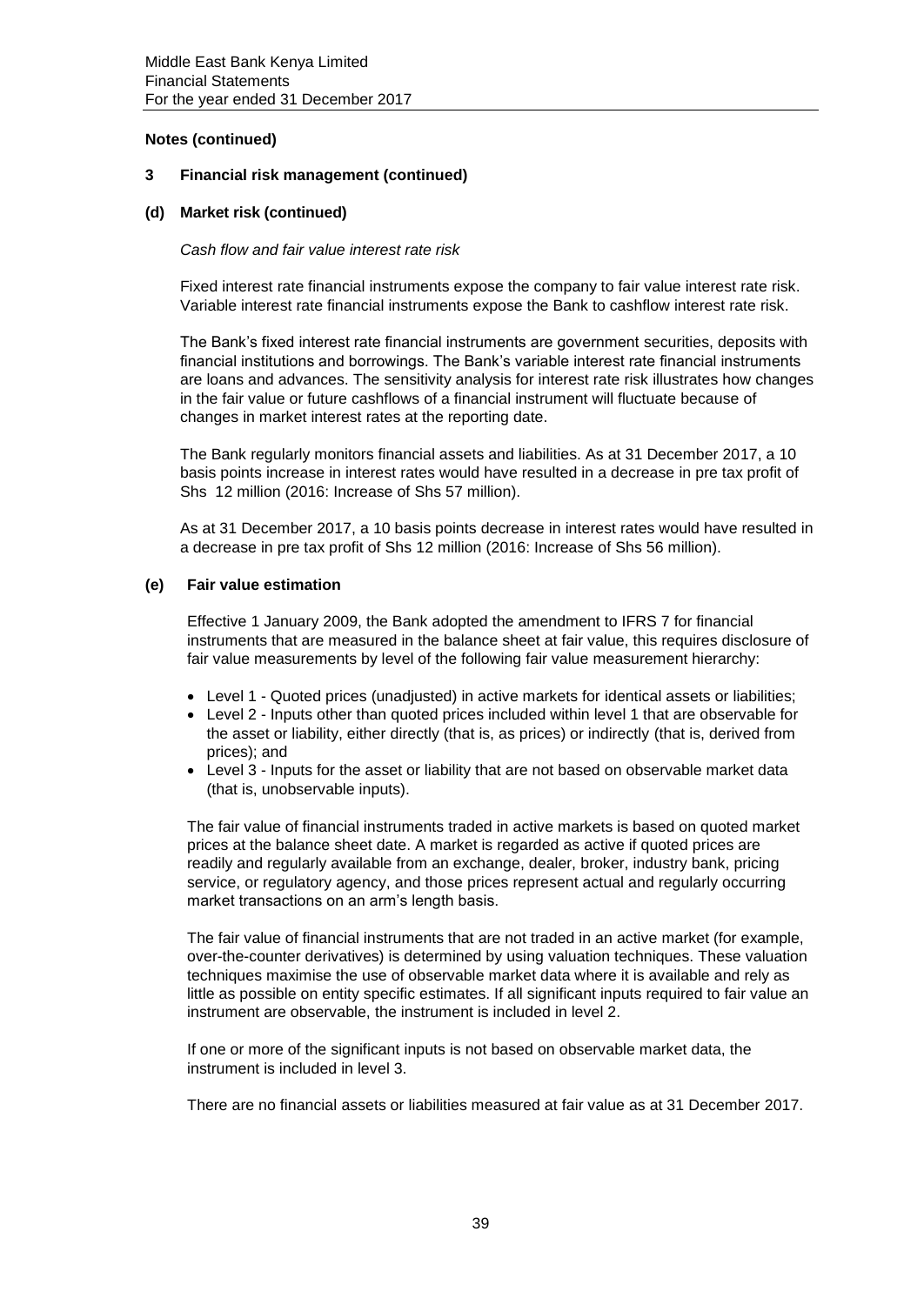# **3 Financial risk management (continued)**

# **(f) Capital management**

The Bank's objectives when managing capital, which is a broader concept than the 'equity' on the balance sheet, are:

- to comply with the capital requirements set by the Central Bank of Kenya;
- to safeguard the Bank's ability to continue as a going concern, so that it can continue to provide returns for shareholders and benefits for other stakeholders;
- to maintain a strong capital base to support the development of its business.

Capital adequacy and use of regulatory capital are monitored regularly by management, employing techniques based on the guidelines developed by the Basel Committee, as implemented by the Central Bank of Kenya for supervisory purposes. The required information is filed with the Central Bank of Kenya on a monthly basis.

The Central Bank of Kenya requires each Bank to:

- a) hold the minimum level of regulatory capital of Shs 1 billion;
- (b) maintain a ratio of core regulatory capital to the risk-weighted assets plus risk-weighted off-balance sheet assets (the 'Basel ratio') at or above the required minimum of 8%;
- (c) maintain core capital of not less than 8% of total deposit liabilities; and
- (d) maintain total capital of not less than 12% of risk-weighted assets plus risk-weighted offbalance sheet items.

The Bank's total regulatory capital is divided into two tiers:

- Tier 1 capital (core capital): share capital, share premium, plus retained earnings.
- Tier 2 capital (supplementary capital): 25% (subject to prior approval) of revaluation reserves, subordinated debt not exceeding 50% of Tier 1 capital and hybrid capital instruments. Qualifying Tier 2 capital is limited to 100% of Tier 1 capital.

The risk weighted assets are measured by means of a hierarchy of four risk weights classified according to the nature of and reflecting an estimate of the credit risk associated with each asset and counterparty. A similar treatment is adopted for off-balance sheet exposure, with some adjustments to reflect the more contingent nature of the potential losses.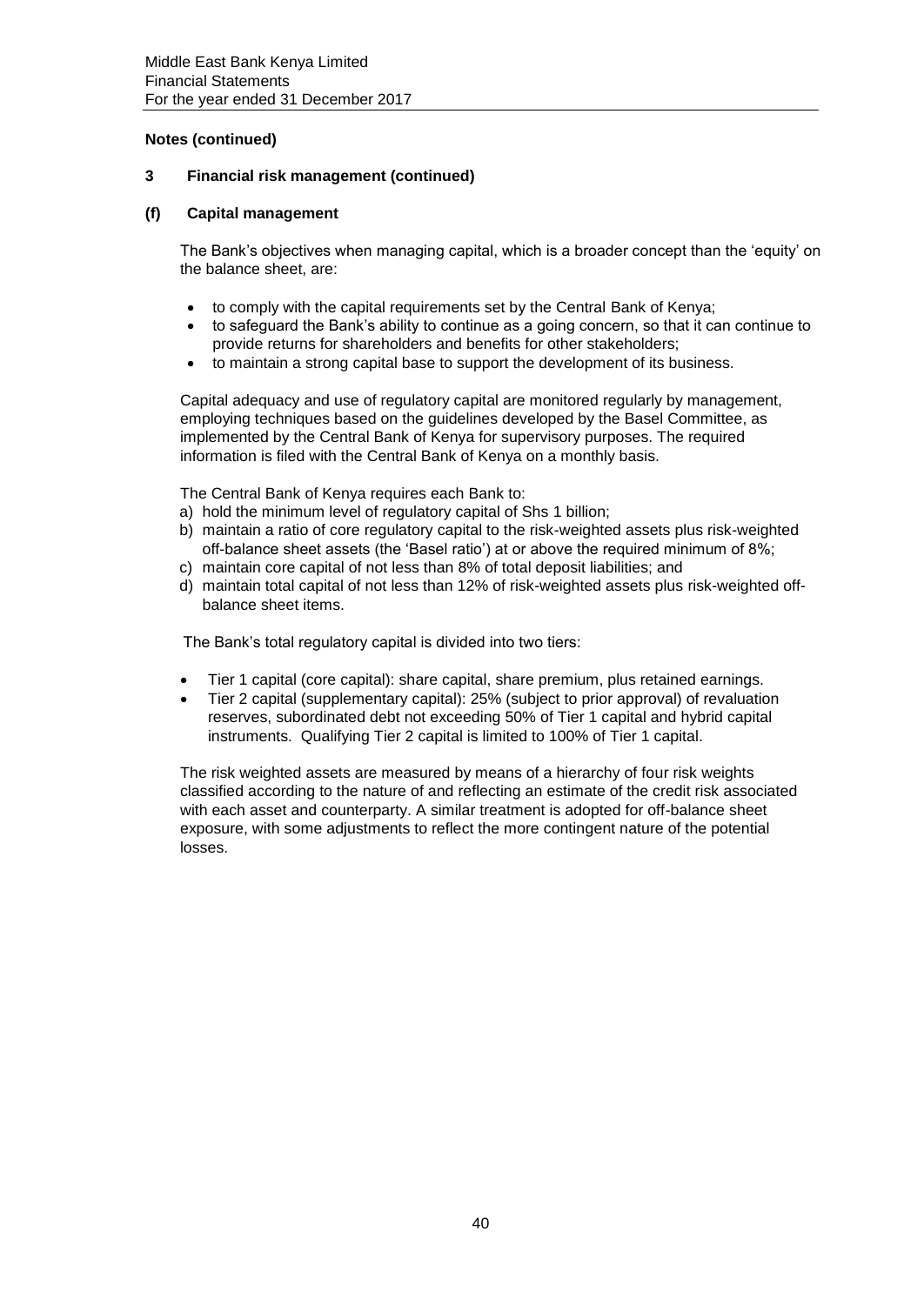# **3 Financial risk management (continued)**

# **(f) Capital management (continued)**

The table below summarises the composition of regulatory capital and the ratios of the Bank for at 31 December:

|                                          | 2017<br><b>Shs'000</b> | 2016<br><b>Shs'000</b> |
|------------------------------------------|------------------------|------------------------|
|                                          |                        |                        |
| Tier 1 capital                           | 1,143,001              | 1,173,011              |
| Tier 1 + Tier 2 capital                  | 1,156,785              | 1,186,149              |
|                                          |                        |                        |
| <b>Risk-weighted assets</b>              |                        |                        |
| On-balance sheet                         | 1,972,701              | 2,910,233              |
| Off-balance sheet                        | 53,895                 | 105,769                |
| Total risk-weighted assets               | 2,026,596              | 3,016,002              |
| <b>Basel ratio</b>                       |                        |                        |
| Tier 1 (CBK minimum $-8\%$ )             | 42.1%                  | 38.9%                  |
| Tier $1 +$ Tier 2 (CBK minimum $-12\%$ ) | 42.6%                  | 39.3%                  |

# **4 Critical accounting estimates and judgements in applying accounting policies**

The Bank makes estimates and assumptions that affect the reported amounts of assets and liabilities within the next financial year. Estimates and judgements are continually evaluated and are based on historical experience and other factors, including expectations of future events that are believed to be reasonable under the circumstances.

# **(a) Impairment losses on loans and advances**

The Bank reviews its loan portfolios to assess impairment at least once a year using judgement to determine whether objective evidence exists of a measurable decrease in the estimated future cash flows from a portfolio of loans before the decrease can be identified with an individual loan in that portfolio. Management uses estimates based on historical loss experience for assets with credit risk characteristics and objective evidence of impairment similar to those in the portfolio when scheduling its future cash flows. The methodology and assumptions used for estimating both the amount and timing of future cash flows are reviewed regularly to reduce any differences between loss estimates and actual loss experience.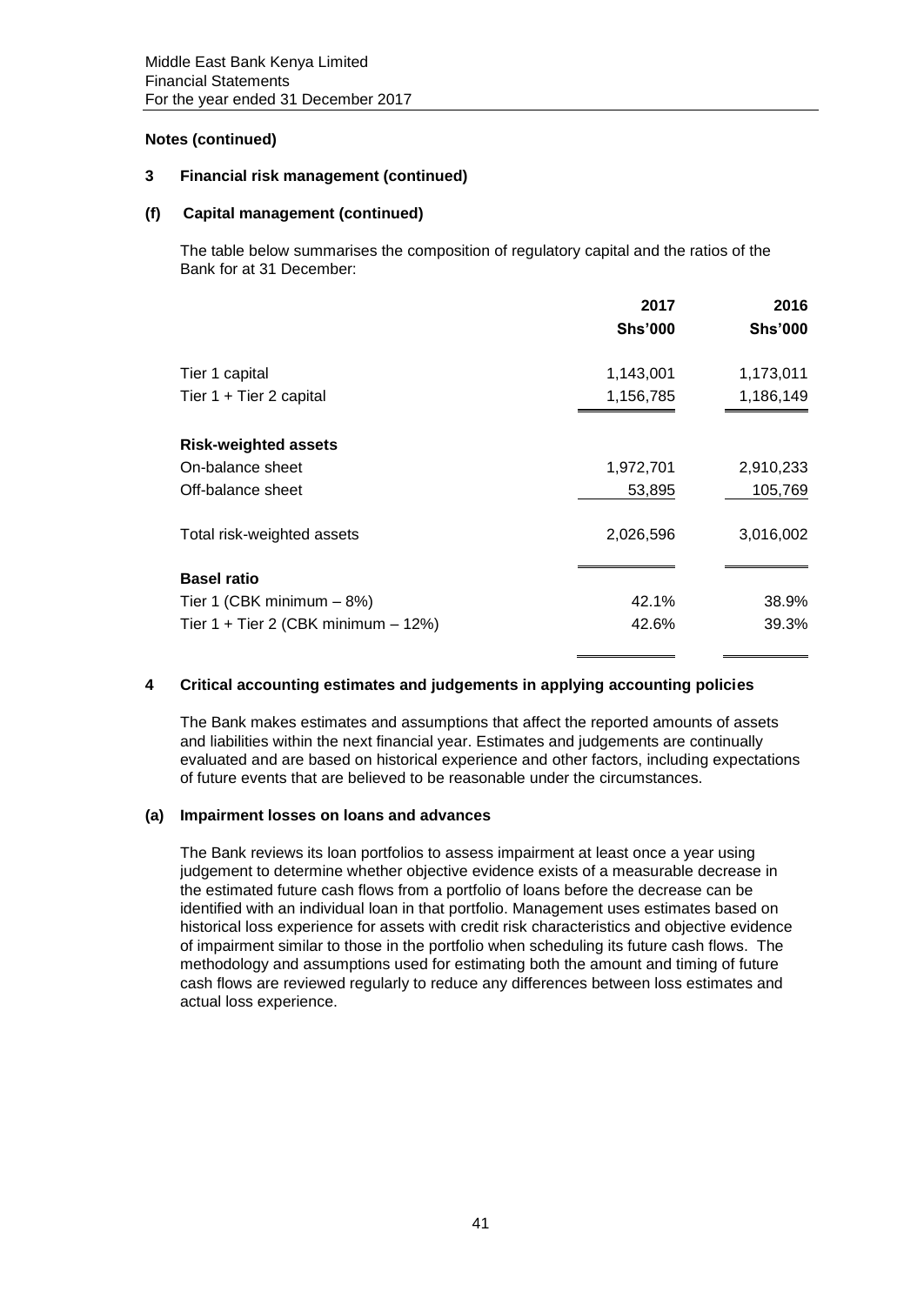# **5 Net Interest income**

| (a) | Interest income                                                                                         | 2017<br><b>Shs'000</b>     | 2016<br><b>Shs'000</b>     |
|-----|---------------------------------------------------------------------------------------------------------|----------------------------|----------------------------|
|     | Loans and advances to customers<br>Government securities at amortised cost<br>Cash and short term funds | 395,811<br>55,556<br>4,136 | 532,782<br>52,067<br>1,770 |
|     |                                                                                                         | 455,503                    | 586,619                    |
| (b) | Interest expense                                                                                        |                            |                            |
|     | Customer deposits<br>Deposits and balances due to banking institutions                                  | 272,659<br>3,625           | 348,391<br>21,415          |
|     |                                                                                                         | 276,284                    | 369,806                    |
| 6   | Other operating income                                                                                  |                            |                            |
|     | Rental income<br>Other income                                                                           | 34,586<br>1,427            | 43,351<br>1,221            |
|     |                                                                                                         | 36,013                     | 44,572                     |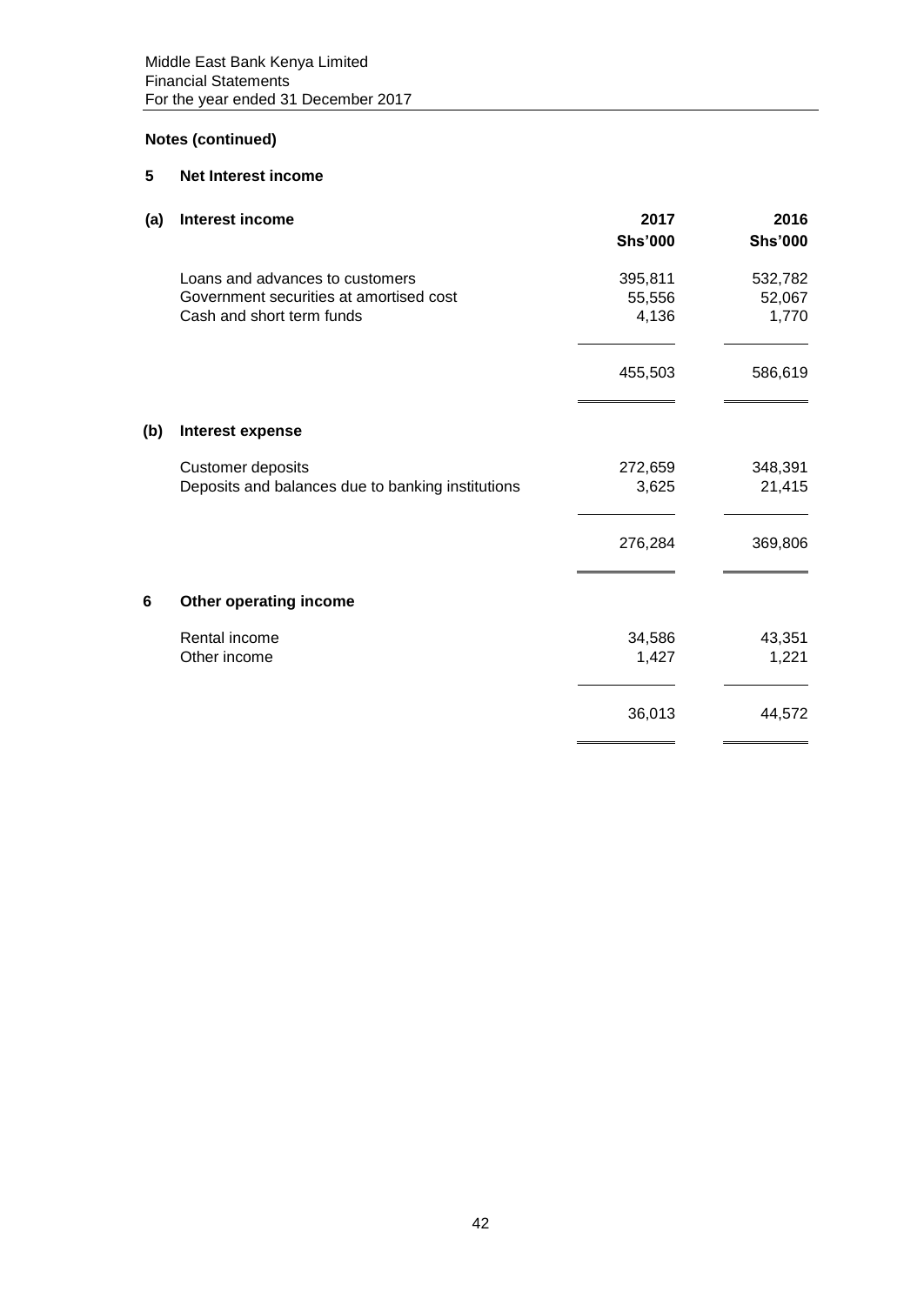| 7 | <b>Operating expenses</b>                                                                                                                                                                                                             | 2017<br><b>Shs'000</b>                               | 2016<br><b>Shs'000</b>                             |
|---|---------------------------------------------------------------------------------------------------------------------------------------------------------------------------------------------------------------------------------------|------------------------------------------------------|----------------------------------------------------|
|   | The following items are included within operating expenses:                                                                                                                                                                           |                                                      |                                                    |
|   | Employees benefits (Note 8)<br>Depreciation on property and equipment (Note 18)<br>Amortisation of prepaid operating lease rentals (Note 19)<br>Amortisation of intangible assets (Note 20)<br>Rent expense<br>Auditors' remuneration | 201,528<br>13,226<br>965<br>3,955<br>12,713<br>4,150 | 187,681<br>11,488<br>965<br>236<br>11,957<br>3,667 |
| 8 | <b>Employee benefits</b>                                                                                                                                                                                                              |                                                      |                                                    |
|   | The following items are included within employees' benefits expense:                                                                                                                                                                  |                                                      |                                                    |
|   | <b>Staff salaries</b><br>Retirement benefits cost<br>National Social Security Fund<br>Medical costs<br>Other staff costs                                                                                                              | 182,769<br>8,882<br>147<br>8,107<br>1,623            | 175,408<br>483<br>150<br>7,855<br>3,785            |
|   |                                                                                                                                                                                                                                       | 201,528                                              | 187,681                                            |
|   | The average number of employees during the year was 61 (2016: 62)                                                                                                                                                                     |                                                      |                                                    |
| 9 | Income tax expense / (credit)                                                                                                                                                                                                         |                                                      |                                                    |
|   | Current income tax<br>Deferred income tax (Note 17)                                                                                                                                                                                   | 8,274<br>(24, 514)                                   | 10,008<br>(44, 712)                                |
|   | Income tax credit                                                                                                                                                                                                                     | (16, 240)                                            | (34, 704)                                          |
|   | The tax on the Bank's loss or profit before income tax differs from the theoretical amount<br>that would arise using the statutory income tax rate as follows:                                                                        |                                                      |                                                    |
|   | Loss before income tax                                                                                                                                                                                                                | (41, 428)                                            | (100, 989)                                         |
|   | Tax calculated at the statutory income tax rate of 30%<br>(2016:30%)<br>Tax effect of:                                                                                                                                                | (12, 428)                                            | (30, 297)                                          |
|   | Expenses not deductible for tax purposes<br>Interest income on infrastructure bonds not subject to tax                                                                                                                                | 9,179<br>(12, 991)                                   | 8,500<br>(12, 907)                                 |

Income tax credit (16,240) (34,704)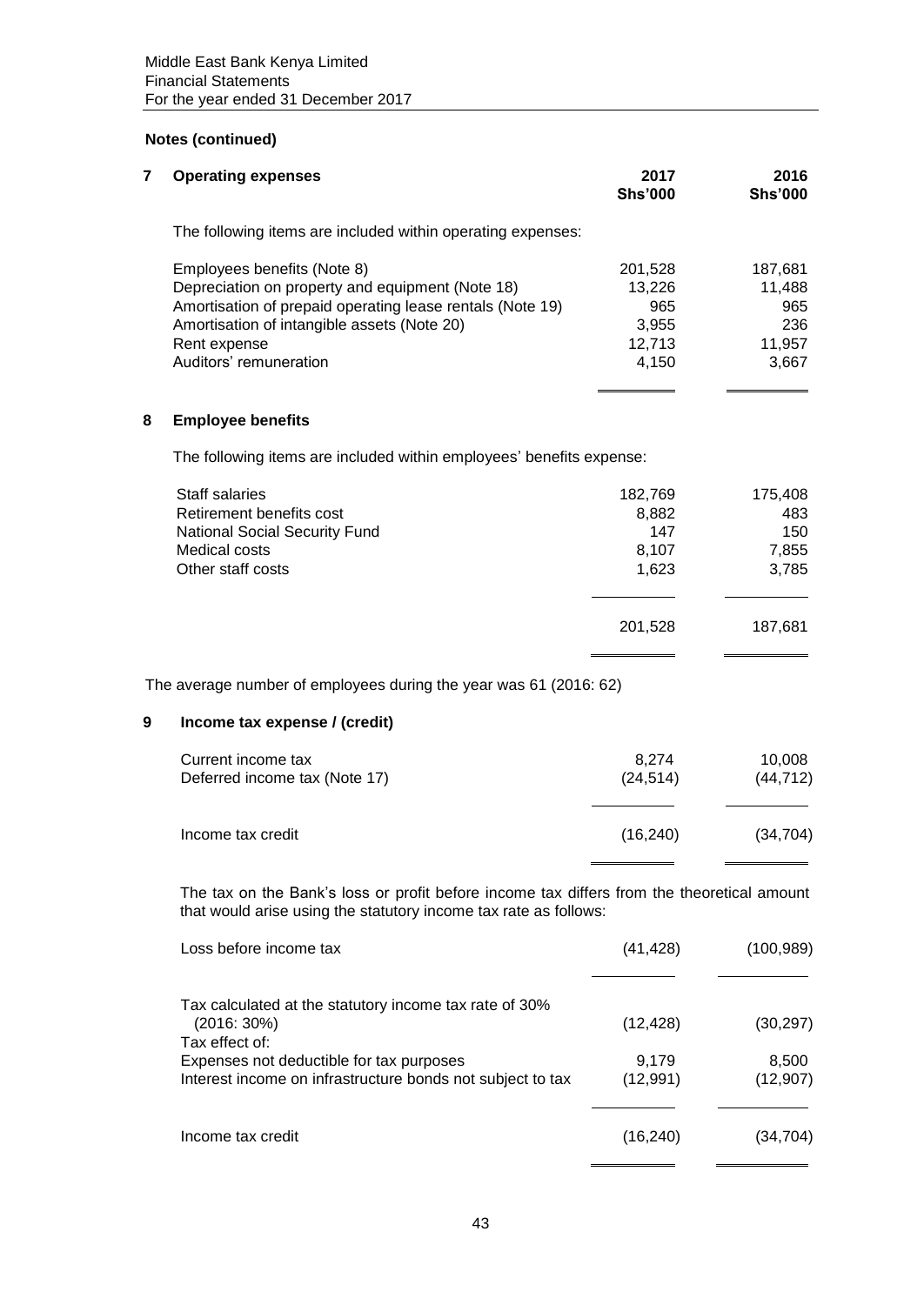# **10 Earnings per share**

Basic earnings per share are calculated on the loss attributable to shareholders of Shs 25,188,000 (2016: Shs 66,285,000) and on the weighted average number of ordinary shares outstanding during the period.

|                                                       | 2017       | 2016       |
|-------------------------------------------------------|------------|------------|
| Net loss attributable to shareholders (Shs thousands) | (25, 188)  | (66, 285)  |
| Number of ordinary shares in issue (Note 25)          | 25,341,547 | 25,341,547 |
| Basic earnings per share (Shs)                        | (0.99)     | (2.62)     |

There were no potentially dilutive shares outstanding at 31 December 2017 and 2016. Diluted earnings per share is therefore the same as basic earnings per share.

# **11 Dividends per share**

At the forthcoming annual general meeting a dividend in respect of the year ended 31 December 2017 of Shs 0.20 per share amounting to a total of Shs 5,068,000 is to be proposed (2016: final dividend proposed of Shs 5,068,000).

The payment of dividends is subject to withholding tax at a rate of either 0%, 5% or 10% depending on the tax status of the respective shareholder.

# **12 Cash and balances with Central Bank of Kenya**

|    |                                                                                             | 2017<br><b>Shs'000</b> | 2016<br><b>Shs'000</b> |
|----|---------------------------------------------------------------------------------------------|------------------------|------------------------|
|    | Cash in hand                                                                                | 78,680                 | 95,791                 |
|    | Balances with Central Bank of Kenya<br>Foreign currency balances with Central Bank of Kenya | 164,355<br>567,273     | 175,947<br>29,288      |
|    |                                                                                             | 810,308                | 301,026                |
| 13 | Government securities at amortised cost                                                     |                        |                        |
|    | Treasury bills and bonds:<br>Maturing after 90 days of the date of acquisition              | 974,075                | 680,999                |

Treasury bills and bonds are debt securities issued by the Republic of Kenya.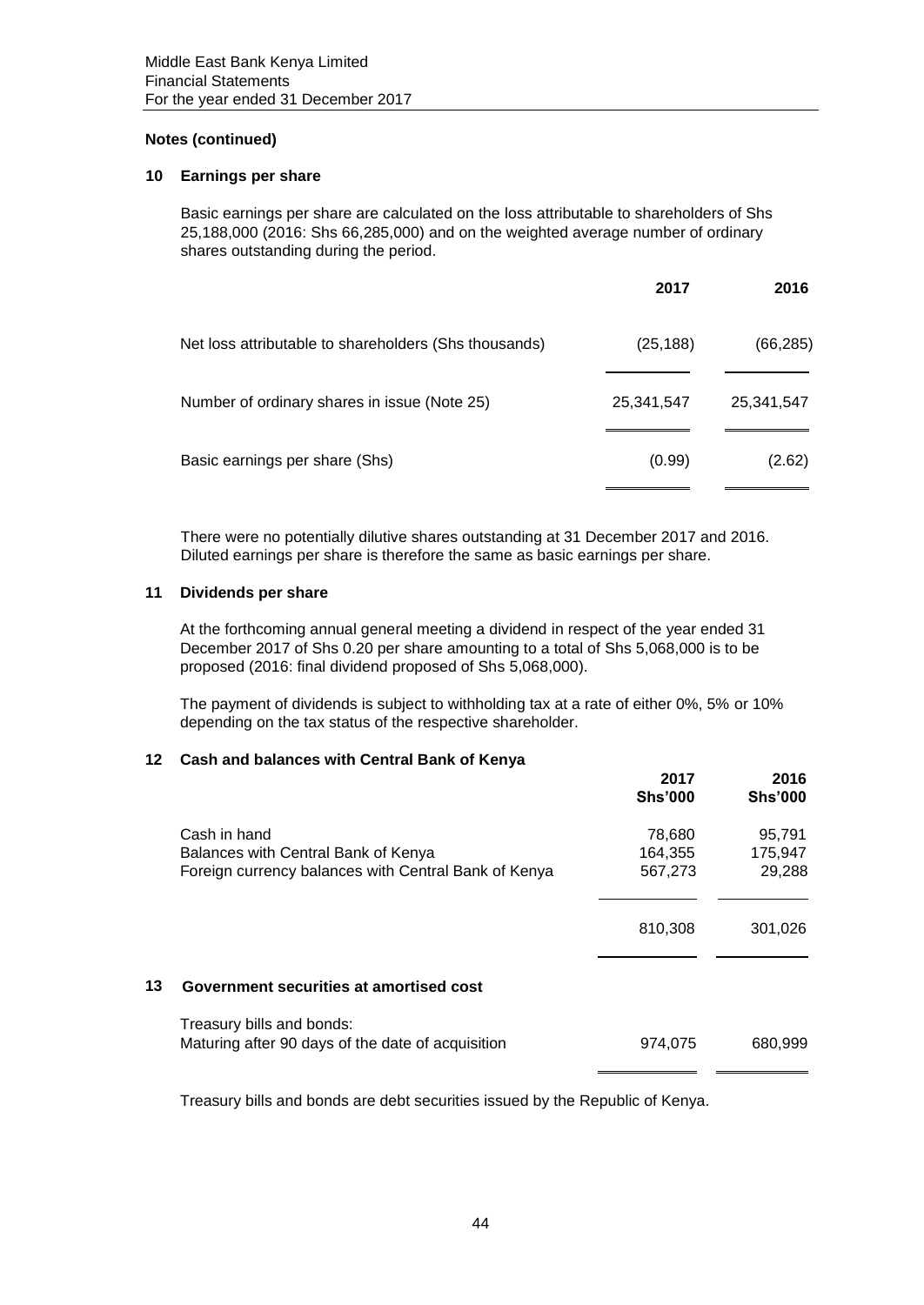| Deposits and balances due from banking institutions |                                                                                                                                                                                                                           | 2016                                                                                        |
|-----------------------------------------------------|---------------------------------------------------------------------------------------------------------------------------------------------------------------------------------------------------------------------------|---------------------------------------------------------------------------------------------|
|                                                     | <b>Shs'000</b>                                                                                                                                                                                                            | <b>Shs'000</b>                                                                              |
| Foreign currency balances with foreign banks        | 49,819                                                                                                                                                                                                                    | 176,313                                                                                     |
|                                                     |                                                                                                                                                                                                                           | 80,402                                                                                      |
|                                                     | 90,126                                                                                                                                                                                                                    | 256,715                                                                                     |
| Other assets and prepayments                        |                                                                                                                                                                                                                           |                                                                                             |
| Uncleared effects                                   | 18,278                                                                                                                                                                                                                    | 16,452                                                                                      |
| Stationery stocks                                   | 1,476                                                                                                                                                                                                                     | 895                                                                                         |
| Derivative assets (currency forwards)               | 12,102                                                                                                                                                                                                                    | 2,953                                                                                       |
| Prepayments                                         | 17,273                                                                                                                                                                                                                    | 11,698                                                                                      |
|                                                     | 70,256                                                                                                                                                                                                                    | 63,447                                                                                      |
| Less: provision for insurance receivable            | (25,000)                                                                                                                                                                                                                  | (54, 734)                                                                                   |
|                                                     | 94,385                                                                                                                                                                                                                    | 40,711                                                                                      |
|                                                     | 2017<br><b>Shs'000</b>                                                                                                                                                                                                    | 2016<br><b>Shs'000</b>                                                                      |
|                                                     |                                                                                                                                                                                                                           | 2,071,451                                                                                   |
| Overdrafts                                          |                                                                                                                                                                                                                           | 1,452,387                                                                                   |
| Personal loans                                      |                                                                                                                                                                                                                           | 158,232                                                                                     |
| Mortgages                                           | 63,262                                                                                                                                                                                                                    | 89,185                                                                                      |
| Gross loans and advances                            | 2,991,526                                                                                                                                                                                                                 | 3,771,255                                                                                   |
|                                                     |                                                                                                                                                                                                                           |                                                                                             |
|                                                     |                                                                                                                                                                                                                           | (131, 241)                                                                                  |
|                                                     |                                                                                                                                                                                                                           | (23, 388)                                                                                   |
|                                                     | (222, 406)                                                                                                                                                                                                                | (154, 629)                                                                                  |
| Net loans and advances                              | 2,769,120                                                                                                                                                                                                                 | 3,616,626                                                                                   |
| Current                                             |                                                                                                                                                                                                                           | 2,821,353                                                                                   |
| Non-current                                         | 964,962                                                                                                                                                                                                                   | 795,273                                                                                     |
|                                                     | 2,769,120                                                                                                                                                                                                                 | 3,616,626                                                                                   |
|                                                     | Local currency deposits<br>Other debtors<br>16 Loans and advances to customers<br><b>Commercial loans</b><br>Less: provision for impairment of loans and advances<br>- Identified impairment<br>- Unidentified impairment | 2017<br>40,307<br>1,421,933<br>1,364,865<br>141,466<br>(211, 944)<br>(10, 462)<br>1,804,158 |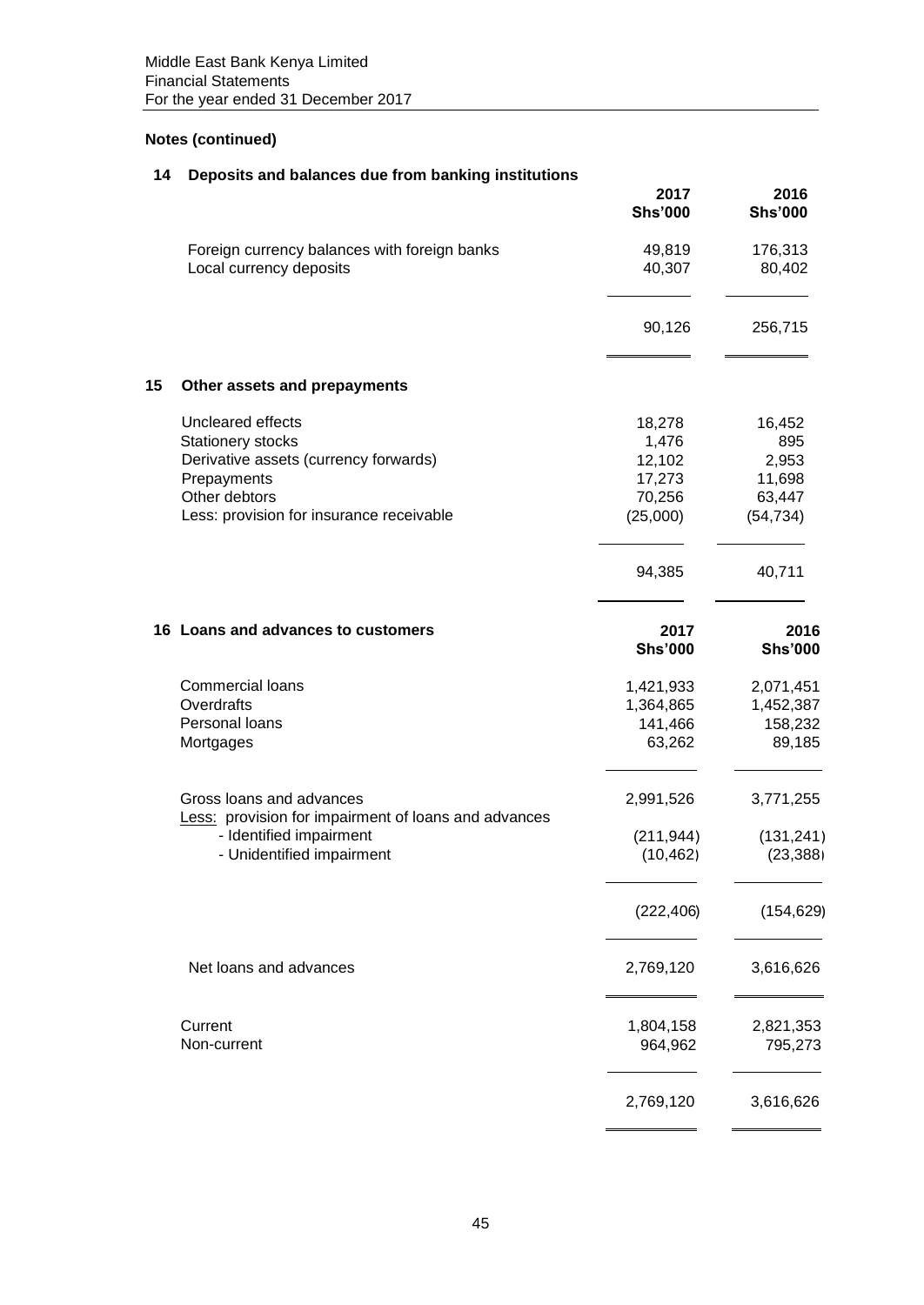#### **16 Loans and advances to customers (continued)**

The movements in provisions for impairment of loans and advances are as follows:

|                                                                     | <b>Identified impairment</b><br><b>Overdrafts</b><br><b>Shs'000</b> | Loans<br><b>Shs'000</b> | <b>Unidentified</b><br>impairment<br><b>Shs'000</b> | <b>Total</b><br><b>Shs'000</b> |
|---------------------------------------------------------------------|---------------------------------------------------------------------|-------------------------|-----------------------------------------------------|--------------------------------|
| At 1 January 2016<br>Charge to statement of<br>comprehensive income | 74,805                                                              | 100,826                 | 26,724                                              | 202,355                        |
| Increase in provision                                               | 52,624                                                              | 15,623                  | (3,336)                                             | 64,911                         |
| Amounts written off                                                 | (95, 335)                                                           | (17, 302)               |                                                     | (112, 637)                     |
| At 31 December 2016                                                 | 32,094                                                              | 99,147                  | 23,388                                              | 154,629                        |
| At 1 January 2017<br>Charge to statement of<br>comprehensive income | 32,094                                                              | 99,147                  | 23,388                                              | 154,629                        |
| Increase in provision                                               | 40,196                                                              |                         | (12, 926)                                           | 27,270                         |
| Amounts written off                                                 |                                                                     | (956)                   |                                                     | (956)                          |
| Amounts recovered                                                   | 41,463                                                              |                         |                                                     | 41,463                         |
| At 31 December 2017                                                 | 113,753                                                             | 98,191                  | 10,462                                              | 222,406                        |

All loans are written down to their estimated recoverable amount. The amount of nonperforming loans (net of impairment losses) at 31 December 2017 was Shs 964,962,000 (2016: Shs 795,273,000).

There were no receivables under hire purchase contracts, loans written off or amounts recovered in 2017 and 2016.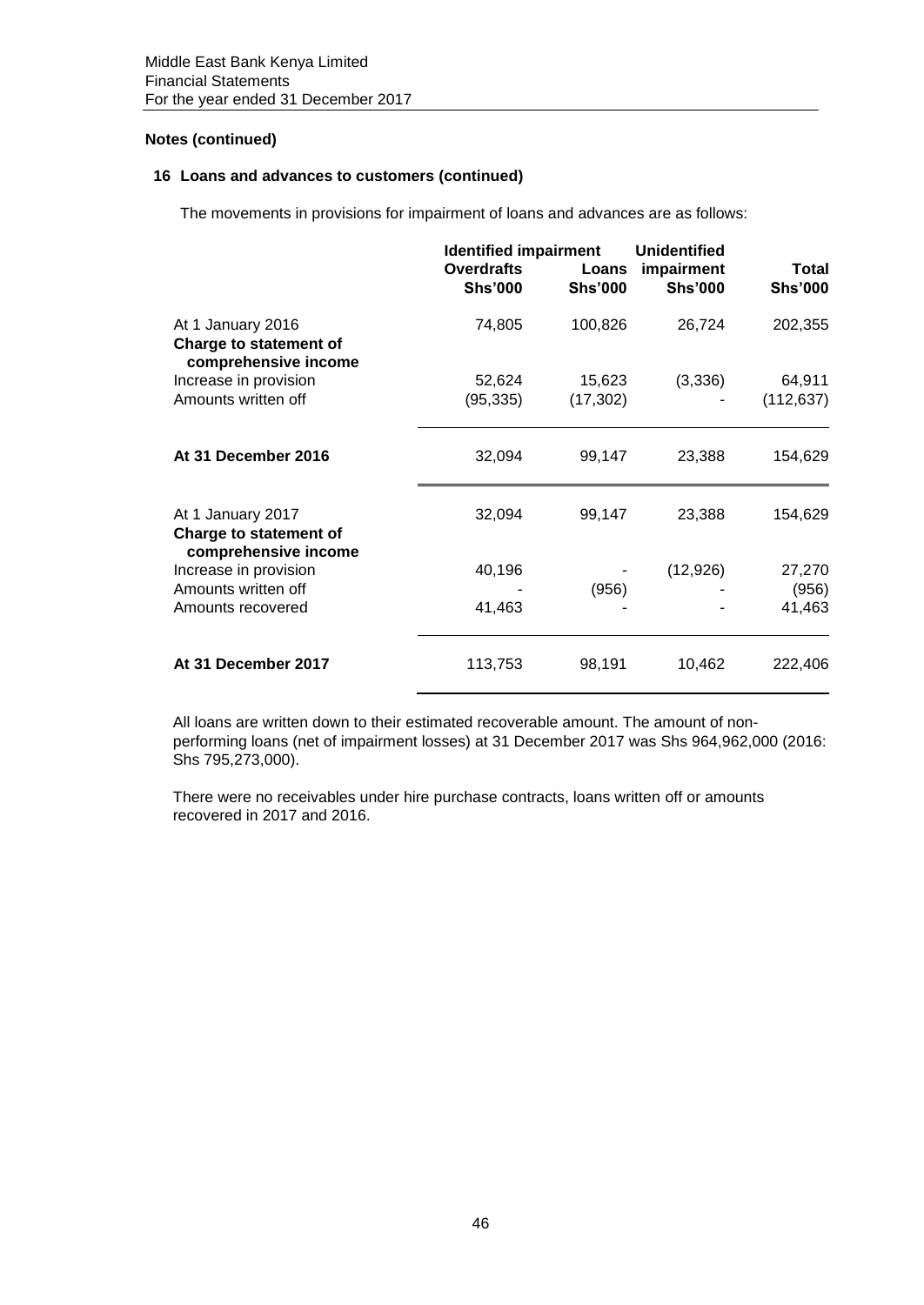## **17 Deferred income tax**

Deferred income tax is calculated using the enacted income tax rate of 30% (2016: 30%). The movement on the deferred income tax account is as follows:

|                                                                               | 2017<br><b>Shs'000</b> | 2016<br><b>Shs'000</b> |
|-------------------------------------------------------------------------------|------------------------|------------------------|
| At start of year<br>Credits to the statement of comprehensive income (Note 9) | 75,932<br>24,514       | 31,220<br>44,712       |
| At end of year                                                                | 100,446                | 75,932                 |

The deferred income tax asset and deferred income tax credit in the statement of comprehensive income and equity are attributable to the following items:

|                                                           | 1 January<br>2017 | Credited/<br>(charged) to<br><b>SOCI</b> | 31 December<br>2017 |
|-----------------------------------------------------------|-------------------|------------------------------------------|---------------------|
|                                                           | <b>Shs'000</b>    | <b>Shs'000</b>                           | <b>Shs'000</b>      |
| Deferred income tax asset                                 |                   |                                          |                     |
| <b>Provisions</b>                                         | 65,296            | 11,377                                   | 76,673              |
| Accelerated tax depreciation                              | 5,402             | (1,033)                                  | 4,369               |
| Tax losses                                                | 6,119             | 16,916                                   | 23,035              |
| Deferred income tax liability<br>Unrealised exchange gain | (885)             | (2,746)                                  | (3,631)             |
| Net deferred income tax asset                             | 75,932            | 24,514                                   | 100,446             |
|                                                           |                   |                                          |                     |

|                                                           | 1 January<br>2016 | Credited/<br>(charged) to<br><b>SOCI</b> | 31 December<br>2016 |
|-----------------------------------------------------------|-------------------|------------------------------------------|---------------------|
|                                                           | <b>Shs'000</b>    | <b>Shs'000</b>                           | <b>Shs'000</b>      |
| Deferred income tax asset                                 |                   |                                          |                     |
| Provisions                                                | 28,141            | 37,155                                   | 65,296              |
| Accelerated tax depreciation                              | 5,619             | (217)                                    | 5,402               |
| Tax losses                                                |                   | 6,119                                    | 6,119               |
| Deferred income tax liability<br>Unrealised exchange gain | (2,540)           | 1,655                                    | (885)               |
|                                                           |                   |                                          |                     |
| Net deferred income tax asset                             | 31,220            | 44,712                                   | 75,932              |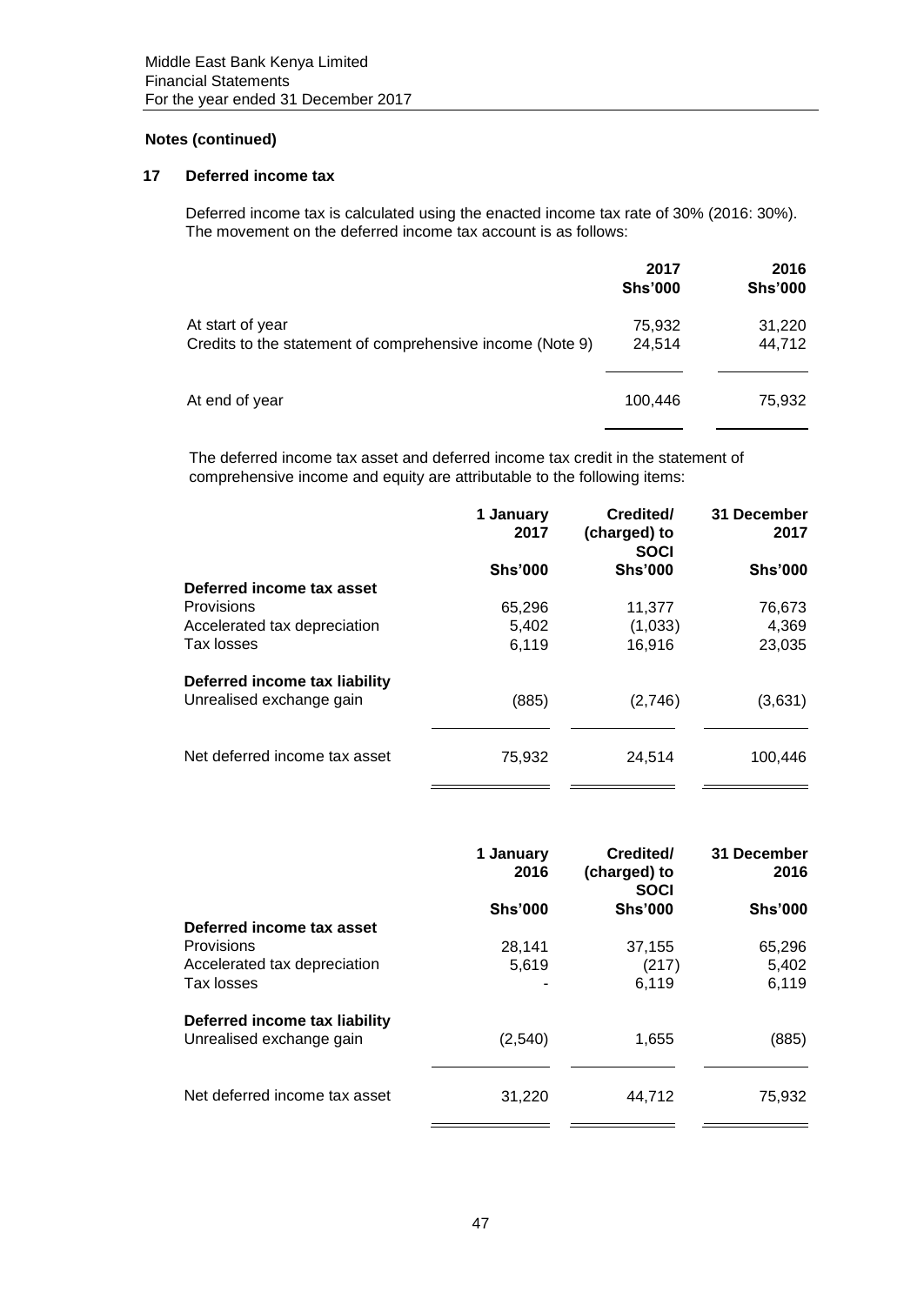# **18 Property and equipment**

|                                                                                             | <b>Shs'000</b>  | Leasehold<br><b>Buildings Improvements</b><br><b>Shs'000</b> | <b>Motor</b><br>vehicles<br><b>Shs'000</b> | Fixtures,<br>fittings and<br>equipment<br><b>Shs'000</b> | <b>Total</b><br><b>Shs'000</b>       |
|---------------------------------------------------------------------------------------------|-----------------|--------------------------------------------------------------|--------------------------------------------|----------------------------------------------------------|--------------------------------------|
| Year ended 31 December 2016                                                                 |                 |                                                              |                                            |                                                          |                                      |
| Cost<br>At 1 January 2016<br>Additions                                                      | 235,984         | 14,949                                                       | 11,221                                     | 118,830<br>2,323                                         | 380,984<br>2,323                     |
| <b>Disposals</b>                                                                            |                 |                                                              | (1,500)                                    |                                                          | (1,500)                              |
| At 31 December 2016                                                                         | 235,984         | 14,949                                                       | 9,721                                      | 121,153                                                  | 381,807                              |
| <b>Depreciation</b><br>At 1 January 2016<br>Charge for the year<br>On disposal              | 70,317<br>4,721 | 8,645<br>2,521                                               | 11,221<br>(1,500)                          | 107,557<br>4,246                                         | 197,740<br>11,488<br>(1,500)         |
| At 31 December 2016                                                                         | 75,038          | 11,166                                                       | 9,721                                      | 111,803                                                  | 207,728                              |
| Net book value<br>At 31 December 2016                                                       | 160,946         | 3,783                                                        |                                            | 9,350                                                    | 174,079                              |
| Year ended 31 December 2017                                                                 |                 |                                                              |                                            |                                                          |                                      |
| Cost<br>At 1 January 2017<br>Additions                                                      | 235,984         | 14,949                                                       | 9,721                                      | 121,153<br>14,218                                        | 381,807<br>14,218                    |
| Disposals<br>Write off                                                                      |                 |                                                              | (3, 183)<br>(71)                           | (23)                                                     | (3,206)<br>(71)                      |
| At 31 December 2017                                                                         | 235,984         | 14,949                                                       | 6,467                                      | 135,348                                                  | 392,748                              |
| <b>Depreciation</b><br>At 1 January 2017<br>Charge for the year<br>On disposal<br>Write off | 75,038<br>4,721 | 11,166<br>2,413                                              | 9,721<br>(3, 183)<br>(71)                  | 111,803<br>6,092<br>(23)                                 | 207,728<br>13,226<br>(3,206)<br>(71) |
| At 31 December 2017                                                                         | 79,759          | 13,579                                                       | 6,467                                      | 117,872                                                  | 217,677                              |
| Net book value<br>At 31 December 2017                                                       | 156,225         | 1,370                                                        |                                            | 17,476                                                   | 175,071                              |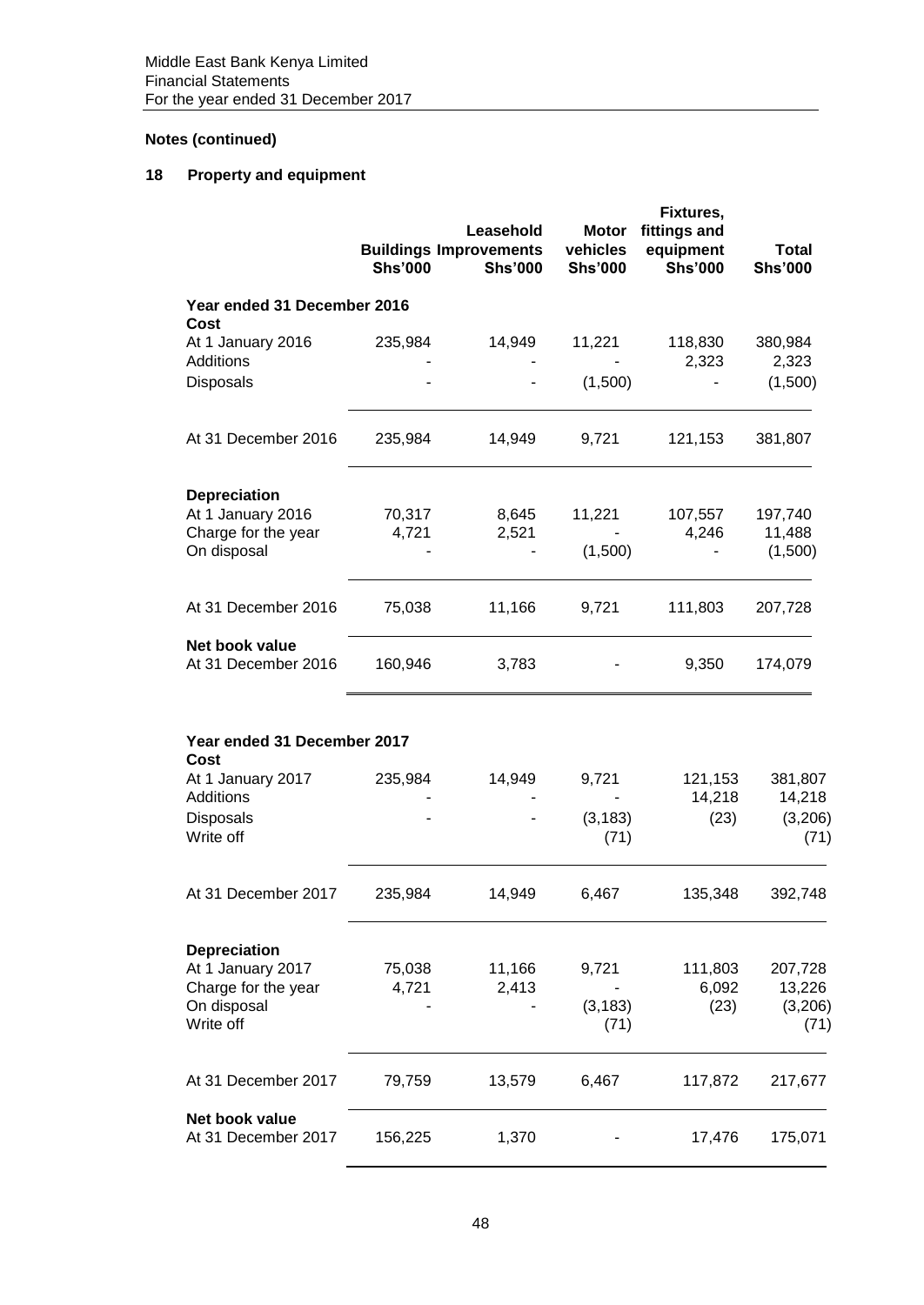# **19 Prepaid operating lease rentals**

|                                                      | 2017<br><b>Shs'000</b> | 2016<br><b>Shs'000</b> |
|------------------------------------------------------|------------------------|------------------------|
| At start of year<br>Amortisation charge for the year | 75,374<br>(965)        | 76,339<br>(965)        |
| At end of year                                       | 74,409                 | 75,374                 |
| Cost<br>Accumulated amortisation                     | 93,715<br>(19, 306)    | 93,715<br>(18, 341)    |
|                                                      | 74,409                 | 75,374                 |
| Intangible assets<br>20                              |                        |                        |
| At start of the year                                 | 10,422                 | 413                    |
| <b>Additions</b><br>Capital Work-in-progress         | 34,094<br>(10, 245)    | 10,245                 |
| Amortisation charge for the year                     | (3,955)                | (236)                  |
| At end of year                                       | 30,316                 | 10,422                 |
| Cost                                                 | 78,196                 | 44,102                 |
| Capital Work-in-progress<br>Accumulated amortisation | (47, 880)              | 10,245<br>(43, 925)    |
| Net book value                                       | 30,316                 | 10,422                 |
| 21<br><b>Customer deposits</b>                       |                        |                        |
| Current accounts and demand deposits                 | 434,559                | 404,997                |
| Savings and transaction accounts                     | 239,881                | 246,135                |
| Fixed deposit accounts                               | 3,233,235              | 3,344,923              |
|                                                      | 3,907,675              | 3,996,055              |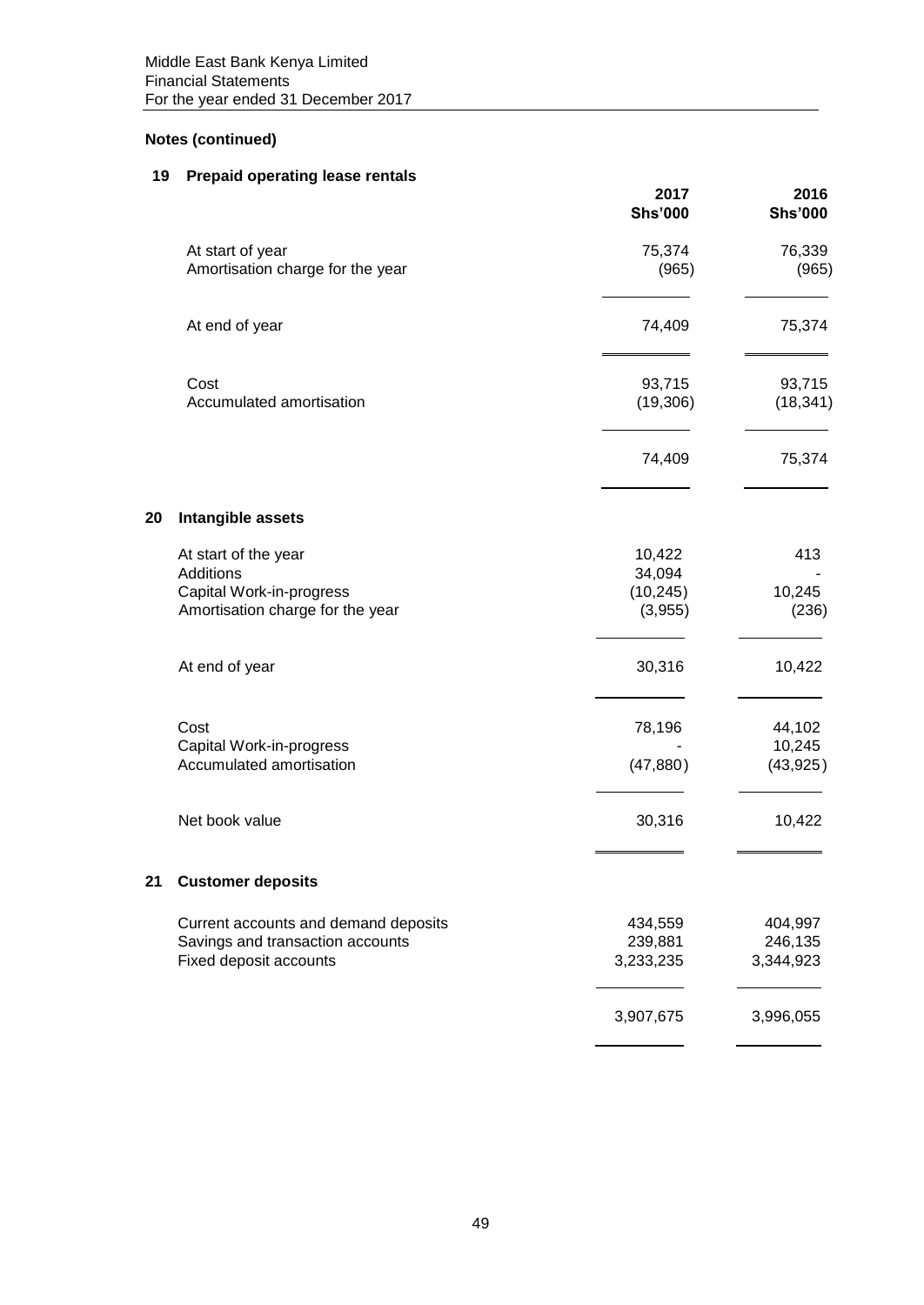## **22 Other liabilities and accrued expenses**

|    | <b>Bills payable</b><br>Outstanding banker's drafts<br>Other | 1,522<br>2,297<br>47,689   | 3,518<br>2,429<br>39,411             |
|----|--------------------------------------------------------------|----------------------------|--------------------------------------|
|    |                                                              | 51,508                     | 45,358                               |
| 23 | <b>Share capital</b>                                         | Number of<br><b>Shares</b> | Ordinary<br>shares<br><b>Shs'000</b> |
|    | At 1 January 2016,31 December 2016 and 31 December<br>2017   | 25,341,547                 | 506,831                              |

The total authorised number of ordinary shares is 37,500,000 with a par value of Shs 20 per share. All issued shares are fully paid.

| 24 | <b>Regulatory reserve</b>                           | 2017<br><b>Shs'0000</b> | 2016<br><b>Shs'0000</b> |
|----|-----------------------------------------------------|-------------------------|-------------------------|
|    | At start of year<br>Transfer from retained earnings | 13,138<br>646           | 10,194<br>2,944         |
|    | At end of year                                      | 13.784                  | 13,138                  |

The regulatory reserve represents an appropriation from retained earnings to comply with the Central Bank of Kenya's Prudential Guidelines. The balance in the reserve represents the excess of impairment provisions determined in accordance with the Prudential Guidelines over the IFRS impairment provisions. The reserve is non-distributable.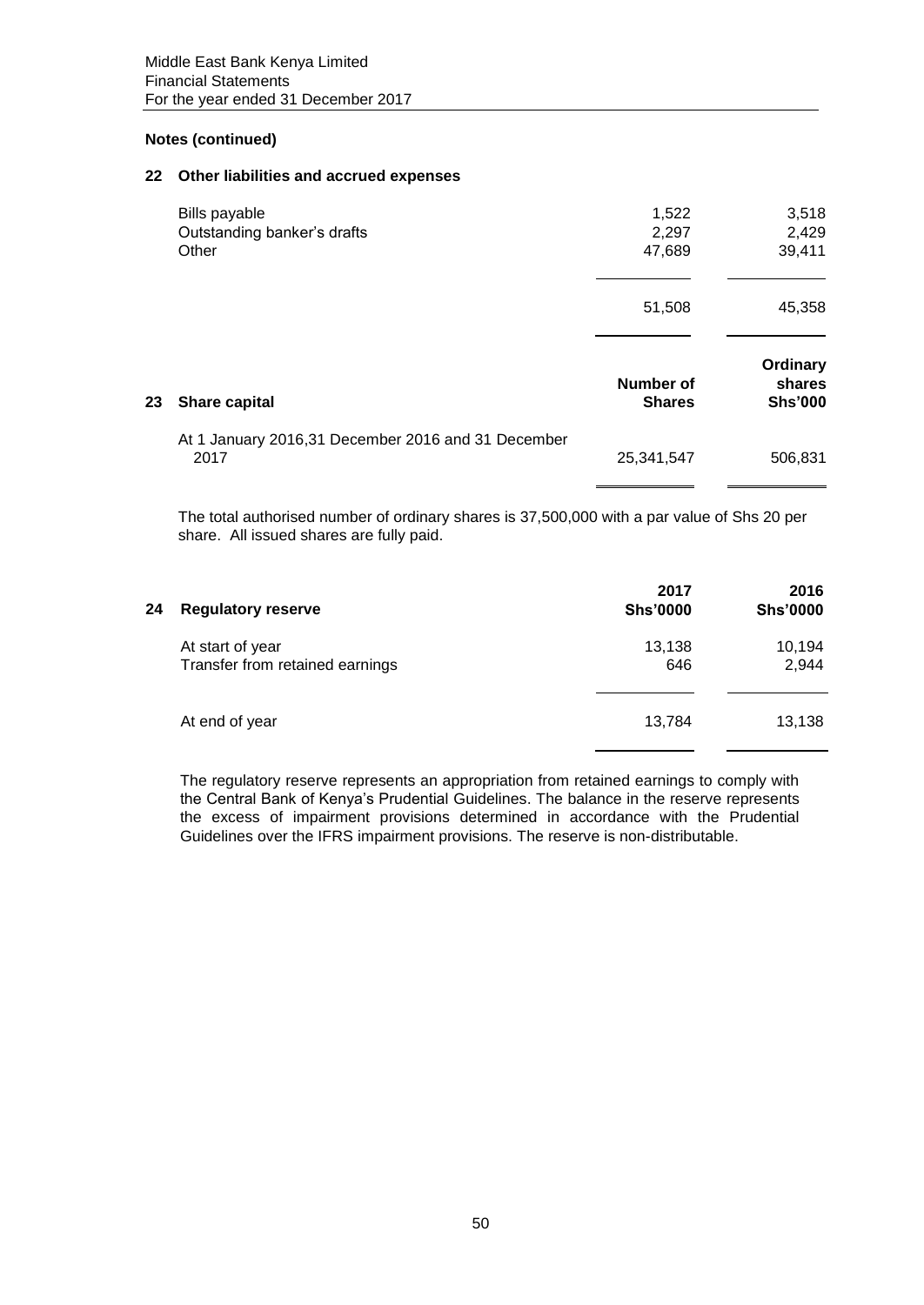## **25 Off balance sheet financial instruments, contingent liabilities and commitments**

In common with other Banks, the Bank conducts business involving acceptances, guarantees, performance bonds and indemnities. The majority of these facilities are offset by corresponding obligations of third parties. In addition, there are other off-balance sheet financial instruments including forward contracts for the purchase and sale of foreign currencies, whose nominal amounts are not reflected in the balance sheet.

| <b>Contingent liabilities</b>                                        | 2017<br><b>Shs'000</b> | 2016<br><b>Shs'000</b> |
|----------------------------------------------------------------------|------------------------|------------------------|
|                                                                      | 21,960                 | 99,613                 |
| Acceptances and letters of credit<br>Guarantee and performance bonds | 231,239                | 251,051                |
|                                                                      |                        |                        |
|                                                                      | 253,199                | 350,664                |

## **Nature of contingent liabilities**

An acceptance is an undertaking by a Bank to pay a bill of exchange drawn on a customer. The Bank expects most acceptances to be presented, and reimbursement by the customer is normally immediate. Letters of credit commit the Bank to make payments to third parties, on production of documents, which are subsequently reimbursed by customers.

Guarantees are generally written by a Bank to support performance by a customer to third parties. The Bank will only be required to meet these obligations in the event of the customer's default.

| <b>Commitments</b>                                         | 2017<br><b>Shs'000</b> | 2016<br><b>Shs'000</b> |
|------------------------------------------------------------|------------------------|------------------------|
| Undrawn formal stand-by facilities, credit lines and other |                        |                        |
| commitments to lend                                        | 306.117                | 315.308                |
| Foreign exchange forward contracts to sell currency        | 398.518                | 633.328                |

# **Nature of commitments**

Commitments to lend are agreements to lend to a customer in future subject to certain conditions. Such commitments are normally made for a fixed period. The Bank may withdraw from its contractual obligation for the undrawn portion of agreed overdraft limits by giving reasonable notice to the customer.

Foreign exchange forward contracts are agreements to buy or sell a specified quantity of foreign currency, usually on a specified future date at an agreed rate.

#### **Bank facility**

The Bank has a Domestic Foreign Currency Cheque Clearing facility (DFCC) with the Central Bank of Kenya. The Bank has given USD 133,000 in favour of Central Bank of Kenya to secure this facility.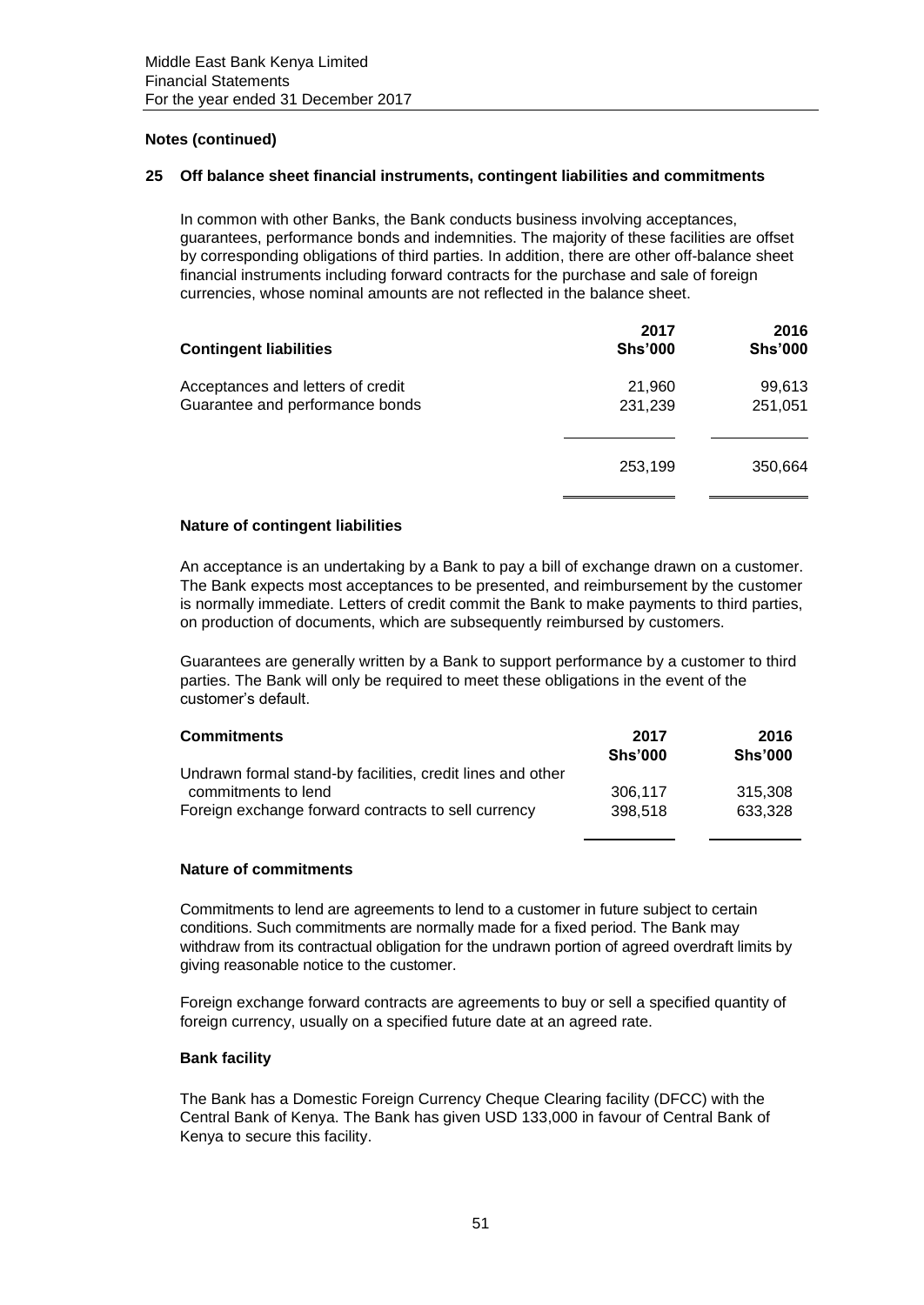|  |  | 26 Analysis of cash and cash equivalents as shown in the cash flow statement |
|--|--|------------------------------------------------------------------------------|
|  |  |                                                                              |

|                                                                                                                     | 2017<br><b>Shs'000</b> | 2016<br><b>Shs'000</b> |
|---------------------------------------------------------------------------------------------------------------------|------------------------|------------------------|
| Cash and balances with Central Bank of Kenya (Note 12)<br>Deposits and balances due from banking institutions (Note | 810,308                | 301,026                |
| (14)                                                                                                                | 90,126                 | 256,715                |
| Less: cash reserve requirement                                                                                      | (157, 887)             | (164, 520)             |
|                                                                                                                     | 742,547                | 393,221                |

For the purposes of the cash flow statement, cash and cash equivalents comprise balances with less than 90 days maturity from the date of acquisition including: cash and balances with Central Bank of Kenya, deposits and balances due from or to banking institutions, treasury bills and other eligible bills. Cash and cash equivalents exclude the cash reserve requirement held with the Central Bank of Kenya

Banks are required to maintain a prescribed minimum average cash balance with the Central Bank of Kenya that is not available to finance the Bank's day-to-day activities. At year end, the amount was determined as 5.25**%** (2016: 5.25%) of the average outstanding customer deposits over a cash reserve cycle period of one month.

#### **27 Related party disclosures**

In the normal course of business, the Bank issues/ operates loans, advances and other facilities, current accounts and placements of foreign currencies with entities connected to some of the Bank's directors and/ or shareholders as follows: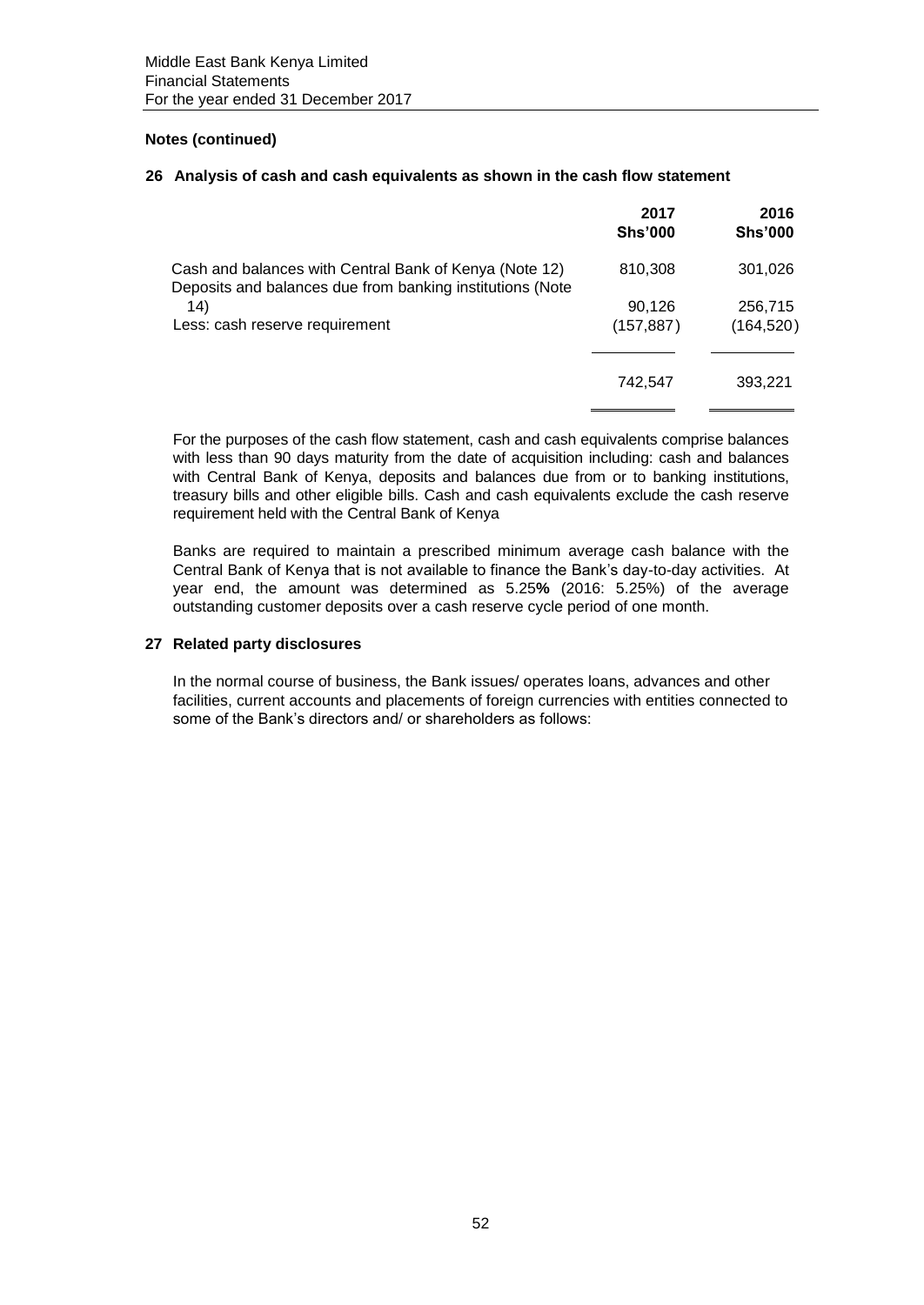# **27 Related party disclosures (continued)**

# **(i) Loans and advances to related parties**

Advances to customers include loans to directors, loans to companies connected to directors or their families and loans to employees as follows;

|                                                                                                            | 2017<br><b>Shs'000</b>        | 2016<br><b>Shs'000</b>          |
|------------------------------------------------------------------------------------------------------------|-------------------------------|---------------------------------|
| At start of the year<br>Advances during the year<br>Repayments during the year                             | 81,154<br>48,638<br>(47, 558) | 305,322<br>49,217<br>(273, 385) |
| At end of year                                                                                             | 82,234                        | 81,154                          |
| Advances to Bank employees at end of year                                                                  | 82,190                        | 81,154                          |
| Interest income earned on advances to employees,<br>directors or entities controlled by directors          | 5,846                         | 55,353                          |
| (ii)<br>Guarantees to directors of the Bank (and their families)<br>and companies controlled by directors: |                               |                                 |
| At start of the year                                                                                       | 1,090                         | 7,914                           |
| <b>Issues</b><br>Retirement                                                                                | $(-)$                         | (6, 824)                        |
| At end of year                                                                                             | 1,090                         | 1,090                           |
| (iii)<br><b>Deposits from related parties</b>                                                              |                               |                                 |
| Deposits from staff and directors or entities controlled by<br>directors                                   | 997,853                       | 989,158                         |
| Interest expense paid on deposits by directors or entities<br>connected to directors                       | 28,590                        | 34,126                          |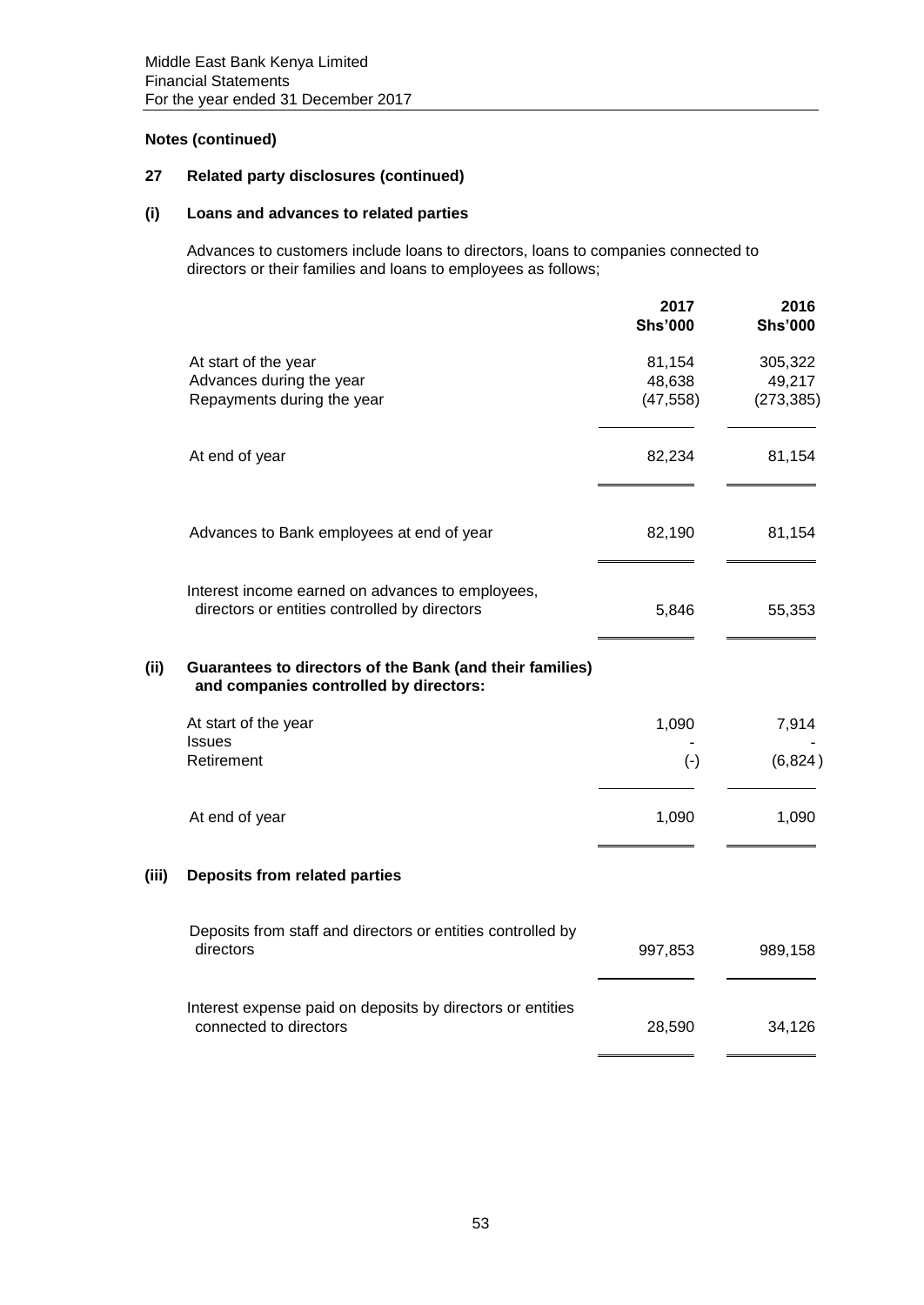# **27 Related party disclosures (continued)**

## **(iv) Other transactions**

In the normal course of business, the Bank earned rental income from an entity associated with the Bank as follows:

|                      | 2017<br><b>Shs'000</b> | 2016<br><b>Shs'000</b> |
|----------------------|------------------------|------------------------|
| Rental income earned | 2.842                  | 3,902                  |

In 2017 Shs 3,619,000 rental income was receivable (2016: Shs 2,887,000).

# **(v) Key management compensation**

|                                                                               | 2017<br><b>Shs'000</b> | 2016<br><b>Shs'000</b> |
|-------------------------------------------------------------------------------|------------------------|------------------------|
| Salaries and other short-term employment benefits<br>Other long-term benefits | 77,137<br>3,671        | 68,879<br>3,733        |
|                                                                               | 80,808                 | 72,612                 |

The Bank has a compensation policy that is market oriented and is effective in ensuring that required skills are always available. The policy ensures compensation consistency within business units. The policy also provides employment stability, healthcare benefits and provident fund plan to employees. Bank's policy honours any Collective Bargaining Agreements that are applicable. The policy is non-discriminatory in nature.

| (vi) | Directors' remuneration   | 2017<br><b>Shs'000</b> | 2016<br>Shs'000 |
|------|---------------------------|------------------------|-----------------|
|      | Fees and other emoluments | 22.650                 | 22.225          |

Directors' remuneration is determined by the Bank's Board. To attract and retain directors, the Bank has a structure that is competitive in the industry and that is within the Bank's ability to pay.